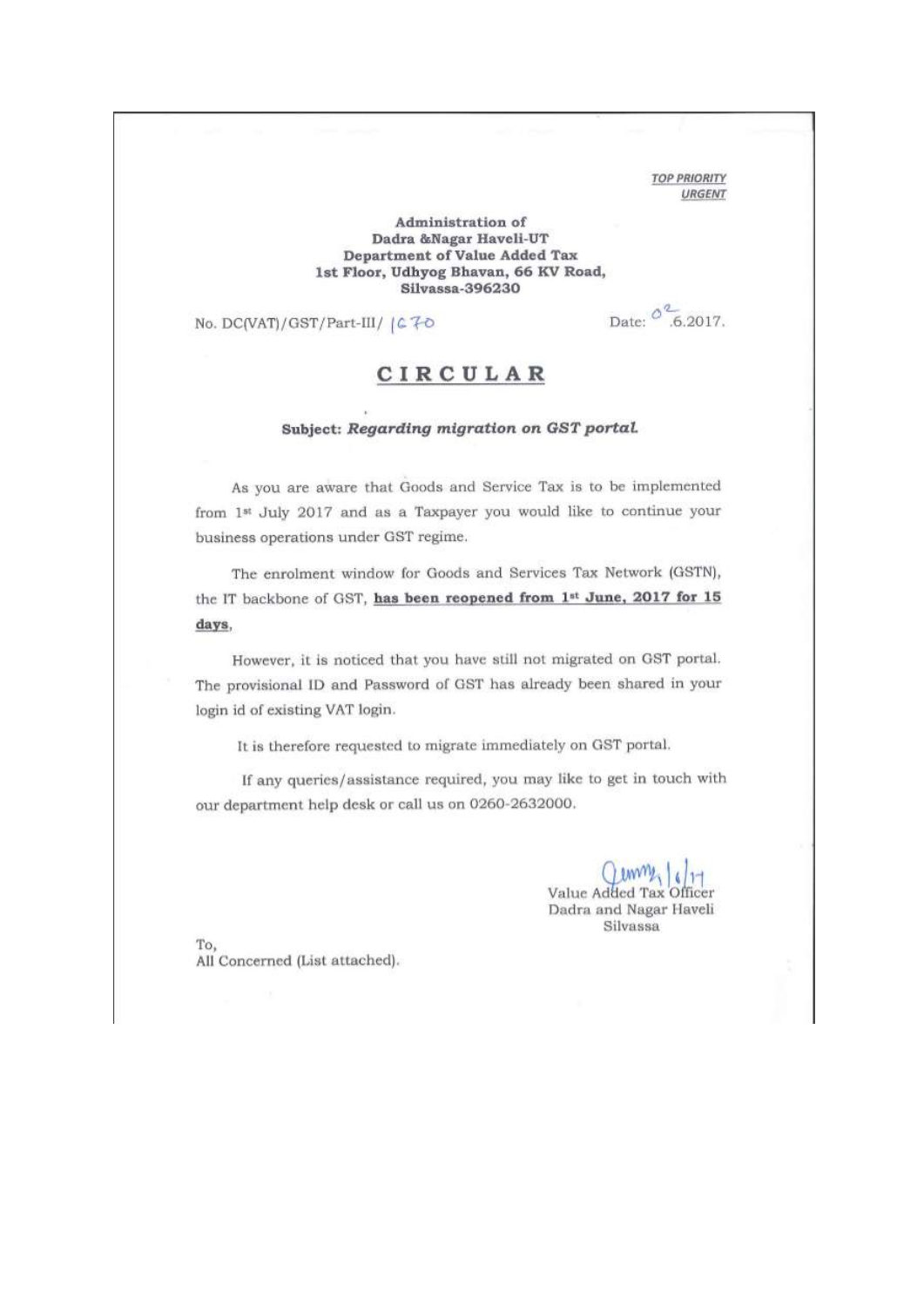| Sr.No          | Tin         | <b>Trade Name</b>                                                 |
|----------------|-------------|-------------------------------------------------------------------|
| 1              | 26000000260 | DAPADA VIBHAG JUNGLE KAMDAR SAHAKARI MANDALI LIMITED              |
| $\overline{2}$ | 26000000574 | SHREE DAKSHINAPATH VANKAMDAR & KHEDUTONI SEVA SAHKAARI MANDLI LTD |
| 3              | 26000002133 | <b>MYSTICAL TECHNOPLAST</b>                                       |
| 4              | 26500638153 | ALLIED POLES INDIA PRIVATE LIMITED                                |
| 5              | 26000000829 | <b>ASIAN PAINTS LIMITED</b>                                       |
| 6              | 26002001023 | LINEAR DESIGN PRIVATE LIMITED                                     |
| $\overline{7}$ | 26001000052 | A L A CHEMICALS PRIVATE LIMITED                                   |
| 8              | 26001000187 | BHARAT ALUMINIUM COMPANY LTD                                      |
| 9              | 26000000337 | <b>BLUE BLENDS INDIA LTD</b>                                      |
| 10             | 26000001363 | <b>BLUE BLENDS INDIA LTD</b>                                      |
| 11             | 26000000641 | <b>INTEGRAL KNIT CO LIMITED</b>                                   |
| 12             | 26000000216 | <b>BLUE CHIP DYESTUFF INDUSTRIES PRIVATE LIMITED</b>              |
| 13             | 26002000472 | <b>BALAJI FILAMENTS LIMITED</b>                                   |
| 14             | 26000001532 | BEEKAYLON SYNTHETICS PRIVATE LIMITED                              |
| 15             | 26000000775 | <b>BCC SYNTHETICS PRIVATE LIMITED</b>                             |
| 16             | 26000002508 | <b>BASF INDIA LIMITED</b>                                         |
| 17             | 26001000751 | <b>BMG CHEMICALS PVT LTD</b>                                      |
| 18             | 26000003964 | BLUE CHIP DYECHEM INDUSTRIES PRIVATE LIMITED                      |
| 19             | 26500416164 | <b>BHUSHAN POWER AND STEEL LIMITED</b>                            |
| 20             | 26000001367 | CHOICE COSMETIC CONTAINERS PVT LTD                                |
| 21             | 26000002779 | CLEAR MIPAK PACKAGING SOLUTIONS LIMITED                           |
| 22             | 26001000146 | DABUR INDIA LIMITED                                               |
| 23             | 26002000470 | DUPLEX INDUSTRIES LIMITED                                         |
| 24             | 26001000994 | DELTA IRON AND STEEL COMPANY PRIVATE LIMITED                      |
| 25             | 26002001424 | <b>CONNECT CAPITAL PRIVATE LIMITED</b>                            |
| 26             | 26001000563 | <b>ESSAR OIL LTD</b>                                              |
| 27             | 26000002600 | <b>ESSEL PROPACK LIMITED</b>                                      |
| 28             | 26000003472 | <b>EMCO LIMITED</b>                                               |
| 29             | 26000004033 | <b>EAGLE FIBRES PRIVATE LIMITED</b>                               |
| 30             | 26000002442 | <b>EAGLE SYNTHETICS PRIVATE LIMITED</b>                           |
| 31             | 26000003577 | ERAM ENGINEERS PRIVATE LIMITED                                    |
| 32             | 26000002006 | <b>CMI FPE LIMITED</b>                                            |
| 33             | 26500188115 | <b>CRYSTAL MARBLE PRIVATE LIMITED</b>                             |
| 34             | 26501673124 | FINLAY EXPORTS PVT LTD.                                           |
| 35             | 26001000863 | <b>FASHION SUITINGS PVT LTD</b>                                   |
| 36             | 26002000869 | <b>FLORA ELECTRONICS PVT LTD</b>                                  |
| 37             | 26002000806 | <b>GRABAL ALOK IMPEX LIMITED</b>                                  |
| 38             | 26002001024 | <b>GAMMON INDIA LIMITED</b>                                       |
| 39             | 26000000903 | <b>GOEL POWER CONTROLS PRIVATE LIMITED</b>                        |
| 40             | 26001000842 | <b>HDFC BANK LIMITED</b>                                          |
| 41             | 26000002342 | HITESH PLASTICS PRIVATE LIMITED                                   |
| 42             | 26000001431 | HIREN ALUMINIUM LIMITED                                           |
| 43             | 26000004056 | HITECH PLAST LIMITED                                              |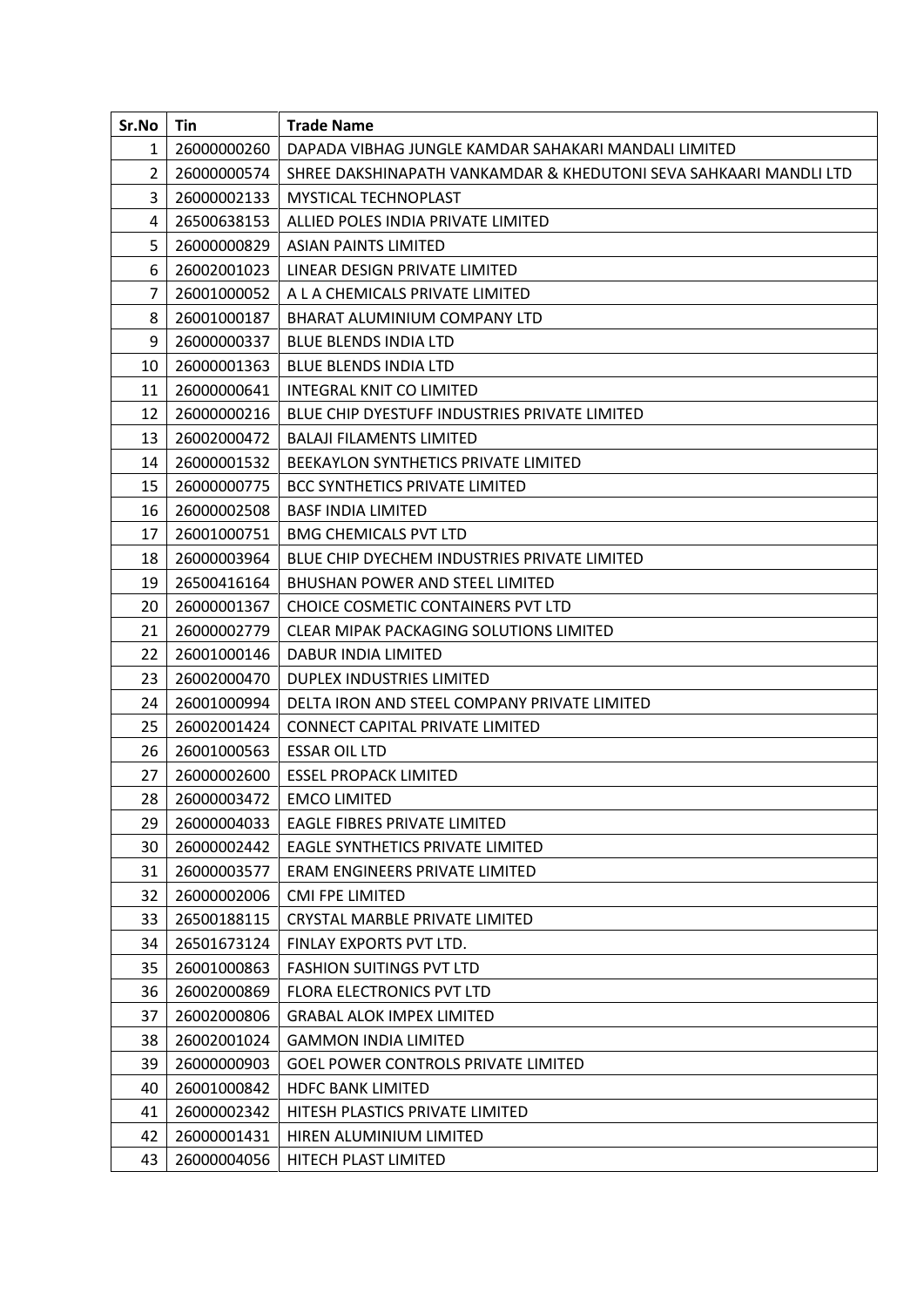| Sr.No | Tin         | <b>Trade Name</b>                               |
|-------|-------------|-------------------------------------------------|
| 44    | 26000002619 | HANUMAN FILAMENTS PRIVATE LIMITED               |
| 45    | 26001001056 | INTERNATIONAL TRANSMISSION LIMITED              |
| 46    | 26000001701 | INDO RAMA SYNTHETICS (I)_LTD                    |
| 47    | 26000001033 | <b>INCO MECHEL PVT LTD</b>                      |
| 48    | 26001000870 | INTELLIGENT AUTOMATION SYSTEMS PRIVATE LIMITED  |
| 49    | 26000001709 | <b>ITW INDIA LIMITED</b>                        |
| 50    | 26000003355 | RIVA PLASTICS PRIVATE LIMITED                   |
| 51    | 26002001184 | AADI INDUSTRIES LIMITED                         |
| 52    | 26001001283 | JIWRAJKA ASSOCIATES PRIVATE LIMITED             |
| 53    | 26001001282 | JIWRAJKA INVESTMENTS PVT LTD                    |
| 54    | 26000000603 | KAMATS HOLIDAY RESORTS (SILVASSA) LIMITED       |
| 55    | 26000001637 | KHEMI FILAMENTS LIMITED                         |
| 56    | 26000003776 | KAVISHA MULTIPRINT LTD                          |
| 57    | 26500272179 | KALPATARU POWER TRANSMISSION                    |
| 58    | 26000002502 | CETMEK IMAGING TECHNOLOGY PRIVATE LIMITED       |
| 59    | 26500839126 | LEAR INSULATION ENGINEERING PRIVATE LIMITED     |
| 60    | 26000001095 | MARDIA SAMYOUNG CAPILLARY TUBES COMPANY LIMITED |
| 61    | 26001001165 | <b>METEC ASIA LTD</b>                           |
| 62    | 26000000719 | MANDHANA SYNTHETICS PRIVATE LIMITED             |
| 63    | 26000002878 | NORTHERN STRIPS PRIVATE LIMITED                 |
| 64    | 26500347153 | NITIN CASTINGS LIMITED                          |
| 65    | 26000001888 | NISSAN ELECTRONICS LIMITED                      |
| 66    | 26000000422 | NAXPAR LAB PRIVATE LIMITED                      |
| 67    | 26001001293 | NIRAJ REALTORS & SHARES PRIVATE LIMITED         |
| 68    | 26001000460 | NIMBARK SYNTEX PRIVATE LIMITED                  |
| 69    | 26001000049 | NISON CONSULTANTS PRIVATE LIMITED               |
| 70    | 26000003456 | NEUTRON IMPEX PRIVATE LIMITED                   |
| 71    | 26002001289 | PERMANENT MAGNETS LIMITED                       |
| 72    | 26001001066 | PEARL BEVERAGES LTD                             |
| 73    | 26000001036 | PERFORMANCE PACKAGING PVT LTD                   |
| 74    | 26000002109 | PANCHAL ELECTRO CONTROLS PVT LTD                |
| 75    | 26001000084 | PANKAJ ALUMINIUM INDUSTRIES PRIVATE LIMITED     |
| 76    | 26000002129 | PATRON INDUSTRIES PRIVATE LIMITED               |
| 77    | 26002001038 | PATRON INDUSTRIES PRIVATE LIMITED               |
| 78    | 26002000857 | RATHI REROLLERS INDIA LTD                       |
| 79    | 26000000419 | <b>CRIMPLON YARNS PRIVATE LIMITED</b>           |
| 80    | 26002001176 | <b>VFC INDUSTRIES PRIVATE LIMITED</b>           |
| 81    | 26002000843 | RAM RATNA WIRES LTD                             |
| 82    | 26000002079 | RUPAM CONDUCTORS PVT LIMI TED                   |
| 83    | 26000002252 | RUIA RAYONS PRIVATE LIMITED                     |
| 84    | 26500041100 | RAY CONSTRUCTION LIMITED                        |
| 85    | 26000002164 | RAJ DEEP CANS PVT LTD                           |
| 86    | 26001001357 | ROSE MARBLE LIMITED                             |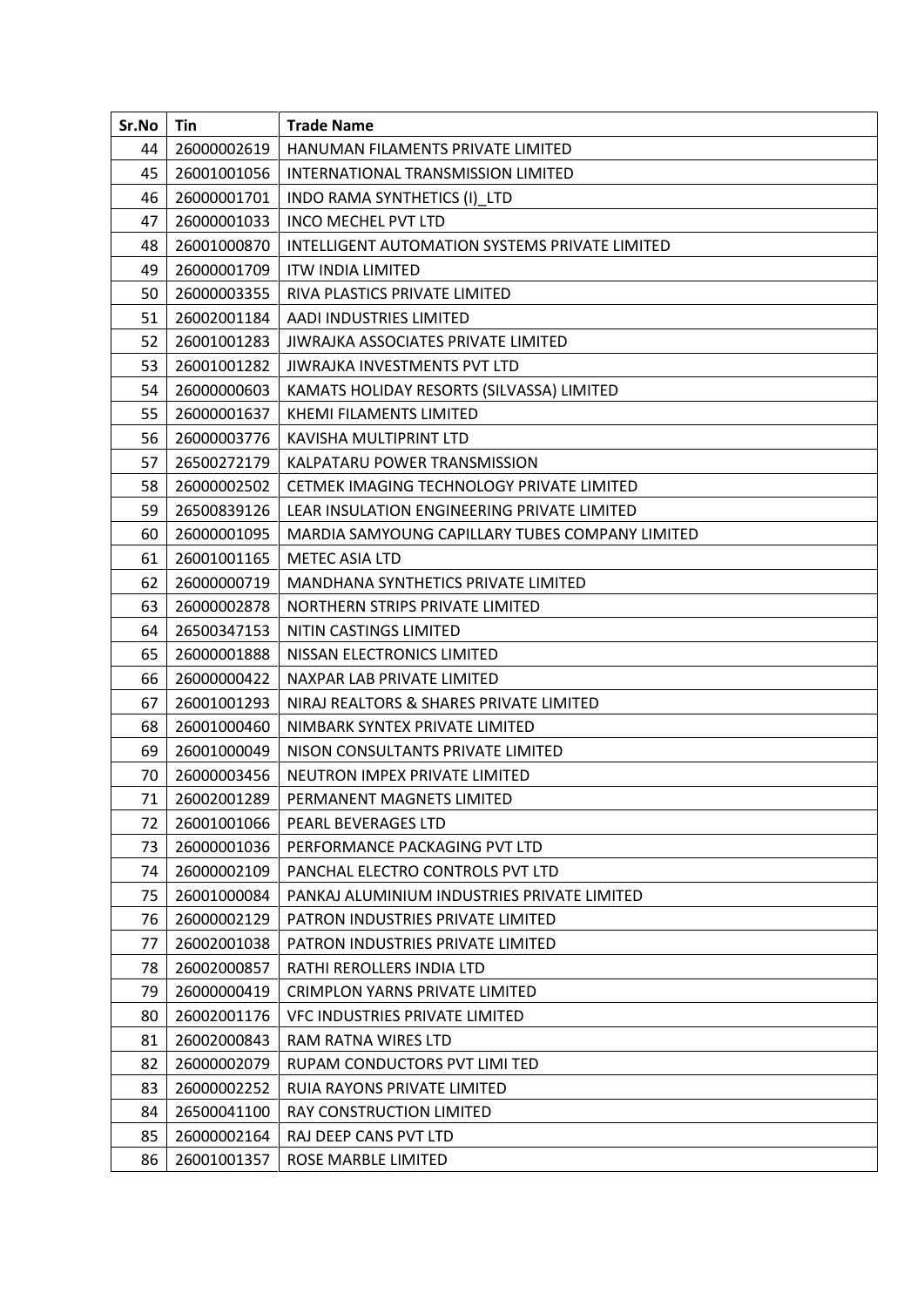| Sr.No | Tin         | <b>Trade Name</b>                            |
|-------|-------------|----------------------------------------------|
| 87    | 26000000264 | <b>SUNFLAG FILAMENTS LIMITED</b>             |
| 88    | 26000000616 | <b>SUNFLAG FILAMENTS LIMITED</b>             |
| 89    | 26000003768 | SEIKO PLASTIC WOVEN SACKS PVT LTD            |
| 90    | 26001000464 | SHAH PAPER MILLS LIMITED                     |
| 91    | 26001001038 | STEEL AUTHORITY OF INDIA LTD                 |
| 92    | 26000000518 | SUPER TEX INDUSTRIES LIMITED                 |
| 93    | 26000000988 | SHANKAR SILK MILLS PVT LTD                   |
| 94    | 26500493158 | S H KELKAR AND CO PVT LTD                    |
| 95    | 26001001370 | THANDIRAM TEXTILES PVT LTD                   |
| 96    | 26002000559 | TECHNO PRODUCTS BOM PVT LTD                  |
| 97    | 26000001374 | <b>TIPS INDUSTRIES LIMITED</b>               |
| 98    | 26500854179 | TAO PLASTIC S PRIVATE LIMITED                |
| 99    | 26000003390 | TECHNICIA FINECHEM (I) PVT LTD               |
| 100   | 26001000069 | <b>TIRUPATI SELTERS LIMITED</b>              |
| 101   | 26001000696 | <b>TIRUPATI SELTERS LIMITED</b>              |
| 102   | 26001000529 | UNIMED INVESTMENTS LIMITED                   |
| 103   | 26002001094 | UIC UDYOG LIMITED                            |
| 104   | 26501010187 | UNITECH CARTONS PRIVATE LIMITED              |
| 105   | 26000003661 | UNICOM APPLIANCES LIMITED                    |
| 106   | 26500323107 | UNITECH TRADE SERVICES PRIVATE LIMITED       |
| 107   | 26500599151 | UNIBOND MARKETING PRIVATE LIMITED            |
| 108   | 26001001328 | UNITECH WIRELESS (TAMILNADU) PRIVATE LIMITED |
| 109   | 26000003514 | VAIBHAV PLASTICS PRIVATE LIMITED             |
| 110   | 26002001165 | VAKHARIA SYNTHETICS PRIVATE LIMITED          |
| 111   | 26002000625 | <b>VIJAY TRANSTECH PRIVATE LIMITED</b>       |
| 112   | 26001001059 | <b>VARUN BEVERAGES LIMITED</b>               |
| 113   | 26000002359 | VISHNUPRIYA FILAMENTS PRIVATE LIMITED        |
| 114   | 26001001153 | WALCHANDNAGAR INDUSTRIES LIMITED             |
| 115   | 26500261166 | <b>WELSPUN INDIA LIMITED</b>                 |
| 116   | 26001001154 | WHIZ ENTERPRISE PRIVATE IMITED               |
| 117   | 26001001479 | WONDERLAND RESIDENCY PRIVATE LIMITED         |
| 118   | 26002001211 | WINDOORS INTERNATIONAL LIMITED               |
| 119   | 26002001135 | YASHVI YARNS PVT LTD                         |
| 120   | 26002001259 | <b>20 MICRONS LIMITED</b>                    |
| 121   | 26001001375 | A B BROTHERS                                 |
| 122   | 26000000993 | ATUL MARKETING SERVICES                      |
| 123   | 26501923102 | <b>AKAR GRAPHICS</b>                         |
| 124   | 26000002385 | <b>BURMAC INDIA</b>                          |
| 125   | 26000002370 | DAGA CORRUGATING INDUSTRIES                  |
| 126   | 26000002912 | <b>FANCY METAL CORPORATION</b>               |
| 127   | 26000003203 | <b>FIXO PLAST INDUSTRIES</b>                 |
| 128   | 26000001787 | <b>GOODHOPE PLASTICS INDUSTRIES</b>          |
| 129   | 26501895113 | HINDUSTAN COTTON COMPANY                     |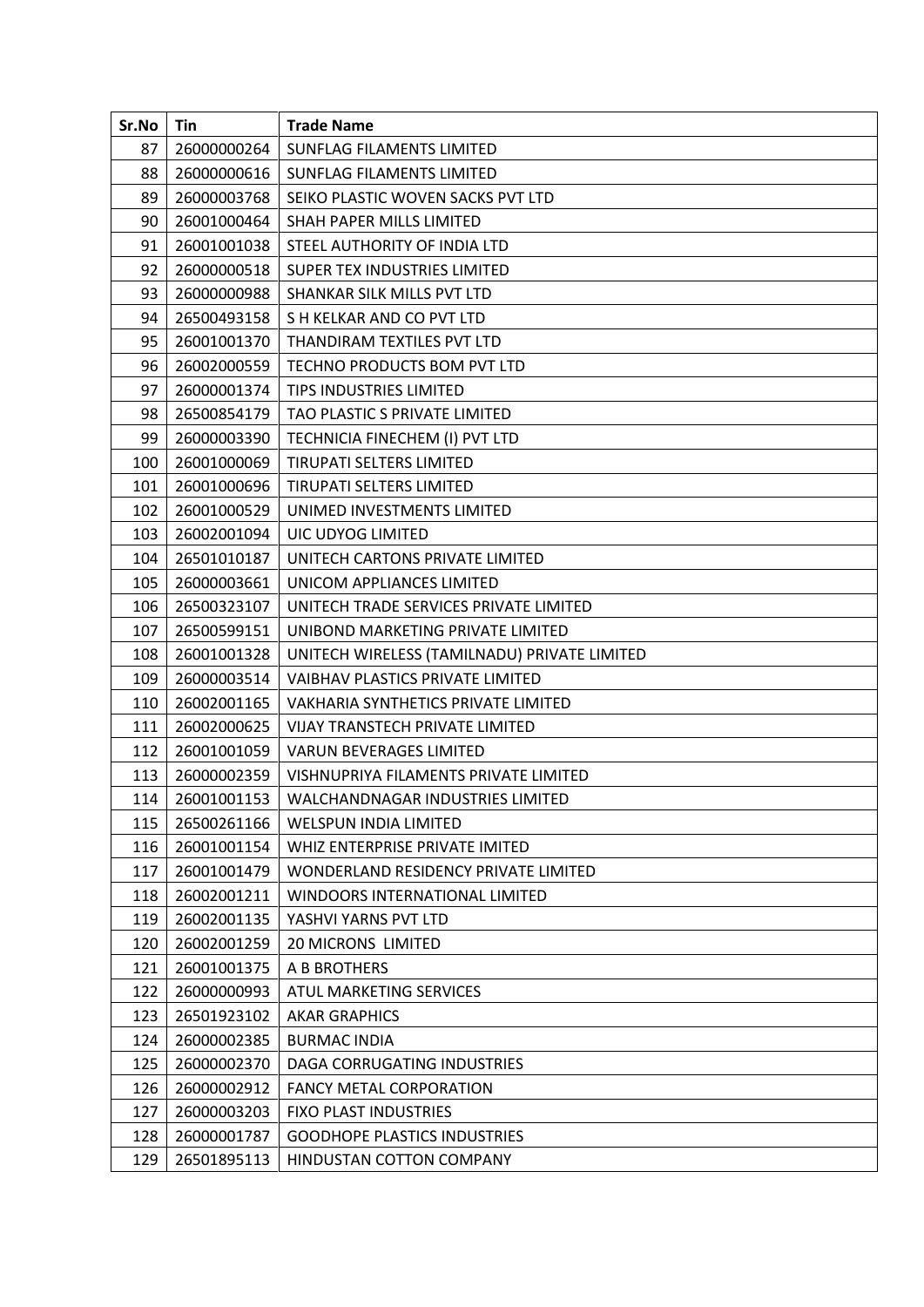| Sr.No | Tin         | <b>Trade Name</b>                      |
|-------|-------------|----------------------------------------|
| 130   | 26000002071 | HI TECH PLASTICS                       |
| 131   | 26000002183 | <b>INDIAN PACKING INDUSTRIES</b>       |
| 132   | 26001000666 | <b>J D CONSTRUCTION COMPANY</b>        |
| 133   | 26000000102 | <b>LAXMI TEXTILE INDUSTRIES</b>        |
| 134   | 26000003272 | <b>LIZA PLASTICS</b>                   |
| 135   | 26000003598 | <b>MEHTA CHEM</b>                      |
| 136   | 26000002233 | <b>MULTIPLE INDUSTRIES</b>             |
| 137   | 26002000959 | <b>NEMCHAND JAIN</b>                   |
| 138   | 26501266128 | NATIONAL CONSTRUCTION CO.              |
| 139   | 26002000092 | SHREEJI INDUSTRIES                     |
| 140   | 26000002413 | THERMOPLAST INDUSTRIES                 |
| 141   | 26000001974 | <b>TUCK FASTNERS</b>                   |
| 142   | 26000003458 | UNIPACKS (INDIA)                       |
| 143   | 26000002527 | <b>VENUS MACHINERY &amp; TOOLS</b>     |
| 144   | 26000003282 | WESTERN ALUMINIUM INDUSTRIES           |
| 145   | 26000003603 | <b>WONDER PACK</b>                     |
| 146   | 26000004142 | WELCOME FURNITURE & ALUMINIUM WORKS    |
| 147   | 26500024124 | <b>ZEUS POWER</b>                      |
| 148   | 26000001758 | AAKRUTI INDUSTRIES                     |
| 149   | 26002000595 | TUSHAR M SHAH HUF                      |
| 150   | 26500310171 | UDAY VALLABHDAS MEHTA HUF              |
| 151   | 26000001629 | YOGESH V. DOSHI                        |
| 152   | 26001000975 | KHANVEL GRAM PANCHAYAT PETROLEUM       |
| 153   | 26002001281 | SUSHIL TARACHAND BHIMRAJKA             |
| 154   | 26002001179 | MAHENDRA DUGAR                         |
| 155   | 26000003520 | JAYANT BABULAL DOSHI                   |
| 156   | 26002001483 | KIRAN UTTAMCHAND HARIA                 |
| 157   | 26002001320 | <b>VINOD BHATTU GADHARI</b>            |
| 158   | 26001000795 | VIKRAM GHEWARCHANDJI JOGANI            |
| 159   | 26002001205 | BHARATKUMAR RATANCHAND JAIN            |
| 160   | 26000001776 | RAJESH UMRAOMAL JAIN                   |
| 161   | 26002000716 | DEEPAK RAMNIKLAL LAKHPATI              |
| 162   | 26000002150 | DAKSHA MAHESH MEHTA                    |
| 163   | 26000002020 | ARIF AMIRALI RAYANI                    |
| 164   | 26002000263 | RAMESH GIRIDHARLAL TURAKHIA            |
| 165   | 26501700103 | <b>BHOUMIK VORA</b>                    |
| 166   | 26002000075 | NARENDRA JAMNADAS VORA                 |
| 167   | 26000003647 | HARSHAD DEVICHAND VOHRA                |
| 168   | 26001001208 | SETH BHOJRAJ HASSOMAL CHARITABLE TRUST |
| 169   | 26000001233 | ASIAN ELECTRONICS LIMITED              |
| 170   | 26000003475 | <b>ASIAN ELECTRONICS LIMITED</b>       |
| 171   | 26001001136 | ADANI ENTERPRISES LIMITED              |
| 172   | 26001001341 | <b>ADANI POWER LIMITED</b>             |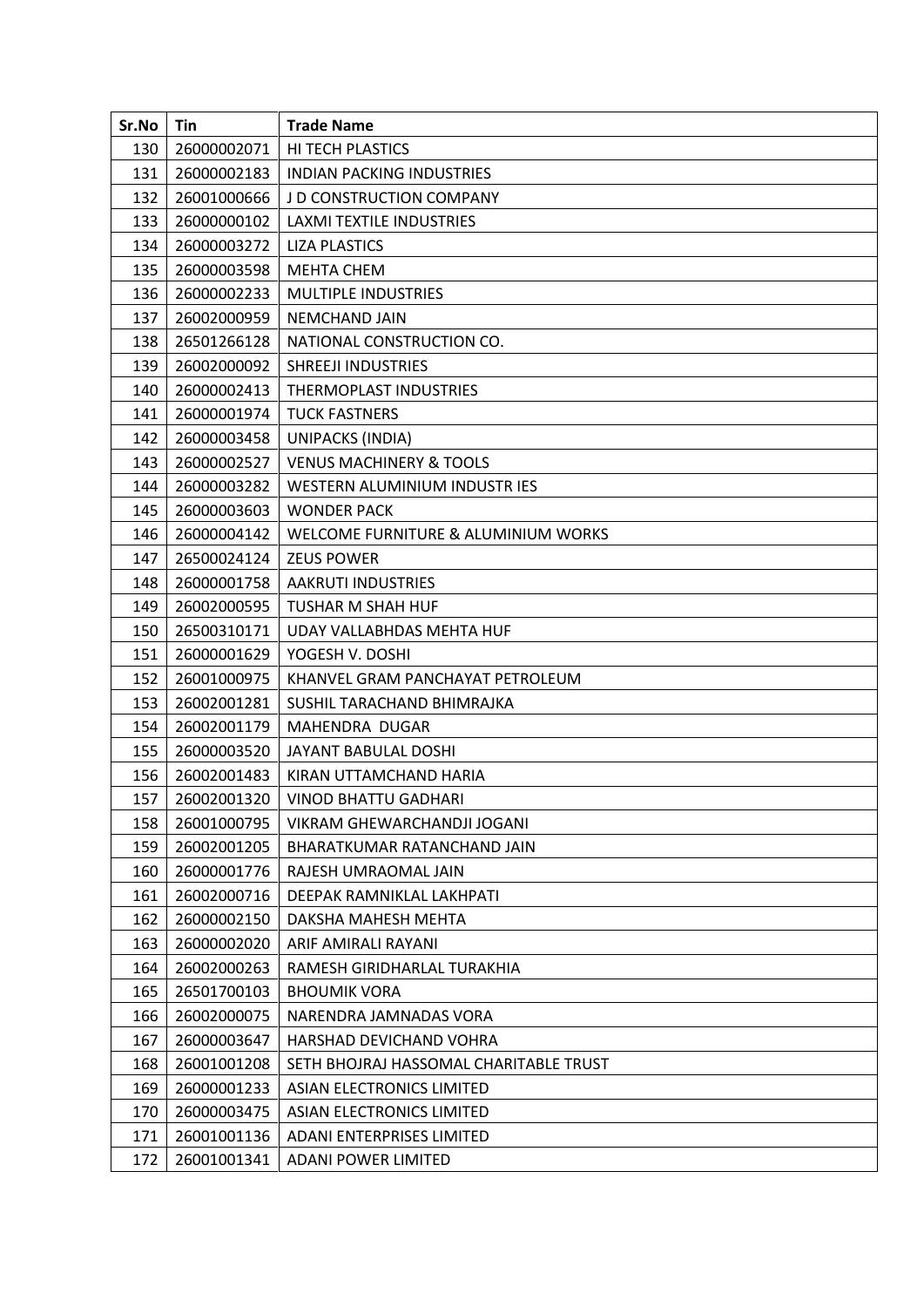| Sr.No | Tin         | <b>Trade Name</b>                                 |
|-------|-------------|---------------------------------------------------|
| 173   | 26001001163 | AAVAS INFRASTRUCTURE AND GRUH FINANCE LIMITED     |
| 174   | 26002000943 | <b>VEDIK COTTON LIMITED</b>                       |
| 175   | 26000003193 | ACE GUM INDUSTRIES PRIVATE LIMITED                |
| 176   | 26001001143 | ADITYA MEDISALES LIMITED                          |
| 177   | 26002001169 | <b>BENTEC INDIA LIMITED</b>                       |
| 178   | 26000003901 | SILVOL INDIA PRIVATE LIMITED                      |
| 179   | 26000003952 | SILVOL INDIA PRIVATE LIMITED                      |
| 180   | 26002000029 | <b>BLISS COMMERCIAL PRIVATE LIMITED</b>           |
| 181   | 26000000311 | <b>CENTURY ENKA LIMITED</b>                       |
| 182   | 26501256125 | <b>CENTURY ENKA LIMITED</b>                       |
| 183   | 26001000827 | <b>CRI LIMITED</b>                                |
| 184   | 26000000603 | <b>CONWY HOSPITALITY PRIVATE LIMITED</b>          |
| 185   | 26000003823 | <b>HAMILTON HOUSEWARES PRIVATE LIMITED</b>        |
| 186   | 26001001397 | DELLA TECNICA INTERIOR DESIGN PRIVATE LIMITED     |
| 187   | 26002000552 | DREAM THEME MARKETING PVT LTD                     |
| 188   | 26002000434 | DM SWASTIK AUXILARIES & CHEMICALS PRIVATE LIMITED |
| 189   | 26500273189 | <b>FAVOURITE AGENCY PRIVATE LIMITED</b>           |
| 190   | 26001001516 | <b>FULLIFE HEALTHCARE PRIVATE LIMITED</b>         |
| 191   | 26500267129 | A1 POLYTRADE AND MFG PRIVATE LIMITED              |
| 192   | 26000001249 | <b>GEEPEE STEELS PRIVATE LIMITED</b>              |
| 193   | 26000002380 | <b>GUARDIAN PLASTICOTE LTD</b>                    |
| 194   | 26002000565 | <b><i>VMS INTERNATIONAL</i></b>                   |
| 195   | 26000001432 | <b>GULF OIL CORPORATION LTD</b>                   |
| 196   | 26000000817 | H G ENTERTAINMENT TECHNOLOGY LIMITED              |
| 197   | 26000003566 | <b>HERSHEY POLYMERS PVT LTD</b>                   |
| 198   | 26000002668 | H J PLASTICS PRIVATE LIMITED                      |
| 199   | 26501049189 | H L E ENGINEERS PRIVATE LIMITED                   |
| 200   | 26501937145 | IL & FS EDUCATION & TECHONLOGY SERVICE LIMITED    |
| 201   | 26000003527 | JASH POLYMERS PVT LTD                             |
| 202   | 26501577134 | JIVANJYOT MOTORS PRIVATE LIMITED                  |
| 203   | 26000002620 | KAPEESH FILAMENT PRIVATE LIMITED                  |
| 204   | 26001001132 | PEARL BOTTLING PRIVATE LIMITED                    |
| 205   | 26002000055 | KOBIAN ELECTRONICS INDIA PRIVATE LIMITED          |
| 206   | 26002000368 | KALA ENTERPRISES PVT LTD                          |
| 207   | 26002000915 | LUBRIKOTE SPECIALITIES PRIVATE LIMITED            |
| 208   | 26001001515 | LANCER CONTAINER LINES PRIVATE LIMITED            |
| 209   | 26000003467 | METTLERTOLEDO INDIA PVT LTD                       |
| 210   | 26000002353 | MOHIT INDUSTRIES LTD                              |
| 211   | 26002000514 | NISSAN COPPER LIMITED                             |
| 212   | 26000003363 | NITIRAJ ENGINEERS PRIVATE LIMITED                 |
| 213   | 26001001284 | NIRVAN HOLDINGS PRIVATE LIMITED                   |
| 214   | 26001000729 | NIPPON PLASTICS PVT LTD                           |
| 215   | 26002000495 | NOVA BIMET TECHNOLOGIES P VT LTD                  |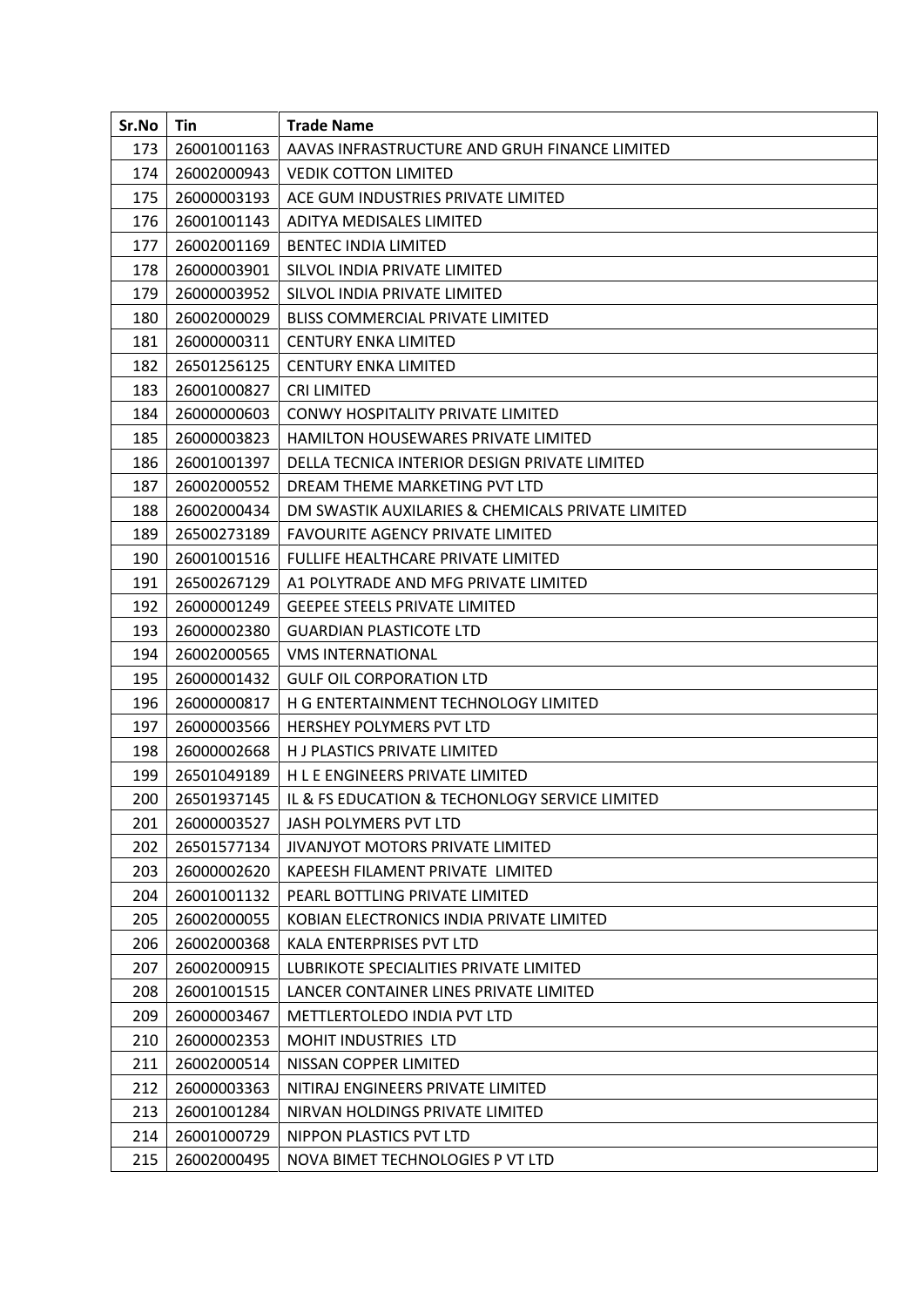| Sr.No | Tin         | <b>Trade Name</b>                                        |
|-------|-------------|----------------------------------------------------------|
| 216   | 26000002515 | NEWLEADER MERCANTILE COMPANY PRIVATE LIMITED             |
| 217   | 26000001802 | PCS TECHNOLOGY LIMITED                                   |
| 218   | 26002000443 | PAREKHPLAST INDIA PVT LTD                                |
| 219   | 26000003575 | PREM CONDUCTORS PRIVATE LIMITED                          |
| 220   | 26000002439 | PRIME ENERGY PRIVATE LIMITED.                            |
| 221   | 26001001348 | PRIME ENERGY PRIVATE LIMITED.                            |
| 222   | 26000001018 | PANORAMA COMPUTRONICS PVT LTD                            |
| 223   | 26002000945 | R R KABEL LIMITED                                        |
| 224   | 26000003227 | RINCHHADA HEAT COOL SYSTEMS PRIVATE LTD                  |
| 225   | 26000003292 | CEMENTONE (INDIA) PRIVATE LIMITED                        |
| 226   | 26000002550 | SUBH TEX (INDIA) LIMITED                                 |
| 227   | 26000002403 | SHREEJI ALUMINIUM PRIVATE LIMITED                        |
| 228   | 26000001300 | THOR POLYMERS PRIVATE LIMITED                            |
| 229   | 26001001225 | VIBRANT GLOBAL VIDYUT PRIVATE LIMITED                    |
| 230   | 26001001026 | VAJUBHAI INVESTMENTS PRIVATE LIMITED                     |
| 231   | 26000002074 | VIKANT PLASTIC INDUSTRIES PVT LTD                        |
| 232   | 26002001436 | VEDANT INDUSTRIAL SYSTEMS AND AUTOMATION PRIVATE LIMITED |
| 233   | 26000002391 | VIRGO POLYMERS PRIVATE LIMITED                           |
| 234   | 26000002367 | ARYA TEXTURISER & TWISTER                                |
| 235   | 26000003865 | <b>ANKUR EXTRUSIONS</b>                                  |
| 236   | 26501250162 | <b>DOUBLE ARM INSULATION</b>                             |
| 237   | 26000002807 | DURGA METAL INDUSTRIES                                   |
| 238   | 26000002647 | DEEKAY PACKAGING INDUSTRIES                              |
| 239   | 26002000616 | <b>FOX SOLUTIONS</b>                                     |
| 240   | 26002000573 | FLORAL ESSENTIAL OIL DISTILLERIES                        |
| 241   | 26000002786 | HI TECH ENGINEERING COMPANY                              |
| 242   | 26500558129 | <b>HOSPITECH</b>                                         |
| 243   | 26002000173 | <b>ICON PACKAGING</b>                                    |
| 244   | 26000002510 | <b>LA FABRIC</b>                                         |
| 245   | 26000003576 | LOTUS POLY INDUSTRIES                                    |
| 246   | 26002000197 | <b>OYSTER PACKAGING</b>                                  |
| 247   | 26002000918 | OM SHREE SAI INDUSTRIES                                  |
| 248   | 26000003335 | SUNIL CHEMICAL INDUSTRIES                                |
| 249   | 26000001917 | <b>STANCORP</b>                                          |
| 250   | 26000003461 | <b>TECHNO FERRITES</b>                                   |
| 251   | 26000003036 | <b>TRINITY INDUSTRIES</b>                                |
| 252   | 26501305130 | YASH PLASTIC                                             |
| 253   | 26000002419 | LOVENDRA JAGDISHPRASAD AGARWAL                           |
| 254   | 26500752129 | ANIL MOTILAL AHUJA                                       |
| 255   | 26001000700 | PIYUSH GANGJI CHHEDA                                     |
| 256   | 26001001017 | PIYUSH GANGJI CHHEDA                                     |
| 257   | 26501116180 | JAYKISHAN KESHAVDAS FULWANI                              |
| 258   | 26002001124 | <b>RASHMI S PODAR</b>                                    |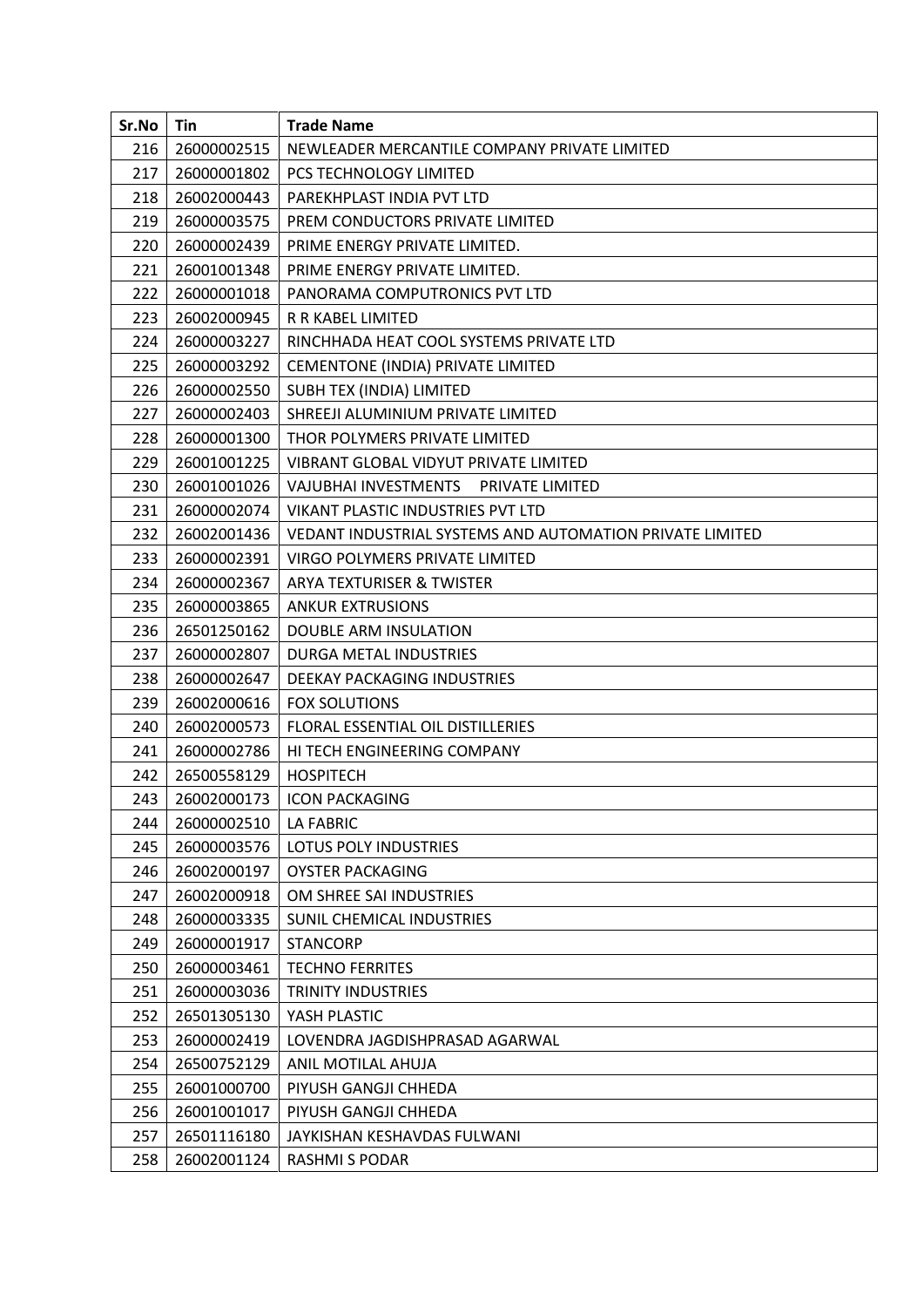| Sr.No | Tin         | <b>Trade Name</b>                                  |
|-------|-------------|----------------------------------------------------|
| 259   | 26002001482 | SUSHILA UTTAMCHAND HARIA                           |
| 260   | 26500691101 | <b>FALGUNI SANJAY JOSHI</b>                        |
| 261   | 26001001437 | KAMLESHKUMAR RATANCHAND JAIN                       |
| 262   | 26001001441 | KAMLESHKUMAR RATANCHAND JAIN                       |
| 263   | 26000002434 | DHAVAL KOTHARI                                     |
| 264   | 26002000232 | DILIP GHANSHAMDAS MOHATTA                          |
| 265   | 26500850139 | JAGANNSTH BUGHARAM                                 |
| 266   | 26500410104 | MUSTUFA TAIYEBI RASIWALA                           |
| 267   | 26001001152 | NITIN DAHYABHAI TAILOR                             |
| 268   | 26001001119 | ARAVALI MARBLE INDUSTRIES PRIVATE LIMITED          |
| 269   | 26001000353 | <b>ASIATIC GASES LTD</b>                           |
| 270   | 26000000055 | AROCHEM SILVASSA LTD                               |
| 271   | 26000001246 | AROCHEM SILVASSA LTD                               |
| 272   | 26501948158 | SOLARIS SPECIALITY CHEMICALS PRIVATE LIM ITED      |
| 273   | 26002000240 | <b>CENTENNIAL FABRICS LIMITED</b>                  |
| 274   | 26000000973 | <b>JINDAL PHOTO LIMITED</b>                        |
| 275   | 26001000861 | DEPUY MEDICAL PRIVATE LIMITED                      |
| 276   | 26001001278 | DEEP MEDICAL DEVICES PRIVATE LIMITED               |
| 277   | 26500194175 | EYEGEAR OPTICS INDIA PRIVATE LIMITED               |
| 278   | 26002000883 | <b>GROWEL SIDASA INDUSTRIES PRIVATE LIMITED</b>    |
| 279   | 26002000967 | NEOBIO TEKNIKS PRIVATE LIMITED                     |
| 280   | 26001001096 | <b>GAYATRI TANKS &amp; VESSELS PRIVATE LIMITED</b> |
| 281   | 26002001072 | HOST INTERNATIONAL PRIVATE LIMITED                 |
| 282   | 26501054142 | <b>INOX WIND LIMITED</b>                           |
| 283   | 26500045140 | ICT COTTON INDIA PRIVATE LIMITED                   |
| 284   | 26502058191 | LEVRAM LIFESCIENCES PRIVATE LIMITED                |
| 285   | 26001000386 | <b>MILTON GLOBAL LTD</b>                           |
| 286   | 26000002950 | NMC INDUSTRIES PRIVATE LIMITED                     |
| 287   | 26501067175 | NIKUNJ YARN PRIVATE LIMITED                        |
| 288   | 26502133165 | NAGASE INDIA PRIVATE LIMITED                       |
| 289   | 26001001572 | NEEL KAMAL GRANI MARMO PRIVATE LIMITED             |
| 290   | 26500407171 | PANNA YARN PVT LTD                                 |
| 291   | 26500426167 | <b>VEDANT STONES PRIVATE LIMITED</b>               |
| 292   | 26002000887 | PHOOLCHAND METALS PVT. LTD.                        |
| 293   | 26500298148 | PETRON ENGINEERING CONSTRUCTION LIMITED            |
| 294   | 26002000272 | <b>BASE INDUSTRIES LIMITED</b>                     |
| 295   | 26001000202 | RELIANCE COMMUNICATIONS INFRASTRUCTURE LIMITED     |
| 296   | 26000003288 | SURFACE GRAPHICS PRIVATE LIMITED                   |
| 297   | 26001001130 | SEA HAWK MARINE & ALLIED SERVICES PVT LTD          |
| 298   | 26000002944 | SUBH PLASTICS PRIVATE LIMITED                      |
| 299   | 26002000632 | SHREYAS INDIA PRIVATE LIMITED                      |
| 300   | 26000002016 | TSL ELECTROPOWER PRIVATE LIMITED                   |
| 301   | 26500488108 | AMAR CONSTRUCTION CO                               |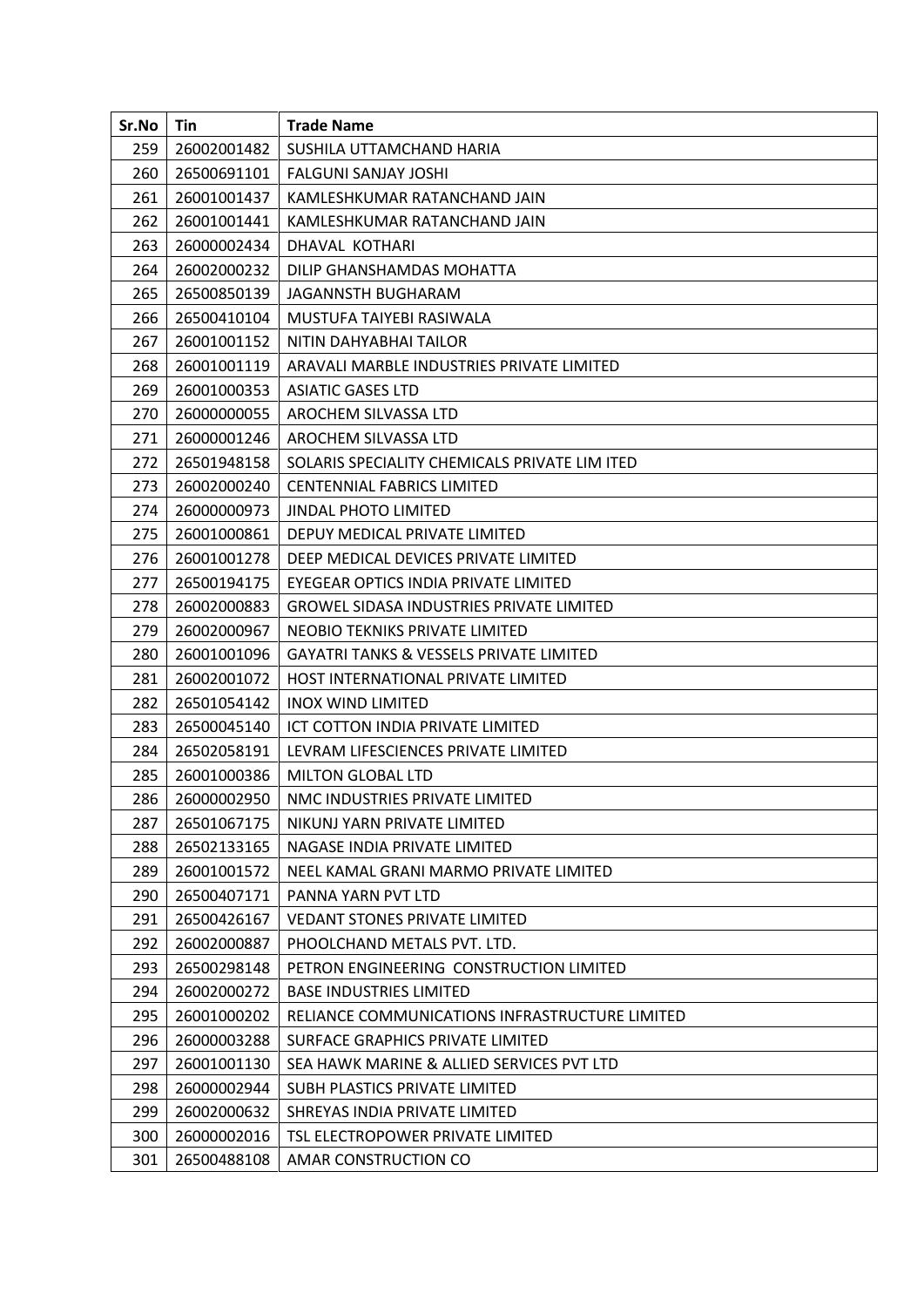| Sr.No | Tin         | <b>Trade Name</b>                                |
|-------|-------------|--------------------------------------------------|
| 302   | 26000003258 | <b>CHEMCO POLYNET CORPORATION</b>                |
| 303   | 26000001816 | DEEV GEN SET SALES & SERVICES                    |
| 304   | 26000003578 | DHAN LAXMI EXTRUSION                             |
| 305   | 26000002660 | <b>GALAXY TUBE INDUSTRIES</b>                    |
| 306   | 26500076159 | <b>GALAXY TUBE INDUSTRIES</b>                    |
| 307   | 26000003139 | <b>HINDUSTAN COSMETICS</b>                       |
| 308   | 26500562169 | <b>INDUSTRIAL ENERGY SOLUTIONS</b>               |
| 309   | 26000002471 | KAMAL PLASTIC INDUSTRIES                         |
| 310   | 26000003532 | <b>LILIPUTIANS</b>                               |
| 311   | 26000000670 | NARMADA SALES CORPORATION                        |
| 312   | 26000002562 | PRINCE PLASTOCRAT                                |
| 313   | 26000001670 | <b>MADHUBAN DRUMS AND BARRELS</b>                |
| 314   | 26002001083 | UNITOP FILLTECH                                  |
| 315   | 26002000089 | VAIBHAV LAXMI TEX FAB                            |
| 316   | 26500834173 | ASHISH KARIWALA                                  |
| 317   | 26002000841 | <b>HARENDRA K SHAH</b>                           |
| 318   | 26002001492 | VINOD KUMAR DHANSIRAM AGARWAL, HUF               |
| 319   | 26002001071 | SALIL LALJI AGRAWAL                              |
| 320   | 26002000946 | DEEPAK CHANDULAL BHALANI                         |
| 321   | 26000003378 | RITESH UMRAOMAL JAIN                             |
| 322   | 26002001429 | RADHESHYAM BHULAN MISHRA                         |
| 323   | 26002001468 | RADHESHYAM BHULAN MISHRA                         |
| 324   | 26002001139 | PRADEEP BHAVANBHAI MAKWANA                       |
| 325   | 26002001471 | PRADEEP BHAVANBHAI MAKWANA                       |
| 326   | 26000003996 | <b>VINAY KANTILAL MEHTA</b>                      |
| 327   | 26000003368 | FAROKH NAVROJI MERCHANT                          |
| 328   | 26000003202 | <b>KIRAN NANDA</b>                               |
| 329   | 26000003749 | YOGESH CHIMANLAL SHAH                            |
| 330   | 26001001306 | <b>MITEN DAMJI SHAH</b>                          |
| 331   | 26002000789 | NALIN AMRATLAL SANGHVI                           |
| 332   | 26001000226 | ADITYA NON WOVEN PRIVATE LIMITED                 |
| 333   | 26002000081 | AMAN FITTINGS PVT LTD                            |
| 334   | 26500409191 | AGARWAL WRITING AIDS (P) LTD.                    |
| 335   | 26001001295 | ALOK FINANCE PVT LTD                             |
| 336   | 26000003457 | ADITYA POLYNET PVT LTD                           |
| 337   | 26000001791 | <b>BALBIR METALS &amp; POWER PRIVATE LIMITED</b> |
| 338   | 26000003043 | <b>BALBIR METALS &amp; POWER PRIVATE LIMITED</b> |
| 339   | 26001001413 | <b>BDS PROJECTS INDIA PRIVATE LIMITED</b>        |
| 340   | 26500522157 | <b>BURCHWOOD FURNITURE PRIVATE LIMITED</b>       |
| 341   | 26501911176 | <b>BHILAD MOTORS PRIVATE LIMITED</b>             |
| 342   | 26002000152 | <b>CLASSIC MARBLE COMPANY PRIVATE LIMITED</b>    |
| 343   | 26500312191 | CHEMOLEUMS INDIA PRIVATE LIMITED                 |
| 344   | 26500034127 | DHANLAKSHMI TEXTILE PRIVATE LIMITED              |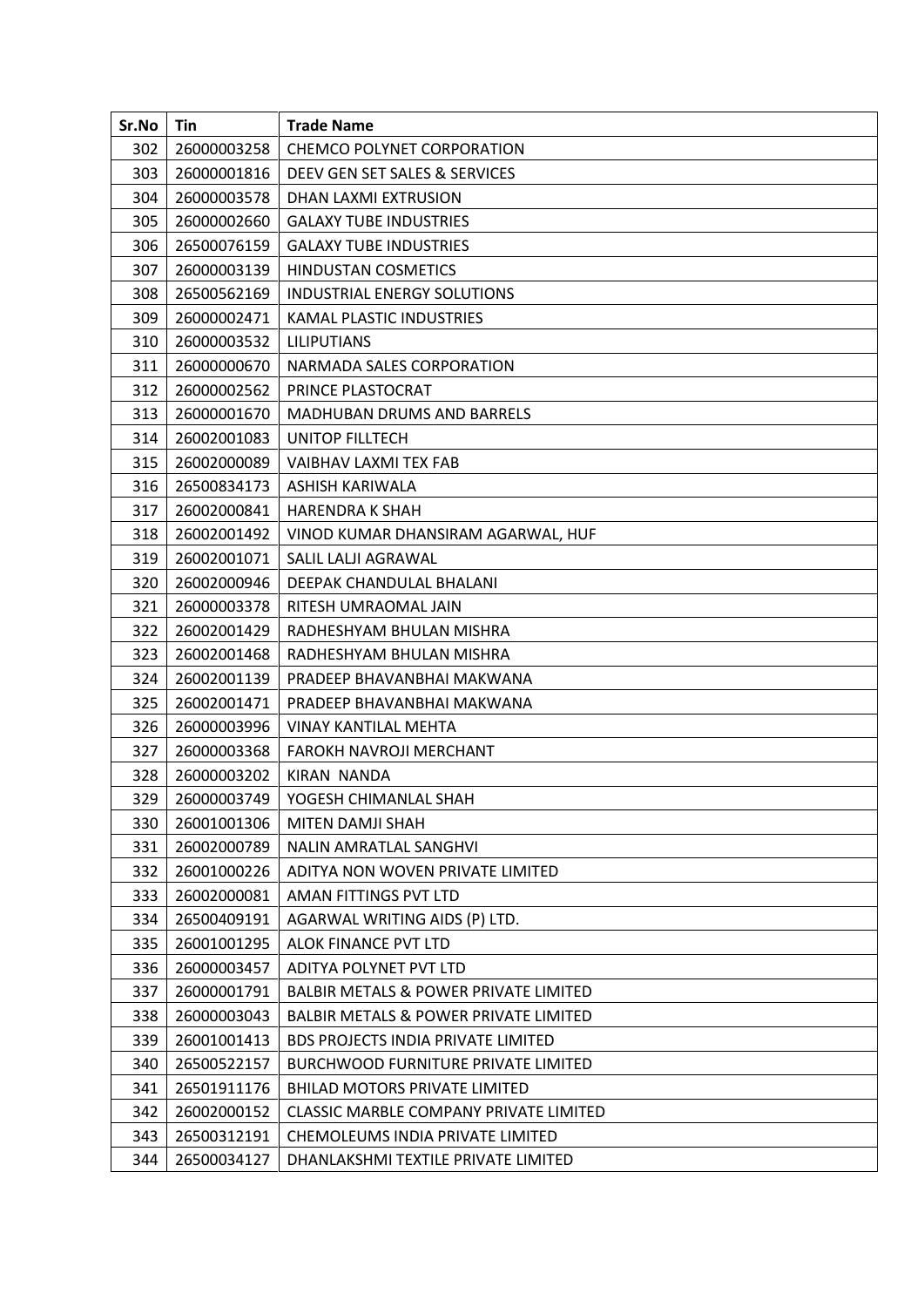| Sr.No | Tin         | <b>Trade Name</b>                         |
|-------|-------------|-------------------------------------------|
| 345   | 26500406161 | ELDDAAS INTERNATIONAL PRIVATE LIMITED     |
| 346   | 26000003841 | HARSH MINECHEM INDUSTRIES PRIVATE LIMITED |
| 347   | 26000003729 | H K TRADE INTERNATIONAL LIMITED           |
| 348   | 26501558138 | JRD FIBRE COMPOSITE PRIVATE LIMITED       |
| 349   | 26001001191 | KALOS OIL REFINERY PRIVATE LIMITED        |
| 350   | 26501110120 | KARGWAL CONSTRUCTIONS PRIVATE LIMITED     |
| 351   | 26001001452 | <b>KENT IT SOLUTIONS PRIVATE LIMITED</b>  |
| 352   | 26000002544 | KLJ PLASTICIZERS LIMITED.                 |
| 353   | 26500468102 | KLJ PLASTICIZERS LIMITED.                 |
| 354   | 26000004003 | MANDHANA FIBRE & YARN PVT LTD             |
| 355   | 26501914109 | M R REALTY PRIVATE LTD                    |
| 356   | 26002001134 | <b>MODY BEVERAGES PVT LTD</b>             |
| 357   | 26500708174 | N A CONSTRUCTION PVT LTD                  |
| 358   | 26501835192 | SUDARSHAN ADDPACK PVT LTD                 |
| 359   | 26002001422 | NIBHA CAPITAL SERVICES PRIVATE LIMITED    |
| 360   | 26501960181 | PLASTMOULD AUTO ANCILLARIES PVT LTD       |
| 361   | 26002001318 | RIDDHI COOKWARE PRIVATE LIMITED           |
| 362   | 26001001432 | RITZY CHEMICALS PRIVATE LIMITED           |
| 363   | 26500455166 | R KUMAR INFRASTRUCTURE PRIVATE LIMITED    |
| 364   | 26501042119 | RAYONTEX YARN TRADERS PRIVATE LIMITED     |
| 365   | 26000003713 | RIVA PACKAGING SOLUTIONS PRIVATE LIMITED  |
| 366   | 26500552166 | SHRI RAM TEXOLENE PRIVATE LIMITED         |
| 367   | 26002001374 | SARLA FILAMENTS PVT LTD                   |
| 368   | 26002001056 | SUNSTAR MERCANTILE COMPANY LIMITED        |
| 369   | 26001001084 | SUCHETAN EXPORTS PVT LTD                  |
| 370   | 26001001102 | WITMANS ENGINEERING PRIVATE LIMITED       |
| 371   | 26002001417 | VINDHYAVASINI CORPORATION PRIVATE LIMITED |
| 372   | 26500580155 | AVADHOOT CONSTRUCTION CO                  |
| 373   | 26002000603 | <b>COMFORT CORPORATION</b>                |
| 374   | 26501966144 | DO WELL MOULDS                            |
| 375   | 26000004034 | <b>DEEPAK POLYTEXT</b>                    |
| 376   | 26500730103 | <b>EDPC POLYMER INDUSTRIES</b>            |
| 377   | 26500366149 | <b>I PLAST</b>                            |
| 378   | 26001000891 | J K ALUMINIUM                             |
| 379   | 26000003677 | KIRAN PLASTIC INDUSTRIES                  |
| 380   | 26002001263 | LANFLEX TECHNOLOGIES                      |
| 381   | 26000003369 | PAPER BOX COMPANY                         |
| 382   | 26000003144 | PERSONNA COSMETICS                        |
| 383   | 26000000525 | R R GUPTA                                 |
| 384   | 26000002797 | R R PACKAGING                             |
| 385   | 26001001381 | RAMNIKLAL S GOSALIA & CO                  |
| 386   | 26501760121 | <b>ROYAL BUILDERS</b>                     |
| 387   | 26500243180 | UMIYA VIJAY CONSTRUCTION COMPANY          |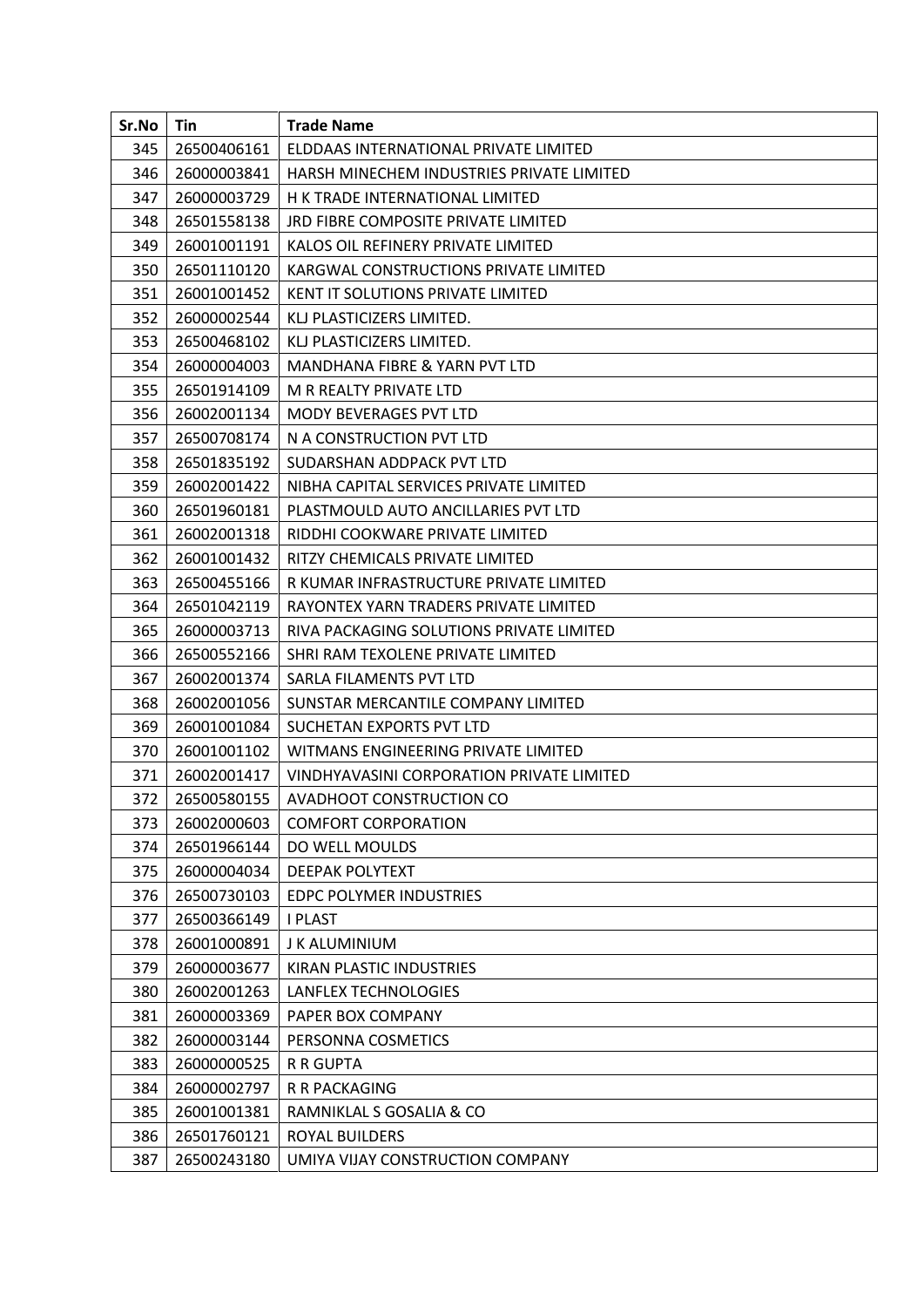| Sr.No | Tin         | <b>Trade Name</b>                         |
|-------|-------------|-------------------------------------------|
| 388   | 26500501141 | VISHAL CONSTRUCTION CO                    |
| 389   | 26500296128 | DUSHYANT SURESH PANDYA HUF                |
| 390   | 26500361196 | RAJIV R AHUJA                             |
| 391   | 26002001420 | MADHU CHAUHAN                             |
| 392   | 26002000707 | VISHNU SATRAMDAS DINGWANEY                |
| 393   | 26002000154 | ANITA SHASHANK DESAI                      |
| 394   | 26002001339 | SUNIL BHANWARLAL GOLCHHA                  |
| 395   | 26001000963 | KAMALA RAMESH JIWANI                      |
| 396   | 26500696151 | DEEPAK JAWAHARLAL KOTHARI                 |
| 397   | 26002000821 | SHAUNAK MUKESH MEHTA                      |
| 398   | 26002001397 | <b>BHAVANA DEEPAK MISTRY</b>              |
| 399   | 26002001473 | DHANSUKH JAGJIVAN PANCHAL                 |
| 400   | 26500195185 | <b>BHARAT HARILAL THAKKAR</b>             |
| 401   | 26002000986 | RAM SAGAR UPADHYAYA                       |
| 402   | 26500091115 | KANUBAHI PURSHOTAM VASANT                 |
| 403   | 26001001491 | UMESHBHAI RAMESHWAR YADAV                 |
| 404   | 26001001480 | ARISH INFORMATICS PRIVATE LIMITED         |
| 405   | 26001001334 | ADITYA CORPEX PRIVATE LIMITED             |
| 406   | 26500146180 | <b>CHAPLOT DEVELOPERS LIMITED</b>         |
| 407   | 26500398178 | KANAK FILAMENTS PRIVATE LIMITED           |
| 408   | 26002001419 | AUTOTECH POLYMERS INDIA PRIVATE LIMITED   |
| 409   | 26500499121 | <b>MARUDHAR YARNS LIMITED</b>             |
| 410   | 26001000745 | MRC LOGISTICS PRIVATE LIMITED             |
| 411   | 26001001076 | PRITDIP IMPEX (INDIA) PRIVATE LIMITED     |
| 412   | 26501019180 | PRAGATI DEALCOMM PRIVATE LIMITED          |
| 413   | 26000003381 | PRIME HYGIENE PAPERS PRIVATE LIMITED      |
| 414   | 26002001237 | <b>PARTH FOILS PRIVATE LIMITED</b>        |
| 415   | 26001001534 | RADHA MADHAV SURFACTANTS PRIVATE LIMITED  |
| 416   | 26000003037 | SAFFIRE MARKETING PRIVATE LIMITED         |
| 417   | 26001001493 | SIMPLEX INFRASTRUCTURES LIMITED           |
| 418   | 26501328166 | <b>SUMEET INDUSTRIES LTD</b>              |
| 419   | 26000002483 | SHREE VENKATESH TRADES & AGENCIES PVT LTD |
| 420   | 26500775165 | TRIBHUVAN MARKPLUS PRIVATE LIMITED        |
| 421   | 26500564189 | TEJO PLASTIC INDUSTRIES PRIVATE LIMITED   |
| 422   | 26500824170 | VFM LOGISUPPORT SERVICES LIMITED          |
| 423   | 26500862162 | VISION POLYPACK PRIVATE LIMITED           |
| 424   | 26001001256 | AMARSHAKTI                                |
| 425   | 26000002222 | AKASHDEEP                                 |
| 426   | 26000002019 | <b>AGARWAL METALS &amp; ALLOYS</b>        |
| 427   | 26000003330 | AMULYA BIO PRODUCTS                       |
| 428   | 26002000485 | <b>BESTO FANCY YARNS</b>                  |
| 429   | 26002000877 | <b>CHANDAN INDUSTRIES</b>                 |
| 430   | 26002000840 | DHANLAXMI ENGINEERING                     |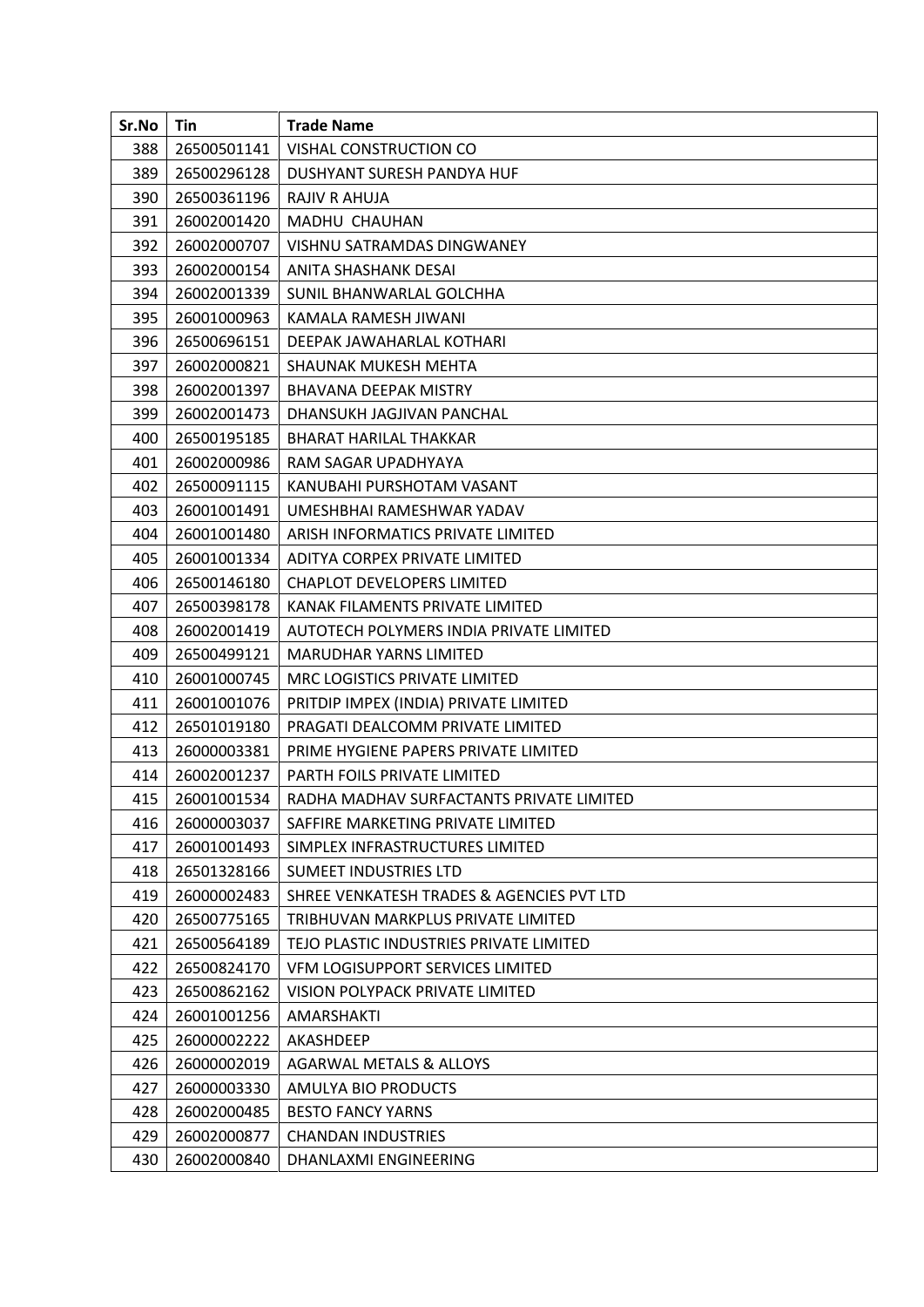| Sr.No | Tin         | <b>Trade Name</b>                        |
|-------|-------------|------------------------------------------|
| 431   | 26500846196 | <b>IBZ PACKAGING</b>                     |
| 432   | 26001001244 | <b>KHODIYAR BUILDERS</b>                 |
| 433   | 26000002009 | <b>MAITRI PACKERS</b>                    |
| 434   | 26000002754 | <b>MASS ENTERPRISES</b>                  |
| 435   | 26000002097 | <b>MADHUVAN POLYSACK</b>                 |
| 436   | 26000003516 | MOTHERTOUCH BABYCARE PRODUCTS            |
| 437   | 26000002687 | <b>METAMIN TUBES (INDIA)</b>             |
| 438   | 26002000349 | NATIONAL ELECTRICAL INDUSTRIES           |
| 439   | 26002000400 | <b>NCL TEXCO INDUSTRIES</b>              |
| 440   | 26501855101 | <b>NAHUSH CONSTRUCTIONS</b>              |
| 441   | 26000003474 | P.S. POLYSTER                            |
| 442   | 26001000430 | PRAMOD TRADE CORPORATION                 |
| 443   | 26000003580 | VARDHMAN TECHO PRODUCTS                  |
| 444   | 26002000366 | <b>VIREN INDUSTRIES</b>                  |
| 445   | 26001000643 | DEELIP A SHAH HUF                        |
| 446   | 26001000616 | DILESH R SHAH HUF                        |
| 447   | 26002000147 | <b>MAHESH GUPTA (HUF)</b>                |
| 448   | 26002000830 | MANOHAR UDAJI BISHNOI                    |
| 449   | 26001000838 | SANJAY PRABHAKAR LONDHE                  |
| 450   | 26001001177 | KAMLESH KUMAR OSTWAL                     |
| 451   | 26001001051 | JAYESH RAMNIKLAL SHAH                    |
| 452   | 26000001689 | RAMDAS GIRIDHAR SHANBHAG                 |
| 453   | 26001001489 | SUSHIL KUMAR UPADHYAY                    |
| 454   | 26002000095 | SUSHIL KUMAR UPADHYAY                    |
| 455   | 26002001341 | HARESH KUKABHAI ZINZALA                  |
| 456   | 26002001031 | ADRI DIAMOND TOOLS INDIA PRIVATE LIMITED |
| 457   | 26500969165 | ADVIKA INTERNATIONAL PRIVATE LIMITED     |
| 458   | 26002000924 | ANUDEEP PLASTICS PRIVATE LIMITED         |
| 459   | 26500829123 | <b>CONLIITE INFRATCK PRIVATE LIMITED</b> |
| 460   | 26500588138 | <b>KESHAV FILAMENTS PRIVATE LIMITED</b>  |
| 461   | 26002001131 | MERINA MULTIPLAST PRIVATE LIMITED        |
| 462   | 26500009168 | M & A BUILDCON PRIVATE LIMITED           |
| 463   | 26001001442 | MAXGROW TRADE SOLUTIONS LIMITED          |
| 464   | 26000001695 | MEDITRONICS HEALTHCARE PRIVATE LIMITED   |
| 465   | 26500165176 | PARMAR INTERNATIONAL PRIVATE LIMITED     |
| 466   | 26500717167 | PARMAR INTERNATIONAL PRIVATE LIMITED     |
| 467   | 26501216113 | <b>MADHAV VIVITEX PRIVATE LIMITED</b>    |
| 468   | 26500477192 | PROMART RETAIL INDIA PRIVATE LIMITED     |
| 469   | 26001000957 | SHOLAPUR ORGANICS PRIVATE LIMITED        |
| 470   | 26501410113 | TRANDY TRADEX PRIVATE LIMITED            |
| 471   | 26000003719 | AQUACHEM SPECIALITY PRODUCTS             |
| 472   | 26501716166 | <b>AERO CLUB</b>                         |
| 473   | 26000002989 | ARIHANT ENGINEERING WORKS                |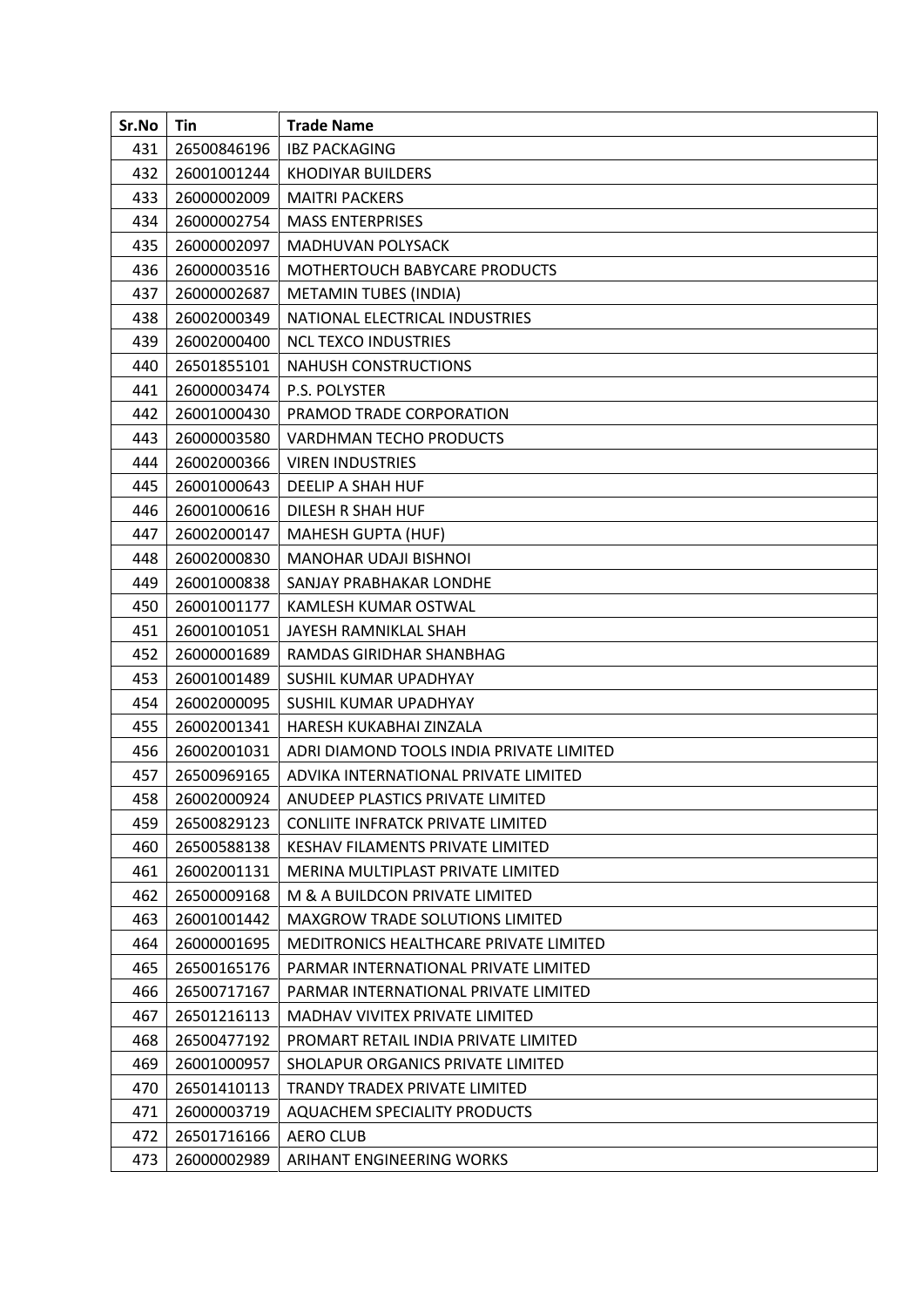| Sr.No | Tin         | <b>Trade Name</b>                                   |
|-------|-------------|-----------------------------------------------------|
| 474   | 26002000325 | <b>BHARAT COSMETICS</b>                             |
| 475   | 26001000736 | <b>DIVINE FLOORING</b>                              |
| 476   | 26500360186 | <b>HOTEL EXCELLENCY</b>                             |
| 477   | 26001000098 | KUVARJIBHAI B PARMAR                                |
| 478   | 26501633112 | LITE CONTROL ELECTRICALS                            |
| 479   | 26000003501 | <b>NUPACK INDUSTRIES</b>                            |
| 480   | 26000001324 | PYRAMID ELECTRONICS                                 |
| 481   | 26000003732 | ROSSARI LABTECH                                     |
| 482   | 26002000876 | <b>VIN CAPS</b>                                     |
| 483   | 26001000765 | VEENA TECH SCREEN PRINTING MACHINES PRIVATE LIMITED |
| 484   | 26501717176 | HARSHAD HARISH SHAH                                 |
| 485   | 26001001374 | KRISHAN R BAHETI HUF                                |
| 486   | 26000003803 | DEEPAK KHANDUBHAI MISTRY                            |
| 487   | 26000003289 | HARMEET SINGH BHUPENDER MACHRE                      |
| 488   | 26501751128 | JAYSHREE RAJESH MEHTA                               |
| 489   | 26001000993 | AJIT LALCHAND PAREKH                                |
| 490   | 26001001524 | DHANPAL LALCHAND PAREKH                             |
| 491   | 26502128115 | <b>ASHOK SINGHANIA</b>                              |
| 492   | 26501881167 | DHANANJAY BALKRISHNA SOMPURA                        |
| 493   | 26500043120 | <b>GHANSHYAM SHANTILAL TRIVEDI</b>                  |
| 494   | 26001001083 | RAJENDRA SITARAM WAGH                               |
| 495   | 26002001209 | RAJENDRA SITARAM WAGH                               |
| 496   | 26002001064 | ALOK APPARELS PRIVATE LIMITED                       |
| 497   | 26000001890 | SAAK INDIA LIMITED                                  |
| 498   | 26500911167 | SANSAR TEXTURISERS PVT. LTD.                        |
| 499   | 26002000591 | SHILPA POLYFILS PVT LTD                             |
| 500   | 26500073129 | SHILPI ENGINEERING PRIVAT E LTD                     |
| 501   | 26001001544 | SHROFF CONTRUCTION PVT LTD                          |
| 502   | 26000003102 | SHREE KRISHNA POLYFILMS PRIVATE LIMITED             |
| 503   | 26002000794 | <b>BALAJI INDUSTRIES</b>                            |
| 504   | 26002000320 | <b>BALAJI PLASTICS</b>                              |
| 505   | 26000000654 | DEEPAK STONE QUARRY WORKS                           |
| 506   | 26001001469 | <b>JIGNA PETROCHEM</b>                              |
| 507   | 26000001327 | MAHAVIR CEMENT PPRODUCTS                            |
| 508   | 26002000476 | NILKANTH WIRE HEALD MFG WORKS                       |
| 509   | 26002001120 | NEW INDIA SPINNING COMPANY                          |
| 510   | 26500349173 | <b>NAYAK PLUMBING &amp; CONSTRUCTION</b>            |
| 511   | 26001000904 | <b>NAVKAR HOME DECOR</b>                            |
| 512   | 26002000566 | PUNEET INTERNATIONAL                                |
| 513   | 26002000468 | ROSSARI SPECIALTIES                                 |
| 514   | 26000002742 | SHRI BALAJI SYNTHETICS                              |
| 515   | 26000003179 | <b>SUN INDUSTRIES</b>                               |
| 516   | 26002000314 | VISHAL CASTEELS                                     |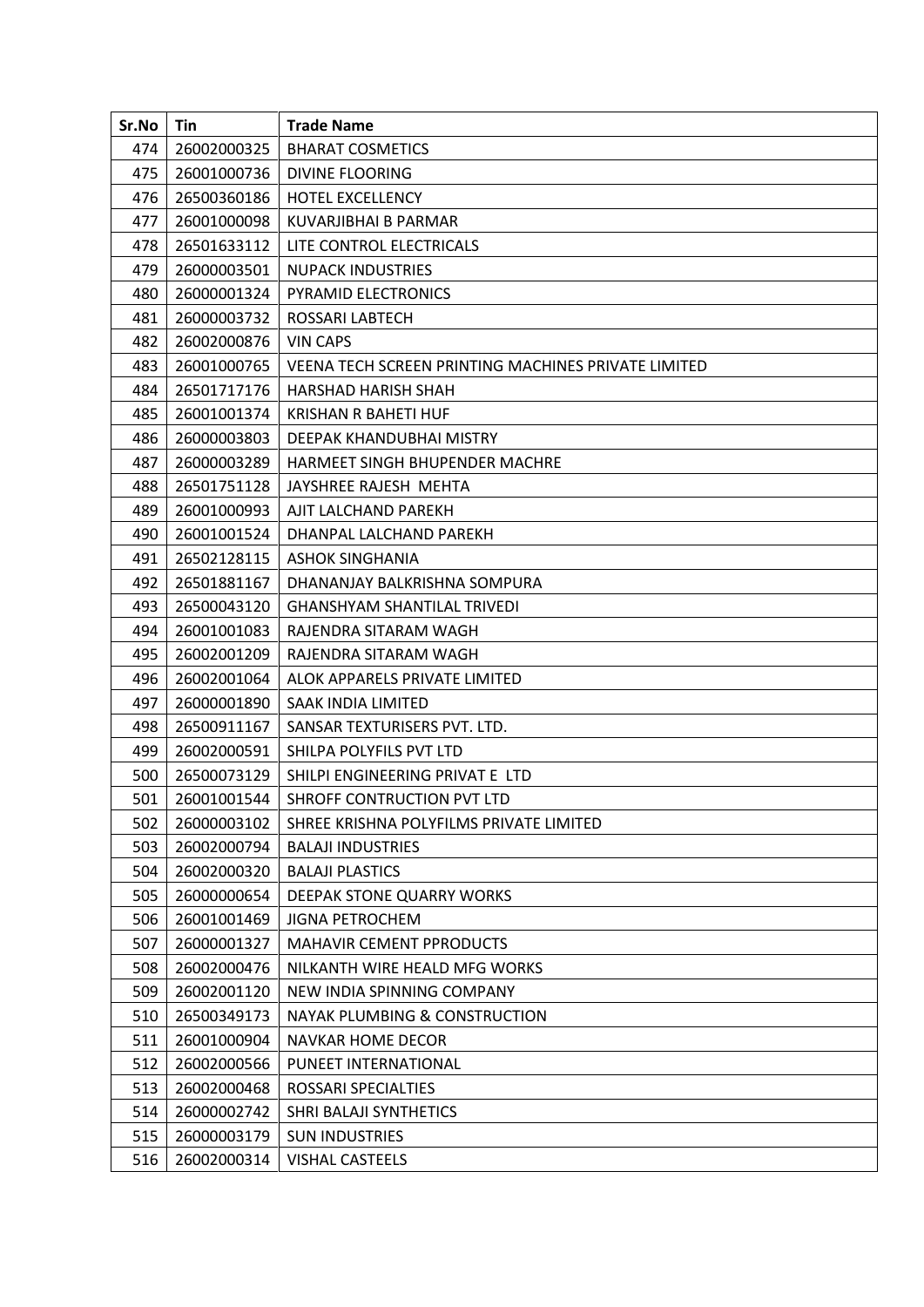| Sr.No | Tin         | <b>Trade Name</b>                              |
|-------|-------------|------------------------------------------------|
| 517   | 26002000580 | RAMESH LADAK BHANUSHALI                        |
| 518   | 26000004039 | <b>BHUPESH KUMAR JAIN</b>                      |
| 519   | 26002000235 | <b>BHUPESH KUMAR JAIN</b>                      |
| 520   | 26001001519 | DIPAKKUMAR NAROTTAMBHAI LAD                    |
| 521   | 26500280162 | SUDHIR SOMNATH TALWAR                          |
| 522   | 26501220153 | MILIND DEVIDAS THEKEDAR                        |
| 523   | 26001000771 | MAHENDRA RAMRAJ YADAV                          |
| 524   | 26002001118 | MAHENDRA RAMRAJ YADAV                          |
| 525   | 26501118103 | ANERI CONSTRUCTION PRIVATE LIMITED             |
| 526   | 26501693130 | AMG POLYCHEM PRIVATE LIMITED                   |
| 527   | 26001001193 | ATHARVA INDUSTRIES LIMITED                     |
| 528   | 26500172149 | VEDANTA ALLUMINIUM LIMITED                     |
| 529   | 26002000423 | SAICON STEELS PVT LTD                          |
| 530   | 26002001025 | <b>BHUMIN ENGINEERS</b>                        |
| 531   | 26000001147 | DINGDONG BAR & RESTAURANT                      |
| 532   | 26001001523 | <b>D &amp; N H ELECTRICALS</b>                 |
| 533   | 26500028164 | <b>DY INDUSTRIES</b>                           |
| 534   | 26501186104 | HARENDRA RANJITSINH THAKOR                     |
| 535   | 26002001298 | <b>NASA FOOD PRODUCTS</b>                      |
| 536   | 26501971194 | NARMADA CREATIONS                              |
| 537   | 26001001393 | NILKANTH COOLING TOWER SERVICE                 |
| 538   | 26002000653 | PUSHPAK PRINT AND PACKS                        |
| 539   | 26001001540 | <b>P D ENTERPRISE</b>                          |
| 540   | 26001000552 | PRATHMESH AGENCIES                             |
| 541   | 26002000655 | POLY PLAST CHEMI PLANTS                        |
| 542   | 26002000210 | RACHANA INDUSTRIES                             |
| 543   | 26000002623 | SHRI NAVKAR PLASTIC INDUSTRIES                 |
| 544   | 26500279152 | <b>TYRE POINT</b>                              |
| 545   | 26001000343 | PRADYUT V SHAH HUF                             |
| 546   | 26002000508 | ANSHUMA RUNIT SHAH                             |
| 547   | 26002001228 | RAHUL GAUTAM                                   |
| 548   | 26500369179 | AMRITA SANJAY MISHRA                           |
| 549   | 26500896114 | SHRI NAVJIVAN GRAM VIKASH TRUST                |
| 550   | 26000004079 | MILLENIUM GRANITES AND MARBLES PRIVATE LIMITED |
| 551   | 26500633103 | MILLENIUM GRANITES AND MARBLES PRIVATE LIMITED |
| 552   | 26501001194 | MIDAS PETROCHEM PRIVATE LIMITED                |
| 553   | 26000002669 | SAMARTH POLYPLAST PRIVATE LIMITED              |
| 554   | 26001001146 | <b>SVIL MINES LIMITED</b>                      |
| 555   | 26501568141 | ABIRAMI SOAP WORKS LLP                         |
| 556   | 26000001810 | ANKUR GRANITE & MARBLES                        |
| 557   | 26500619157 | CHEMIRA MARKET RESEARCH & TRADING              |
| 558   | 26001001226 | <b>GENESIA CARE</b>                            |
| 559   | 26501194184 | <b>HONEST POLYMERS</b>                         |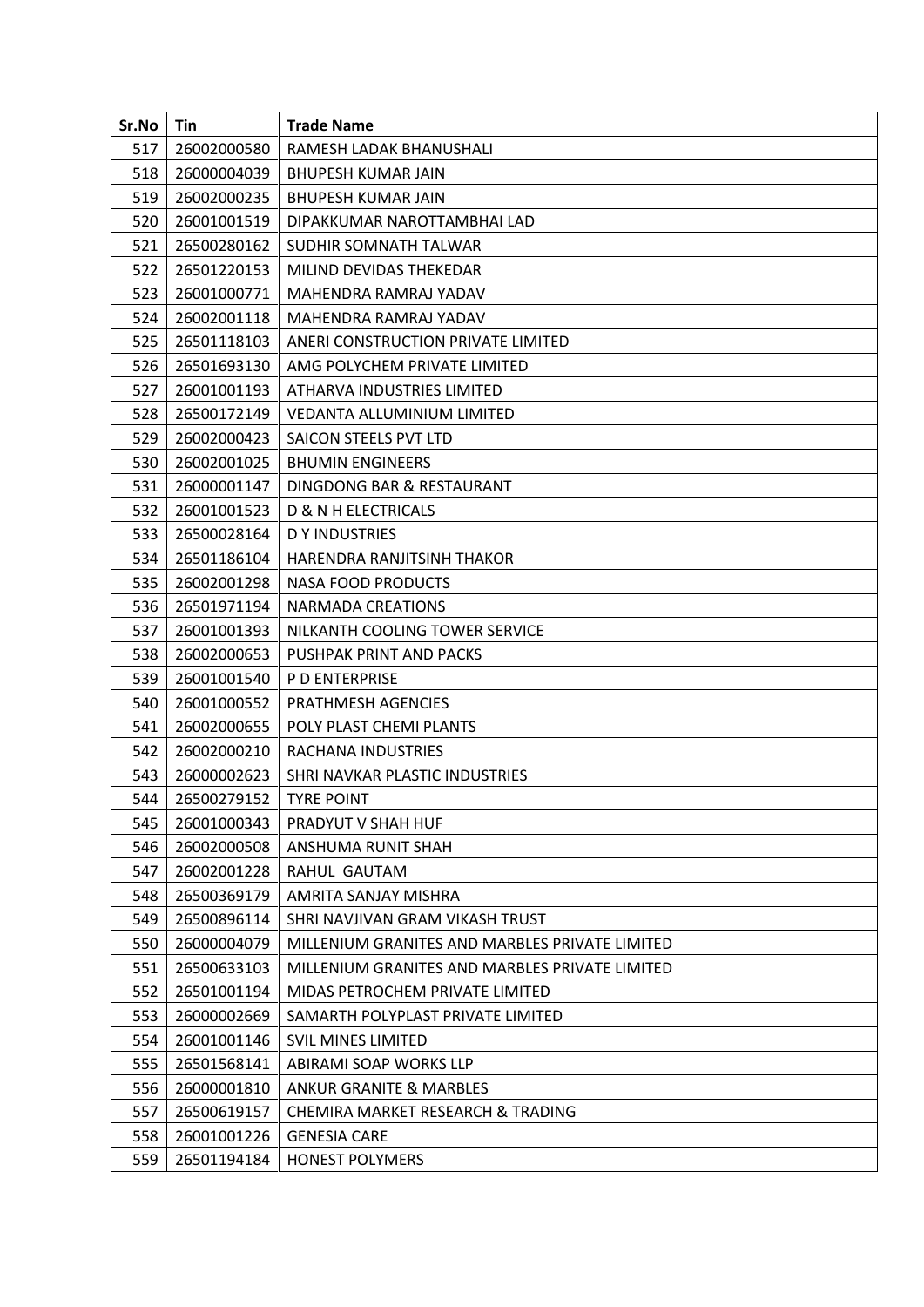| Sr.No | Tin         | <b>Trade Name</b>                        |
|-------|-------------|------------------------------------------|
| 560   | 26500413134 | JAIN S HEALTHY FOOD PRODUCTS             |
| 561   | 26501033126 | TECHSPINE INTERNATIONAL                  |
| 562   | 26001000633 | RAMLAL MODAJI CHAUDHARY                  |
| 563   | 26001001049 | RAMLAL MODAJI CHAUDHARY                  |
| 564   | 26501079101 | RANVEERSINGH R FOZDAR                    |
| 565   | 26002000507 | HEMANT KANTILAL GAJJAR                   |
| 566   | 26000001479 | HITENDRA SOMCHAND GUDHKA                 |
| 567   | 26002000337 | HITENDRA SOMCHAND GUDHKA                 |
| 568   | 26002000496 | <b>ADIT PACKAGING</b>                    |
| 569   | 26002000115 | ANITA PACKAGING                          |
| 570   | 26001000699 | <b>GLOBAL PACKAGING</b>                  |
| 571   | 26502056171 | HIGHLINE POWERCLOUD INDIA                |
| 572   | 26500554186 | <b>JSK ROPES</b>                         |
| 573   | 26500623100 | <b>JAINAM ENTERPRISES</b>                |
| 574   | 26500655129 | JAI SIDDHIVINAYAK CORPORATES             |
| 575   | 26000003835 | <b>JAY PLASTIC</b>                       |
| 576   | 26000003997 | <b>MAKER TEXTURING INDUSTRIES</b>        |
| 577   | 26500156183 | <b>NARESH ENTERPRISES</b>                |
| 578   | 26500549136 | N.B. PLASTICS                            |
| 579   | 26500211151 | <b>NEELA INDUSTRIES</b>                  |
| 580   | 26500507104 | <b>NAVAMI INDUSTRIES</b>                 |
| 581   | 26001000788 | <b>R K ENTERPRISES</b>                   |
| 582   | 26500774155 | RAMA SALES CORPORATION                   |
| 583   | 26500689178 | <b>RIGHT ADDRESS</b>                     |
| 584   | 26000000005 | SHREE SALES CORPORATION                  |
| 585   | 26000001395 | <b>SYNDET INDIA</b>                      |
| 586   | 26000002924 | SHUBHAM INDUSTRIES                       |
| 587   | 26001000809 | <b>VASUDEV BALKRISHNA FIRKE</b>          |
| 588   | 26501300177 | MANISH MANCHANDA                         |
| 589   | 26501046159 | ADDPLUS DISTRIBUTORS PRIVATE LIMITED     |
| 590   | 26002000944 | SAROJ FIBRE TEX SPINNERS PRIVATE LIMITED |
| 591   | 26000001830 | SHREE TNB POLYMERS LIMITED               |
| 592   | 26500452136 | <b>B M TRADERS</b>                       |
| 593   | 26501838125 | <b>CHEMBOND POLYMERS</b>                 |
| 594   | 26500342103 | <b>GLOMORE REALTORS LLP</b>              |
| 595   | 26501469121 | JAYGURUDEV POLYMERS                      |
| 596   | 26002000641 | MS INTER KRAFT PRODUCTS                  |
| 597   | 26002000387 | <b>MAGIC INTER PLAST</b>                 |
| 598   | 26501055152 | <b>NAMAN TEXTILE</b>                     |
| 599   | 26001000977 | P C S DISTRIBUTORS                       |
| 600   | 26000000601 | SHAH NAROTAMDAS HARJIVANDAS CO           |
| 601   | 26000003145 | SUBHLACHAL PRINT AND PACK                |
| 602   | 26500925113 | <b>VICTORY ADHESIVES ENTERPRISES</b>     |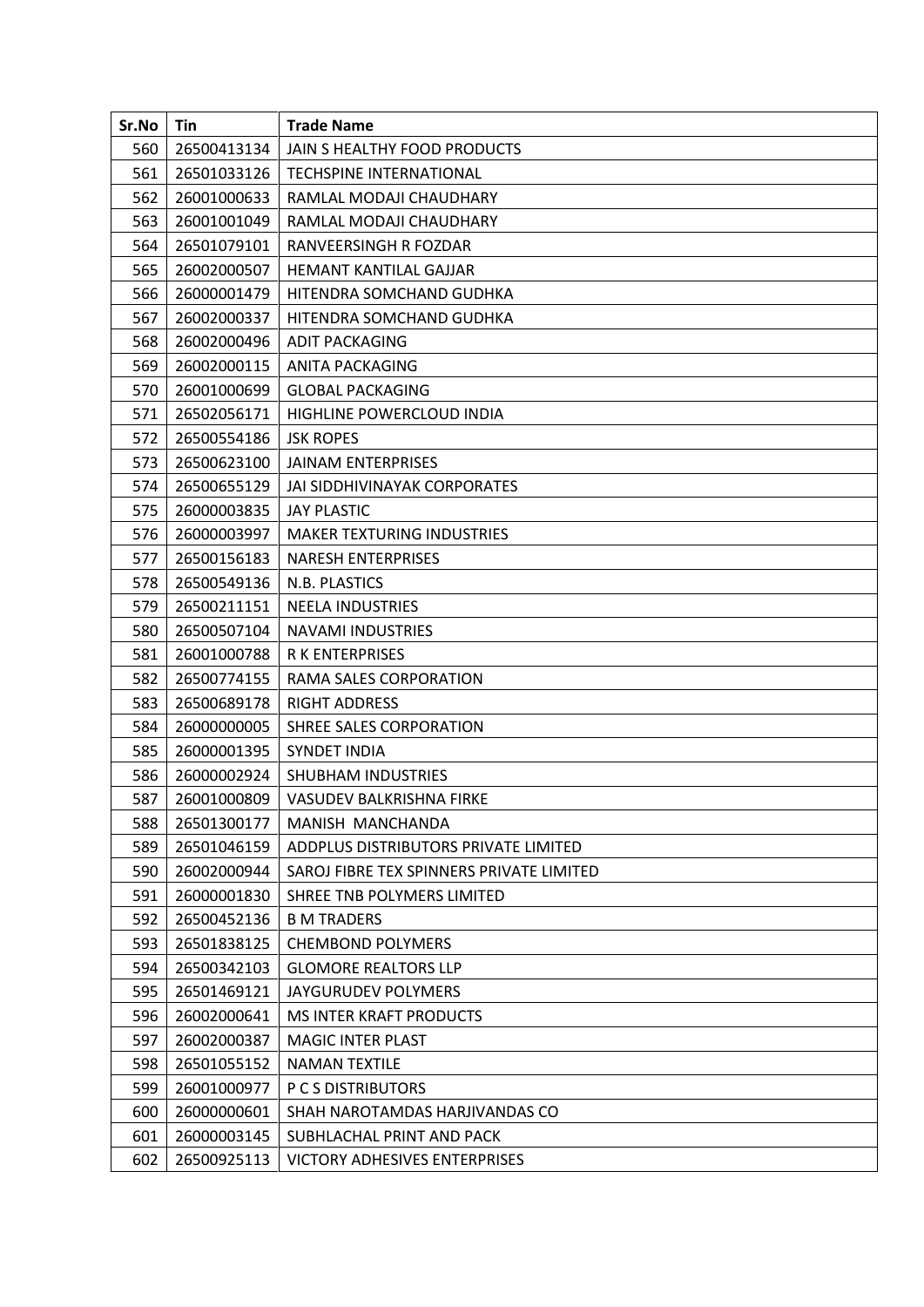| Sr.No | Tin         | <b>Trade Name</b>                                      |
|-------|-------------|--------------------------------------------------------|
| 603   | 26002001346 | RAJESH JAIN HUF                                        |
| 604   | 26501123153 | MAHIPALKUMAR JAYANTILAL PARMAR                         |
| 605   | 26000003810 | STANDARD GREASES AND SPECIALITIES PRIVATE LIMITED      |
| 606   | 26001001211 | SOL ENERGY AND INFRASTRUCTURE PROJECTS PRIVATE LIMITED |
| 607   | 26002001280 | SUKHMANI ENGINEERS PRIVATE LIMITED                     |
| 608   | 26500206101 | <b>ADARSH BUILDERS</b>                                 |
| 609   | 26002000223 | <b>ASHIWAL INDUSTRIES</b>                              |
| 610   | 26500625120 | <b>GLOBAL INDUSTRIES</b>                               |
| 611   | 26501936135 | J D FILTERS TECHNOLOGY                                 |
| 612   | 26500368169 | MS SABARI & COMPANY                                    |
| 613   | 26000002113 | <b>MS JYOTI PLASTICS</b>                               |
| 614   | 26001001247 | <b>PARTHESH DEVELOPERS</b>                             |
| 615   | 26002001321 | <b>PENSTAR ENTERPRISES</b>                             |
| 616   | 26000000140 | <b>SHAH AUTOMOBILES</b>                                |
| 617   | 26000002305 | <b>SILVASSA AMPOULES &amp; VIALS</b>                   |
| 618   | 26500394138 | <b>VIKAS PLASTICS</b>                                  |
| 619   | 26001001249 | MILAP MADHUKAR DESAI                                   |
| 620   | 26002000663 | KISHOR VASANTRAI GANDHI                                |
| 621   | 26002001303 | ANILKUMAR SHUBHKARAN HIRAN                             |
| 622   | 26000002543 | <b>HEMANT JAIN</b>                                     |
| 623   | 26501149122 | SUNLIGHT BARTER PRIVATE LIMITED                        |
| 624   | 26001001019 | SKY SCREEN PRIVATE LIMITED                             |
| 625   | 26500804164 | SKYWAY INFRA PROJECTS PRIVATE LIMITED                  |
| 626   | 26002000947 | AAKASH SHREE STONE INDUSTRIES                          |
| 627   | 26500478105 | <b>BHOOMI INDUSTRIES</b>                               |
| 628   | 26501820139 | NISHA INDUSTRIES                                       |
| 629   | 26501987160 | <b>NIKITA PLASTICS</b>                                 |
| 630   | 26500764152 | RAJ AND COMPANY                                        |
| 631   | 26501412133 | UTPAL KHUDIRAM MAITI                                   |
| 632   | 26001000662 | ATUL KUMAR AGARWAL                                     |
| 633   | 26000003042 | DILIP PURUSHOTTAM LELE                                 |
| 634   | 26500412124 | PIONEER POWERTECH                                      |
| 635   | 26002000035 | <b>SUN PLAST</b>                                       |
| 636   | 26501039186 | MANISH S KHIMAVAT HUF                                  |
| 637   | 26501741125 | RAHUL RATAN TIBREWALA                                  |
| 638   | 26002001243 | <b>ATLANTIC POLYMERS</b>                               |
| 639   | 26501496100 | <b>ANIL AHUJA</b>                                      |
| 640   | 26002001008 | <b>MAITRY PLASTICS</b>                                 |
| 641   | 26500917130 | RUCHITA HOSPITALITY SERVICES                           |
| 642   | 26500103138 | SAMIR KANUBHAI CHOKSI HUF                              |
| 643   | 26000003517 | ANAND MONAPPA SHETTY                                   |
| 644   | 26500996144 | BHARTIBEN BHARATBHAI THAKKAR                           |
| 645   | 26001000845 | ASHISH BHARATBHAI THAKKAR                              |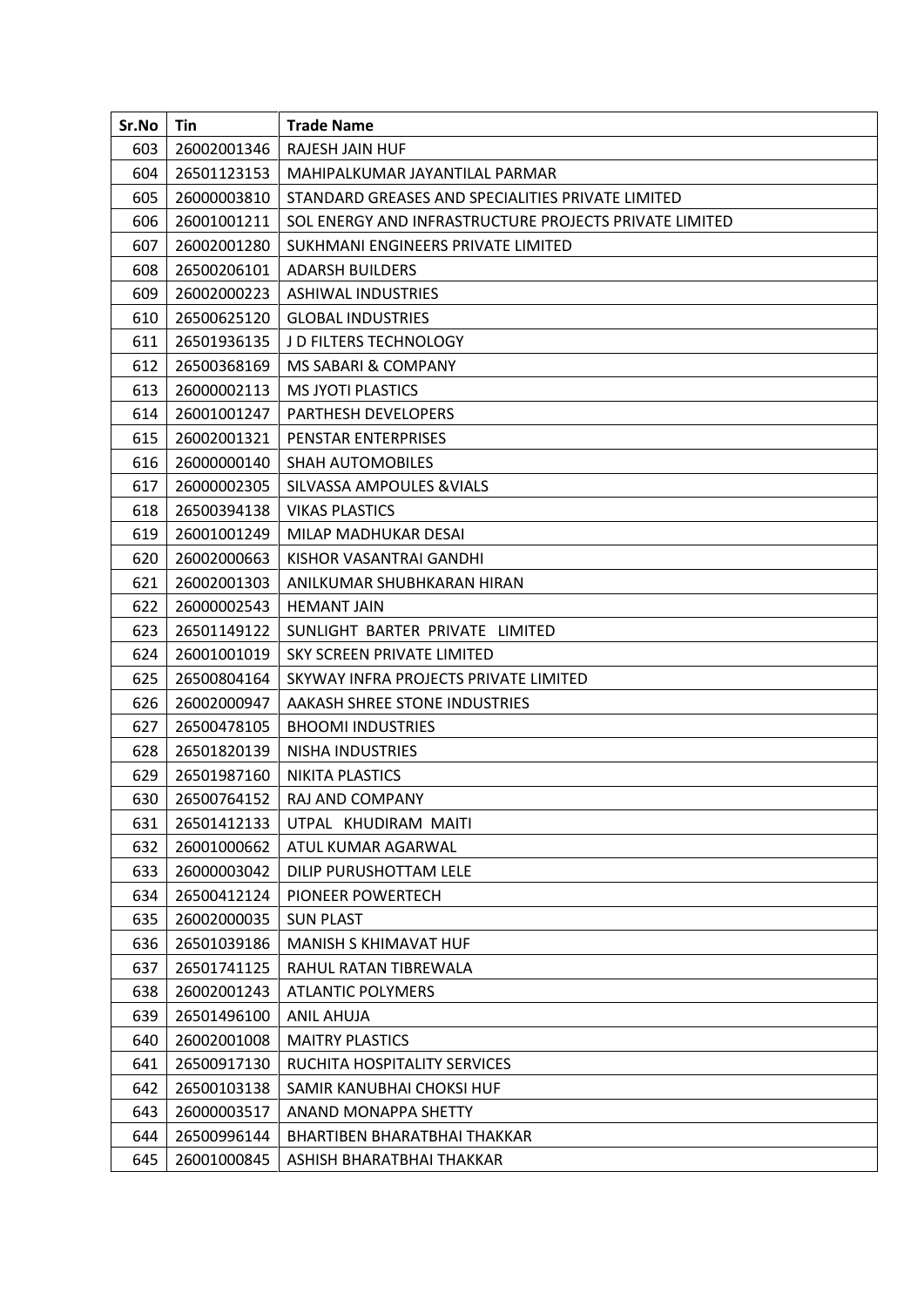| Sr.No | Tin         | <b>Trade Name</b>                               |
|-------|-------------|-------------------------------------------------|
| 646   | 26002001360 | ASHISH BHARATBHAI THAKKAR                       |
| 647   | 26002001129 | ANANDPRAKASH SHIVPRASAD UPADHYAY                |
| 648   | 26500025134 | ANANDPRAKASH SHIVPRASAD UPADHYAY                |
| 649   | 26001001255 | RAMNATH BHAGVTA YADAV                           |
| 650   | 26502028182 | G MART THE GOINKA SUPER MARKET                  |
| 651   | 26500799114 | RELIABLE SAFETY EQUIPMENTS                      |
| 652   | 26500680185 | ZAFERULLAH KHAN MOHAMED KHAN DESHMUKH           |
| 653   | 26001001408 | SANJAY KANTILAL MUTHA                           |
| 654   | 26001001517 | SANJAY KANTILAL MUTHA                           |
| 655   | 26500020181 | SHREE BALAJI SYNCOT PRIVATE LIMITED             |
| 656   | 26501261175 | <b>AUTOZONE</b>                                 |
| 657   | 26001001484 | <b>AKSHAY ENTERPRISES</b>                       |
| 658   | 26501105167 | RADHA KRISHNA COTSYN                            |
| 659   | 26002000931 | <b>JACINTA RAJAN SINGH</b>                      |
| 660   | 26501695150 | SHREE GLOBAL THREADS INDUSTRIES PRIVATE LIMITED |
| 661   | 26002000191 | SUN PHARMA MEDICATION PRIVATE LIMITED           |
| 662   | 26000003731 | <b>SUN PLASTICS</b>                             |
| 663   | 26002001245 | RAMESH KUMAR DHOKA                              |
| 664   | 26502150141 | PIONEER PLASTIC                                 |
| 665   | 26502187123 | <b>PSG INDUSTRIES</b>                           |
| 666   | 26500967145 | SANMAN MULTI TRADE COMPANY PRIVATE LIMITED      |
| 667   | 26001001501 | KISHANSINGH P KUMAVAT                           |
| 668   | 26002000030 | <b>SUMITRA TEX CHEM</b>                         |
| 669   | 26500238130 | <b>AUTO CONCRETE</b>                            |
| 670   | 26500304111 | AIRA CONTROL INTERNATIONAL                      |
| 671   | 26500471132 | <b>MAA INDUSTRIES</b>                           |
| 672   | 26002000383 | <b>SHALAKA INDUSTRIES</b>                       |
| 673   | 26002000293 | <b>SHRI SIDHI INDUSTRIES</b>                    |
| 674   | 26002000327 | <b>SUNMOON INDUSTRIES</b>                       |
| 675   | 26001001116 | <b>SWATI INTERIORS</b>                          |
| 676   | 26000002426 | KAMAL AGARWAL                                   |
| 677   | 26500257126 | SHANKAR HAJARILALJI CHOUDHARY                   |
| 678   | 26500490128 | KAILASHKUMAR SAVANTILAL OZA                     |
| 679   | 26002000851 | ROHIT KISHOR RAMCHANDANI                        |
| 680   | 26500644116 | ALIJAH INDUSTRIES                               |
| 681   | 26002000647 | SHEFAM INDUSTRIES                               |
| 682   | 26002000218 | SHREE SHYAM SYNTHETICS                          |
| 683   | 26000003956 | <b>STANDARD PLASTICS</b>                        |
| 684   | 26001001179 | RAJENDRA RAMCHANDRA DESHPANDE                   |
| 685   | 26002000649 | SHUBH PAPER PRODUCTS                            |
| 686   | 26000003783 | SANJEEV JALI RCC PRODUCTS                       |
| 687   | 26002000568 | <b>SUPREME EMTERPRISES</b>                      |
| 688   | 26002000920 | SUMANGAL INDUSTRIES                             |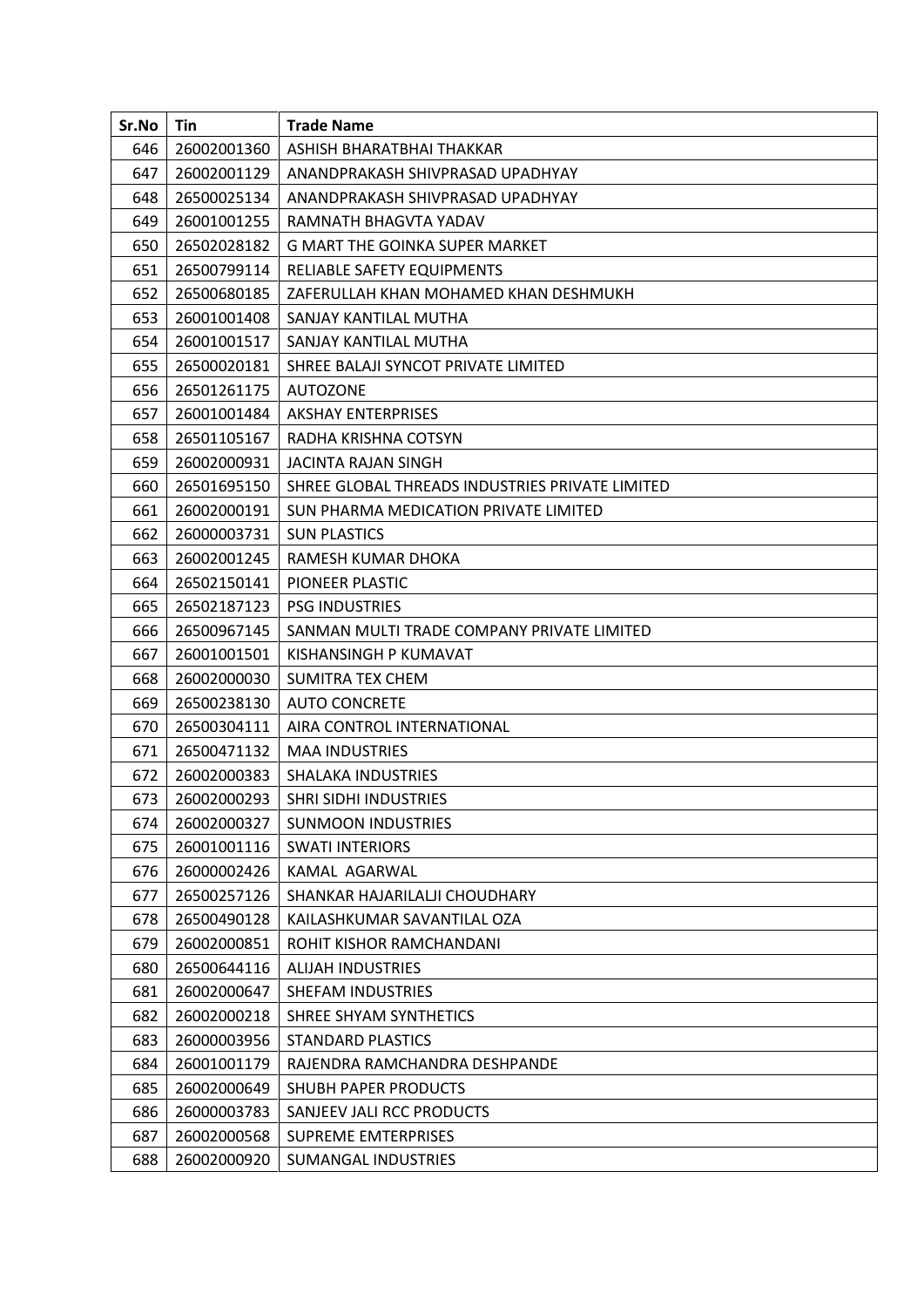| Sr.No | Tin         | <b>Trade Name</b>                 |
|-------|-------------|-----------------------------------|
| 689   | 26002000803 | SILVER STRAP INDUSTRIES           |
| 690   | 26000000797 | <b>GEETA FATEHSINH CHAUHAN</b>    |
| 691   | 26002001256 | <b>BALBEER JAGDISH YADAV</b>      |
| 692   | 26002000912 | RAMKUMAR SHITLABAKSHSINGH CHAUHAN |
| 693   | 26002000825 | VASUDEV KRISHNA NAYAK             |
| 694   | 26501910166 | KETAN PRAVINCHANDRA SHAH          |
| 695   | 26501449115 | ANNAPURNA INDUSTRIES              |
| 696   | 26000003974 | SAURASHTRA CEMENT PRODUCTS        |
| 697   | 26002000654 | SILVASSA INTERNATIONAL            |
| 698   | 26002000236 | SHRAWAN KUMAR NAIN                |
| 699   | 26002001464 | SHRAWAN KUMAR NAIN                |
| 700   | 26001001307 | YASANT CHIKKAPPA RAI              |
| 701   | 26002000732 | OM SETH                           |
| 702   | 26002001275 | MAHIPATSINH D ATODARIA            |
| 703   | 26002000845 | KUSUM SANJAY SHAH                 |
| 704   | 26501856111 | <b>ALPHA POLYMERS</b>             |
| 705   | 26000000974 | HAMANT BHUPATRAI DESAI            |
| 706   | 26000001651 | BABUDAS KHIMJIBHAI VAISHNAV       |
| 707   | 26500783148 | MOHMEDSIDIQ BUDHA AZAB            |
| 708   | 26000000513 | JAINTILAL MANILAL AGRAWAL         |
| 709   | 26001000714 | HITESHKUMAR JAYNTILAL AGRAWAL     |
| 710   | 26001001268 | ASHOKKUMAR MOHANLAL GOHIL         |
| 711   | 26501510143 | DATTATRAYA MALLAYA LOKAM          |
| 712   | 26500161136 | KIRITKUMAR KISHORCHANDRA RADIA    |
| 713   | 26001000479 | <b>VIJAYSINH RAMSINH RATHOD</b>   |
| 714   | 26501088191 | KRISHAN RADHESHYAM BAHETI         |
| 715   | 26501238139 | SHANKAR LAL                       |
| 716   | 26500524177 | RAJENDRA DARSHAN LAAD             |
| 717   | 26001001430 | JITENDRASINH JASWANTSINH RATHOD   |
| 718   | 26000000142 | KUNDANMAL F RAWAL                 |
| 719   | 26002001199 | MULCHAND B YADAV                  |
| 720   | 26500421117 | SAI BOTTLING CO                   |
| 721   | 26002000433 | NEHABEN HITENDRA JANI             |
| 722   | 26001000268 | KARIMBHAI BABUBHAI LAKHANI        |
| 723   | 26001000964 | BHAGUBHAI LALLUBHAI PATEL         |
| 724   | 26500252173 | RAJESH KUMAR                      |
| 725   | 26002000237 | SILVASSA HOME PRODUCTS            |
| 726   | 26502111139 | SILVASSA HOME PRODUCTS            |
| 727   | 26002001037 | <b>SHUBH SYNTHETICS</b>           |
| 728   | 26001001297 | KAVAL PRAMODBHAI DESAI            |
| 729   | 26500899144 | KAPURARAM PADMARAM CHOUDHARY      |
| 730   | 26001000716 | SAGARMAL KHOTHARI                 |
| 731   | 26002000348 | SHANKARLAL BHAVARJI GUJAR         |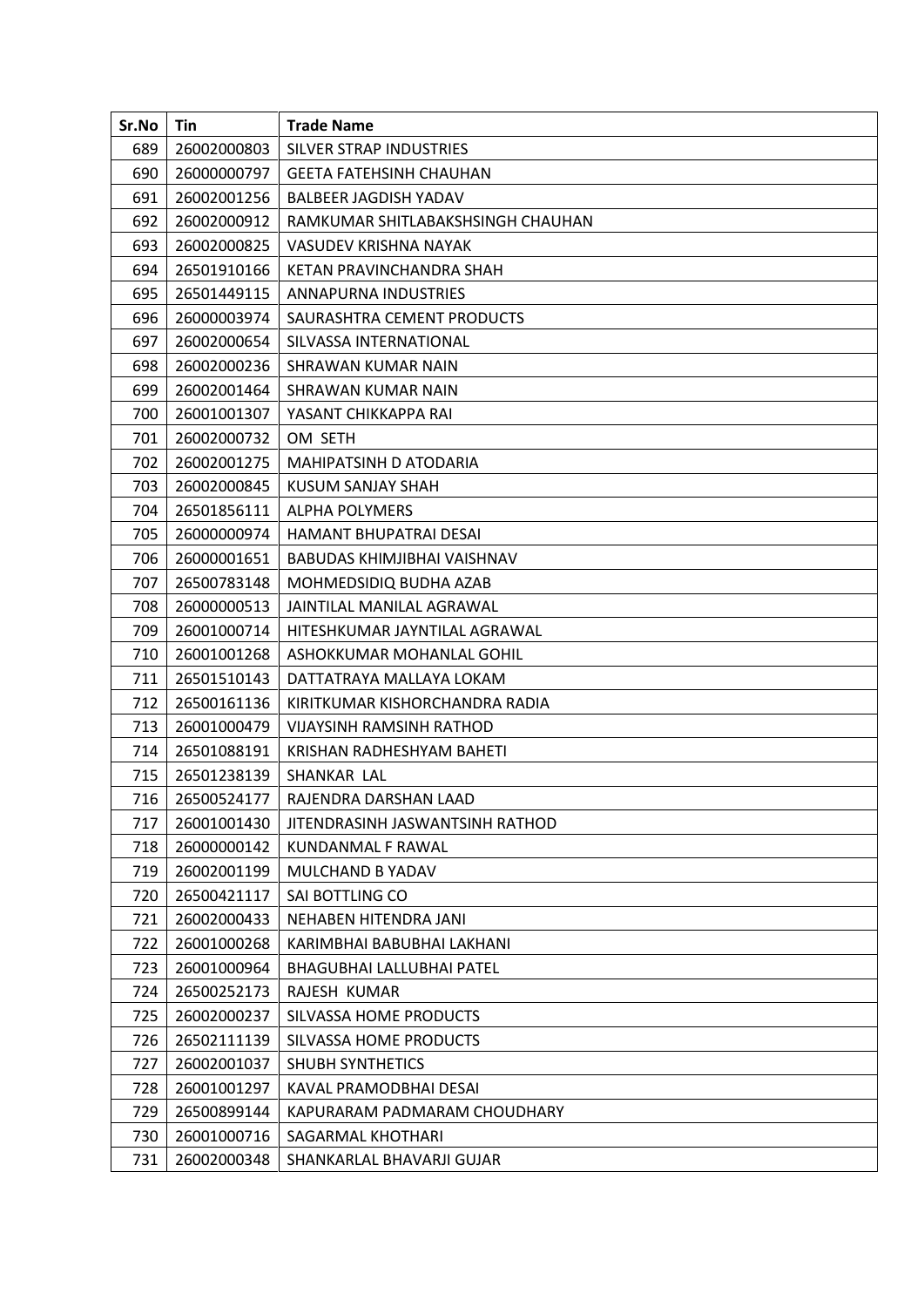| Sr.No | Tin         | <b>Trade Name</b>                |
|-------|-------------|----------------------------------|
| 732   | 26500153153 | MOHANSINH BHANABHAI CHAUHAN      |
| 733   | 26500482145 | MAHEBOOBALI YUSUFALI BHOJANI     |
| 734   | 26001001142 | SANJAY JAGDISHCHANDRA BHANSALI   |
| 735   | 26000003818 | PREETIBEN CN CHAUHAN             |
| 736   | 26500074139 | SHREE SAI PEST CONTROL           |
| 737   | 26502004136 | CHANDRASINH CHHITUSINH CHAUHAN   |
| 738   | 26001000385 | ANILKUMAR SNEHILAL GOYAL         |
| 739   | 26000002971 | KANNAN BALARAMAN NAIDU           |
| 740   | 26500620167 | KANNAN BALARAMAN NAIDU           |
| 741   | 26000003619 | VANDANADEVI RAMPRASAD GOYAL      |
| 742   | 26001000281 | SUNILKUMAR RAJENDRAPRASAD GUPTA  |
| 743   | 26002001149 | VIMALKUMAR PRABHUDASBHAI GODHANI |
| 744   | 26002001266 | SAM VARGHESE                     |
| 745   | 26002001331 | ALNOOR BAHADURALI VASAYA         |
| 746   | 26500754149 | ALNOOR BAHADURALI VASAYA         |
| 747   | 26500769105 | JAYSHREE VISHNU WAGAJ            |
| 748   | 26002001342 | S P INDUSTRIES                   |
| 749   | 26500213171 | SHREE GURUDEV ENTERPRISE         |
| 750   | 26501484174 | HARSHAD LALAJI NAYAK             |
| 751   | 26001001561 | RAJESH BRIJBIHARI AGRAWAL        |
| 752   | 26002000995 | PREM KUMAR AGARWAL               |
| 753   | 26500185182 | PREM KUMAR AGARWAL               |
| 754   | 26000001396 | SHREE SHYAM INDUSTRIES           |
| 755   | 26500021191 | <b>SHREE SALES</b>               |
| 756   | 26001001440 | SOMNATH REFRIGERATION            |
| 757   | 26001001526 | ANJU JHUNJHUNWALA                |
| 758   | 26001000564 | <b>GANESH SHANKARBHAI ROHIT</b>  |
| 759   | 26502325145 | DHIRAJ KUMAR AGARWAL             |
| 760   | 26001000002 | ANAND RAMESHCHANDRA MODY         |
| 761   | 26000000941 | MUNAF ADAM MENDA                 |
| 762   | 26002001475 | SHREEANSH BENTWOOD TECHNOLOGIES  |
| 763   | 26500931173 | <b>INDRA KUMARI JAIN</b>         |
| 764   | 26500559139 | AKHILESH CHANDRAMOHAN MAHESHWARI |
| 765   | 26001001094 | YOGESH BALWANTRAI PAREKH         |
| 766   | 26500606124 | MUKESHKUMAR PURSHOTTAM RADIA     |
| 767   | 26002001145 | VISHAL SANWARPRASAD BUDHIA       |
| 768   | 26500667152 | NARASIMA RAO DUPUGUNTLA          |
| 769   | 26001001398 | RAMBHAI DEVSHEEBHAI NAGHERA      |
| 770   | 26002000831 | SAAR INDUSTRIAL PRODUCTS         |
| 771   | 26500061106 | SHRI SAIKRUPA ENTERPRISE         |
| 772   | 26000001136 | RASILABEN NATWARSINGH CHOUHAN    |
| 773   | 26000004032 | RASILABEN NATWARSINGH CHOUHAN    |
| 774   | 26002000847 | MAHESHKUMAR VANMALI PANCHAL      |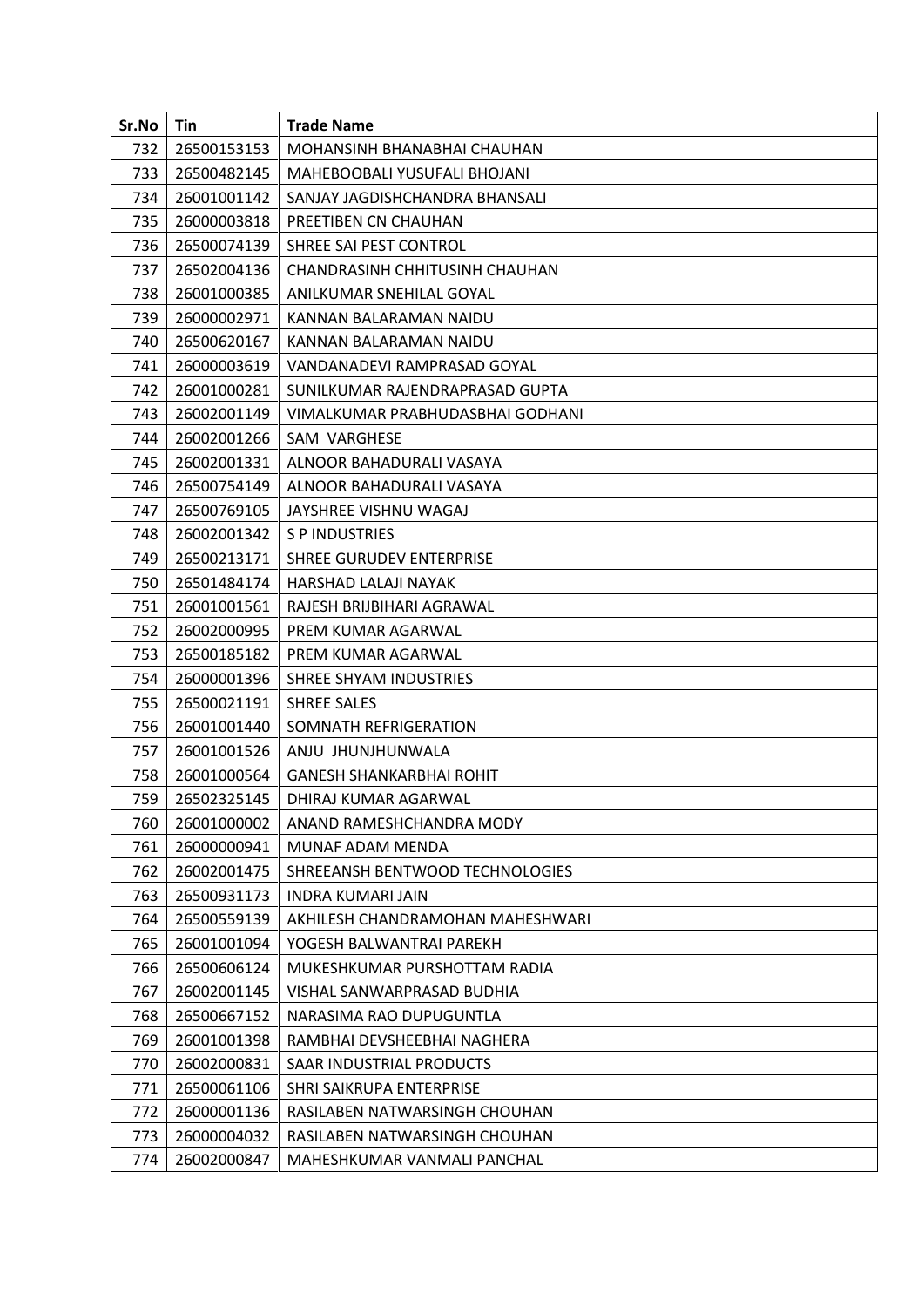| Sr.No | Tin         | <b>Trade Name</b>                   |
|-------|-------------|-------------------------------------|
| 775   | 26500924103 | SAI CONSTRUCTION COMPANY            |
| 776   | 26500164166 | SIDDHIVINAYAK EXTRUSIONS            |
| 777   | 26002001443 | MAHENDRA SHYAMBIHARI AGARWAL        |
| 778   | 26500521147 | NITIN BIRENDRA YADAV                |
| 779   | 26000001148 | DELKAR RITABEN NARESHBHAI           |
| 780   | 26001001081 | SWOPAN HARADHAN TAPADAR             |
| 781   | 26500224184 | SHREE SAI SYNTHETICS                |
| 782   | 26002001246 | AMRUTSINH RANJITSINH DESAI          |
| 783   | 26001001558 | <b>VIJAY KUMARAN NAIR</b>           |
| 784   | 26000000391 | KISHOR NATVARLAL PANCHAL            |
| 785   | 26500660179 | ALPESH CHHOTUBHAI PATEL             |
| 786   | 26500693121 | NIRAV CHHOTUBHAI PATEL              |
| 787   | 26002001384 | SANJAY CHHOTUBHAI PATEL             |
| 788   | 26002000827 | RAMESHBHAI JADAVBHAI PATEL          |
| 789   | 26001001251 | SHANTILAL HIRABHAI PATEL            |
| 790   | 26001001041 | LAXMANDAS VIJAYRAMJI VAISHNAV       |
| 791   | 26500359176 | SHREE SASTA ENTERPRISES             |
| 792   | 26500392118 | SHREE BALAJI MARBLES                |
| 793   | 26501903193 | RAKESHKUMAR MAHENDRASINH DESAI      |
| 794   | 26500494168 | SHREE VINDHYAVASHINI INDUSTRIES     |
| 795   | 26501062125 | VINODRAI KIKUBHAI PATEL             |
| 796   | 26501898143 | BHUPENDRAKUMAR NATHUBHAI PRAJAPATI  |
| 797   | 26501068185 | NILESH BHAVANBHAI PATEL             |
| 798   | 26000004028 | MITTAL JITENDRA PATEL               |
| 799   | 26001000602 | MITESHSINH ISHWARSINH PARMAR        |
| 800   | 26501232176 | <b>VIJESH BABUBHAI PATEL</b>        |
| 801   | 26001001257 | DINESH MANUBHAI VANIYA              |
| 802   | 26002001278 | SANGITA ANIL BRAHMBHATT             |
| 803   | 26500275112 | VIRENDRAPRAKASH DAYARAM GAUR        |
| 804   | 26500685138 | SHREE SAI ENTERPRISES               |
| 805   | 26001001369 | ANILKUMAR BALUBHAI TANTI            |
| 806   | 26501086171 | SHUBH MANGAL TEXTILE INDUSTRIES LLP |
| 807   | 26001001376 | RAFIK LOHAR                         |
| 808   | 26002001273 | UJJAYANTKUMAR MISRIMAL MEHTA        |
| 809   | 26500729190 | UJJAYANTKUMAR MISRIMAL MEHTA        |
| 810   | 26002001272 | DHARAMPAL RAMDHAN VERMA             |
| 811   | 26500249143 | SURESH SINGH BHARDWAJ               |
| 812   | 26001001459 | PARAKASH RATANLAL CHOUDHARY         |
| 813   | 26001001429 | SADHNA ARUN TAKLE                   |
| 814   | 26500694131 | SNEHAL MADHUSUDAN GANDHI            |
| 815   | 26002000985 | <b>MOHNISH ANIL KARNIK</b>          |
| 816   | 26500266119 | KANTILAL GOVINDLAL PAREKH           |
| 817   | 26501174178 | <b>SAM ENTERPRISES</b>              |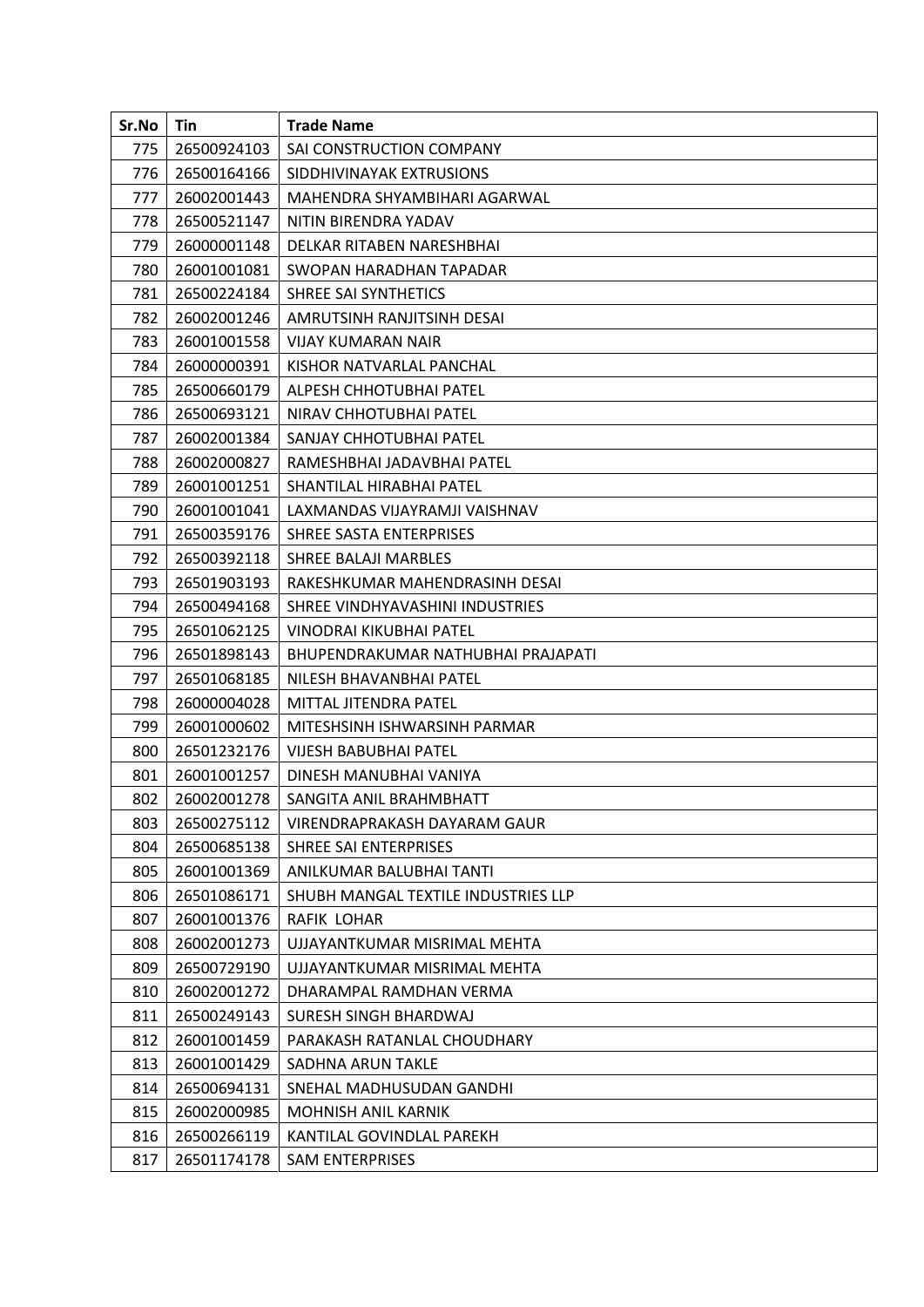| Sr.No | Tin         | <b>Trade Name</b>               |
|-------|-------------|---------------------------------|
| 818   | 26000002791 | KISHOR TULSIDAS BHANUSHALI      |
| 819   | 26002001316 | KISHOR TULSIDAS BHANUSHALI      |
| 820   | 26501260165 | S.P. PRODUCTS                   |
| 821   | 26000001846 | PRAMOD RAMANLAL KAPDI           |
| 822   | 26002000006 | AHMEDBHAI ABUBAKKAR KHERANI     |
| 823   | 26002001348 | <b>MIYABHAI M LOONATH</b>       |
| 824   | 26501290174 | <b>SHIV SHAKTI PLASTICS</b>     |
| 825   | 26002001167 | KIWANS FARSURAM BHAMWALA        |
| 826   | 26002001220 | SANWARMAL B CHOUDHARY           |
| 827   | 26501370101 | SHREE KRISHNA POLYMERS          |
| 828   | 26500852159 | SHASHI NANDKISHORE JALAN        |
| 829   | 26002001395 | POONAM SANJEEV KAPOOR           |
| 830   | 26002000005 | BILKISH AHMEDBHAI KHERANI       |
| 831   | 26001000886 | SADIK VAZIRBHAI MEGHANI         |
| 832   | 26002001434 | SADIK VAZIRBHAI MEGHANI         |
| 833   | 26501467101 | SHIV SHAKTI HYDROFLEX           |
| 834   | 26001001186 | UMESHKUMAR VASANTLAL GANDHI     |
| 835   | 26002000703 | RAJIV MATHUR                    |
| 836   | 26501491147 | <b>SMART CARE</b>               |
| 837   | 26501546115 | <b>SURJA PLASTICS</b>           |
| 838   | 26000003764 | <b>VIKAS SUSHIL JAIN</b>        |
| 839   | 26001000966 | CHHOTALAL CHUNILAL MAKWANA      |
| 840   | 26001001443 | RAMCHANDRA RAMSAHAI TODI        |
| 841   | 26500189125 | SHAHED HYDER                    |
| 842   | 26001001461 | ARUNA SHANKAR CHAKDHARE         |
| 843   | 26001001552 | ANUJA SUBODH CHITALE            |
| 844   | 26500956132 | KAPILDEV LALBAHADUR TIWARI      |
| 845   | 26500072119 | DILIP SINGH CHAUHAN             |
| 846   | 26001001258 | JOHN KONGALATH JOHN             |
| 847   | 26000002881 | AJAYKANT RAMPRASAD RUIA         |
| 848   | 26502101136 | <b>SUNSHINE POLY INK</b>        |
| 849   | 26501988170 | SONAL PLASTIC INDUSTRIES        |
| 850   | 26001000217 | RANGARAJA MASKIBALL RAO         |
| 851   | 26001001070 | RANGARAJA MASKIBALL RAO         |
| 852   | 26001001237 | DEVANGBHAI JAYANTILAL SHAH      |
| 853   | 26500739193 | KRISHNARAJ THIRUNAVUKKARASU     |
| 854   | 26001000902 | KHALILAHMED BASIRAHMED MANSURI  |
| 855   | 26502104166 | <b>SUNRISE SPINNERS</b>         |
| 856   | 26500836193 | KIRANKUMAR CHANDRAKANT GANDHI   |
| 857   | 26500961182 | SUDHABEN NARENDRA JAIN          |
| 858   | 26500884188 | SUBHASH CHANDRA GOPINATH PAREEK |
| 859   | 26500167196 | <b>BINOD KUMAR BIBNA</b>        |
| 860   | 26001001046 | ROHIT KANCHANLAL SHAH           |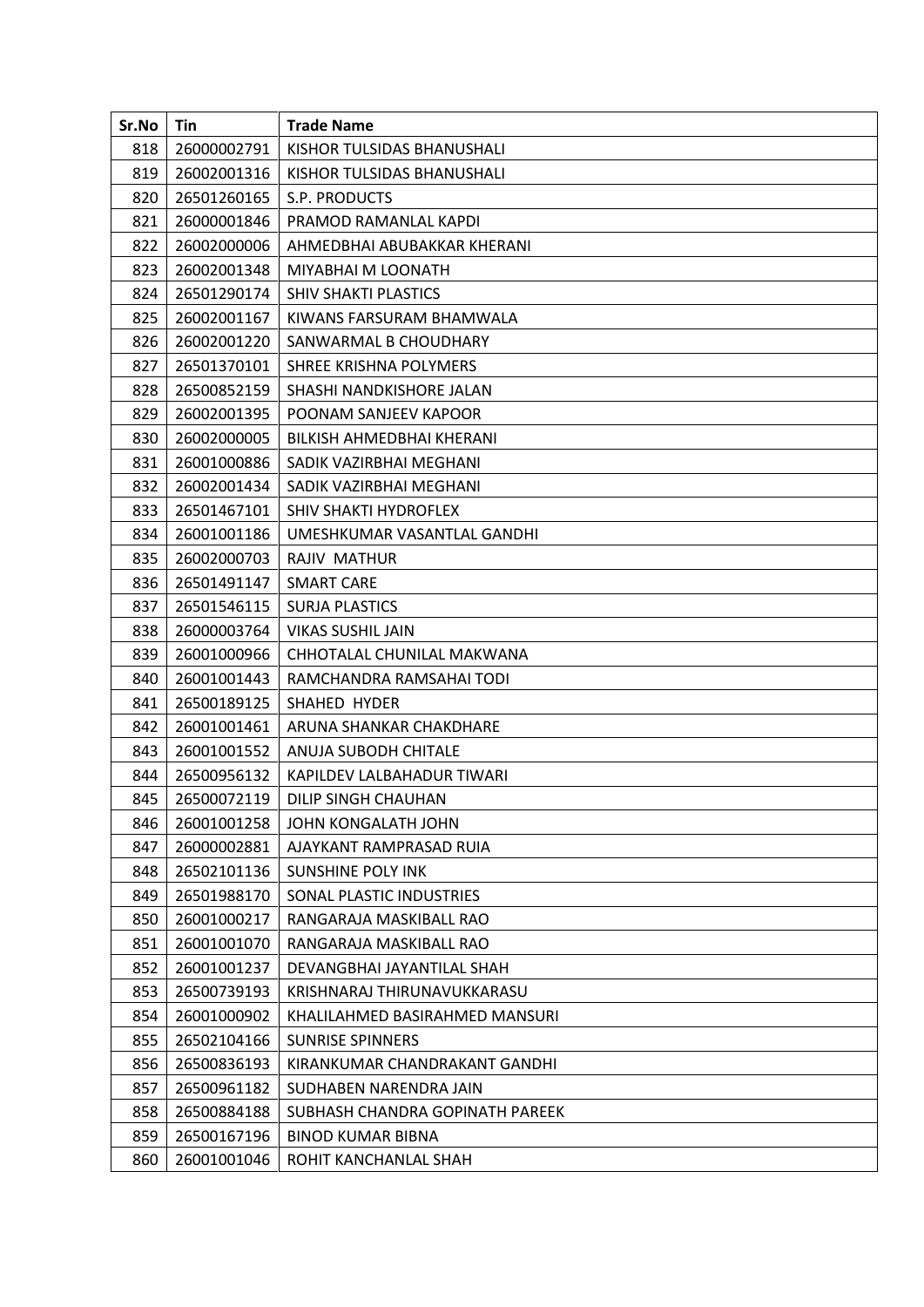| Sr.No | Tin         | <b>Trade Name</b>                  |
|-------|-------------|------------------------------------|
| 861   | 26001000318 | VIRANI SOHIL BHADURALI             |
| 862   | 26502323125 | SHIVAM CORPORATION                 |
| 863   | 26001000673 | <b>BHAVESH HASMUKH SHAH</b>        |
| 864   | 26001001215 | YATESH SHANTILAL JAIN              |
| 865   | 26500692111 | ASHWINBHAI BHANABHAI PATEL         |
| 866   | 26500332100 | <b>SUSHIL SALIKRAM TIWARI</b>      |
| 867   | 26002000917 | MITUL VINODBHAI VACHHANI           |
| 868   | 26002001107 | SUMENDRA SUDHINDRA JAIN            |
| 869   | 26002001328 | BIRENDRA SHAYAMSINGH NEGI          |
| 870   | 26001000802 | NILESHKUMAR BHARATSINH PARMAR      |
| 871   | 26001000337 | SITARAM SUGAMCHAND PRAJAPATI       |
| 872   | 26002001128 | YAGNESH HARENDRABHAI JOSHI         |
| 873   | 26501649175 | PRADEEP DAMODAR NAYAK              |
| 874   | 26002000834 | JAIPRAKASH BIJAYKUMAR AGARWAL      |
| 875   | 26002001373 | JAIPRAKASH BIJAYKUMAR AGARWAL      |
| 876   | 26501597140 | VIMAL MANGILAL JAIN                |
| 877   | 26002000708 | CHETAN RASIKLAL DHRUV              |
| 878   | 26002000709 | <b>CHETAN RASIKLAL DHRUV</b>       |
| 879   | 26001001495 | RAJENDRA KUMAR CHHITRAMAL NAYAK    |
| 880   | 26001001580 | MANGESH PRAKASH NIMBALKAR          |
| 881   | 26000003660 | HIMESH RAMESH DADHIA               |
| 882   | 26001001483 | BHANABHAI GHANDABHAI PATEL         |
| 883   | 26500770115 | DIPIKA INDRAVADAN PATEL            |
| 884   | 26500777185 | NITINKUMAR BHAGWANDASS RAJPUT      |
| 885   | 26501387174 | BIRENDRA KUMAR JHA                 |
| 886   | 26500150123 | DIPAKKUMAR CHHOTUBHAI PRADHAN      |
| 887   | 26500612184 | <b>HEMANTKUMAR SURYAKANT PATEL</b> |
| 888   | 26000004121 | NARESH DEVIRAM GARG                |
| 889   | 26500544183 | NARESH DEVIRAM GARG                |
| 890   | 26501636142 | NARESH DEVIRAM GARG                |
| 891   | 26002000597 | KIRANKUMAR SHANKARLAL JAIN         |
| 892   | 26002001233 | <b>HEMANT HEMRAJ ASHIWAL</b>       |
| 893   | 26001000979 | PURNIMA PATNI                      |
| 894   | 26002000940 | <b>GANESH MANGAL ROHIT</b>         |
| 895   | 26001001506 | AMIRALI DAWOODBHAI NOORANI         |
| 896   | 26000000577 | KANUBHAI KALANBHAI PATEL           |
| 897   | 26001001016 | PRANAV INDRAVADAN PATHAK           |
| 898   | 26000003617 | RAJASEKHARAN GOVIND PILLAI         |
| 899   | 26002001053 | YOGESH MANSUKHLAL RAVAL            |
| 900   | 26001000999 | SANGAITABEN MITEHSHSINH THAKOR     |
| 901   | 26002000890 | KUSUM MANGLA                       |
| 902   | 26001000113 | PRAFULKUMAR LAXMIDAS PATEL         |
| 903   | 26001001155 | RAHUL SOHANLAL RANKA               |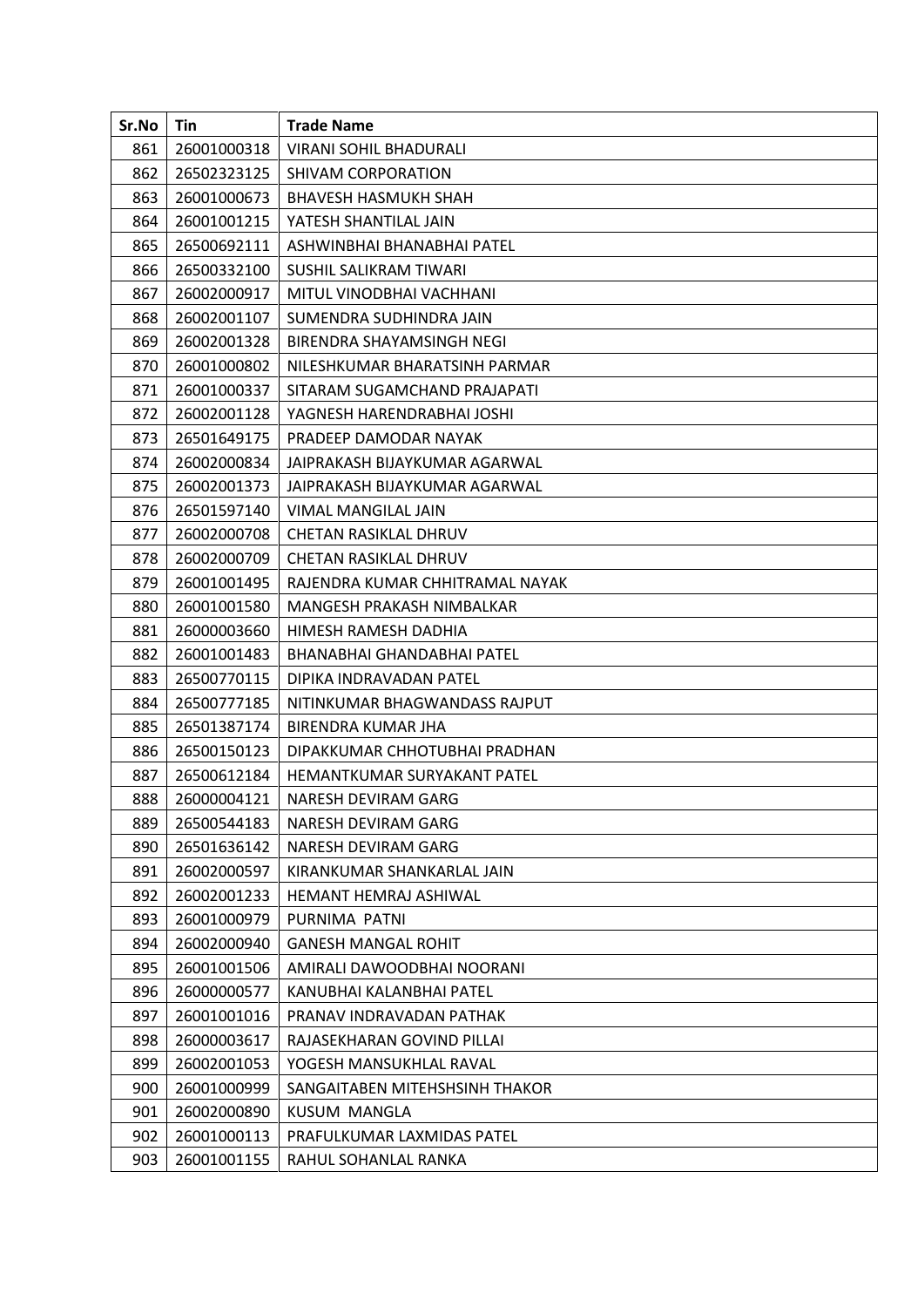| Sr.No | Tin         | <b>Trade Name</b>                 |
|-------|-------------|-----------------------------------|
| 904   | 26001000601 | SURESH KOTIAN                     |
| 905   | 26500531150 | PUSHPENDRA V CONTRACTOR           |
| 906   | 26002000871 | SHWETA RITESH JAIN                |
| 907   | 26002001330 | SHAH VANITA SOBHA¿.               |
| 908   | 26001000787 | ZAINAB YUSUF DOHADWALLA           |
| 909   | 26001000502 | DINESH BHAVARLAL KATARIYA         |
| 910   | 26001000660 | JANAK HAREKRISHNA THAKKAR         |
| 911   | 26500395148 | JITENDRA CHOUBEY                  |
| 912   | 26002000972 | FALGUNI PARAG JHAVERI             |
| 913   | 26000003223 | DHANRAJ MALAJI DAVE               |
| 914   | 26002000491 | DHANRAJ MALAJI DAVE               |
| 915   | 26500201148 | ANILKUMAR HARISHANDRA GUPTA       |
| 916   | 26500568132 | ANILKUMAR HARISHANDRA GUPTA       |
| 917   | 26000002713 | <b>BHANVARIDEVI S NAIN</b>        |
| 918   | 26500991191 | MUKESHBHAI PARSHOTTAMBHAI VEKARIA |
| 919   | 26000003912 | VIKAS RAMVILAS MAHESHWARI         |
| 920   | 26500321184 | RAMJIBHAI G NAKUM                 |
| 921   | 26001000077 | DEVENDRASINH KALIDAS DESAI        |
| 922   | 26001001036 | DINYAR KEKI MIRZA                 |
| 923   | 26500682108 | <b>SUNIL NAKUL THAKUR</b>         |
| 924   | 26002001340 | RAGHVENDRA RAO KARANAM            |
| 925   | 26001000591 | GANESHBHAI KHIMARAMJI MALI        |
| 926   | 26500796181 | ALOK KUMAR NARANIWAL              |
| 927   | 26002000970 | KIRITBHAI VIRABHAI JETHWA         |
| 928   | 26001000887 | KESHAVLAL JIVRAJBHAI PATEL        |
| 929   | 26001001269 | MOHMADYAKUB AHMAD SAIYAD          |
| 930   | 26000001514 | SOMESH MUKUTLAL SHARMA            |
| 931   | 26001001453 | DHRUVSINH TAKHATSINH SOLANKI      |
| 932   | 26002000312 | DINESH SOHANLAL SHAH              |
| 933   | 26001000945 | <b>BHARAT GOPALDAS SHAH</b>       |
| 934   | 26001001137 | Natwarsinh Parsottambhai Solanki  |
| 935   | 26001000888 | KALPESH JETHMAL SHAH              |
| 936   | 26002001202 | KALPESH JETHMAL SHAH              |
| 937   | 26500583185 | KALPESH JETHMAL SHAH              |
| 938   | 26500262176 | <b>VIKAS GUPTA</b>                |
| 939   | 26001000712 | SURESH OGADBHAI CHOUDHARY         |
| 940   | 26501625129 | MANJI DEYATBHAI BHANUSHALI        |
| 941   | 26002000838 | IRAMAKANT RAJARAM GAIKWAD         |
| 942   | 26501930172 | <b>TARACHAND CHOUDHARY</b>        |
| 943   | 26002001430 | MEGHRAJ SAWAJI CHOUDHARI          |
| 944   | 26501429109 | SURESHKUMAR RAMANLAL SHAH         |
| 945   | 26501228136 | BHARATBHAI CHUNILAL SHAH          |
| 946   | 26000003813 | SUPRIYA SUNIL SHAH                |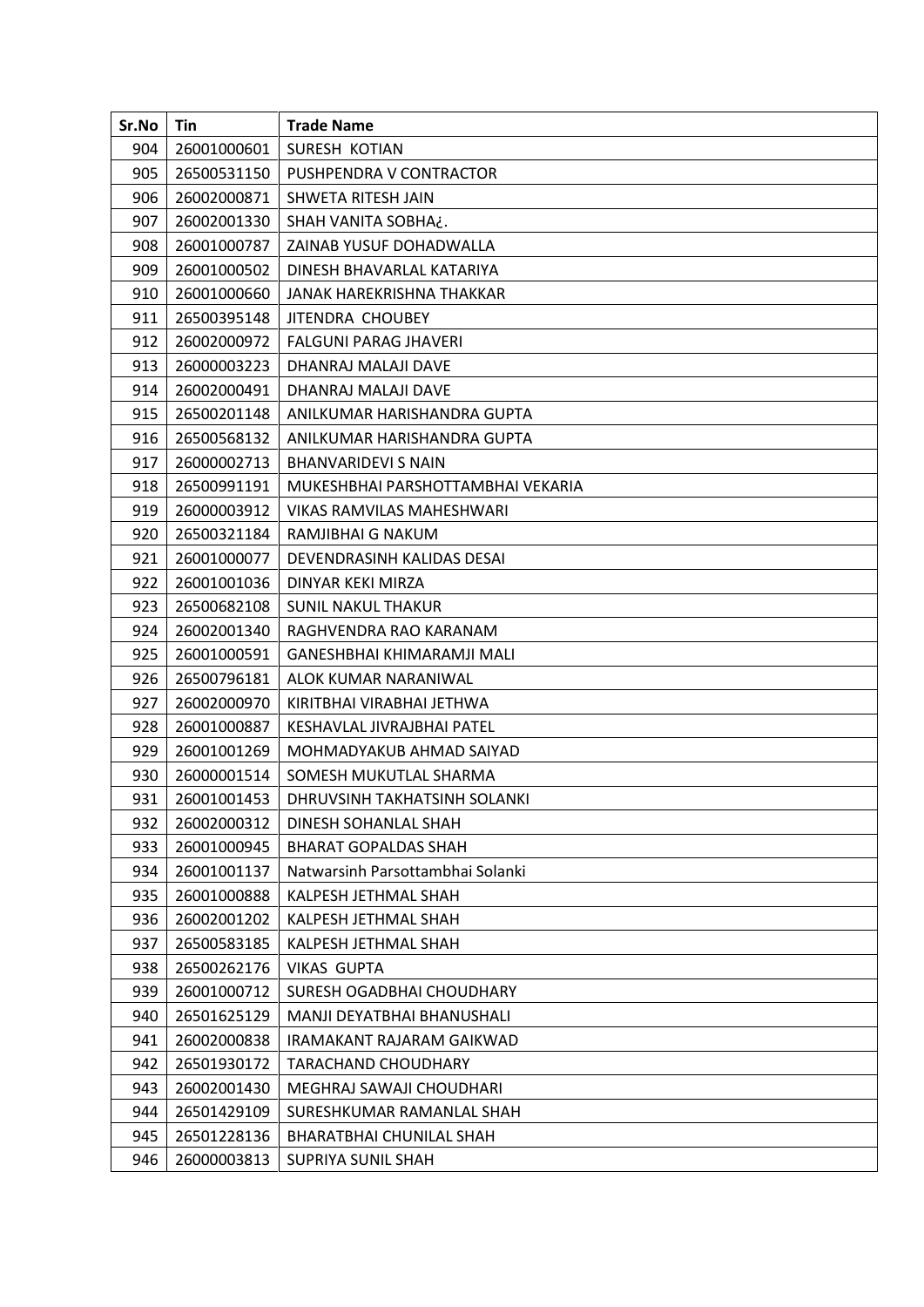| Sr.No | Tin         | <b>Trade Name</b>              |
|-------|-------------|--------------------------------|
| 947   | 26000002816 | MINAL DINESH SHAH              |
| 948   | 26000002817 | MINAL DINESH SHAH              |
| 949   | 26002001306 | <b>ANIL JAIN</b>               |
| 950   | 26002000886 | RUPAL PANKAJBHAI DESAI         |
| 951   | 26500472142 | AMITESH TAPARIA                |
| 952   | 26501822159 | <b>MEENA BJAIN</b>             |
| 953   | 26500794161 | ANUSUYA DEVI SHARMA            |
| 954   | 26500141130 | PRAVEEN KUMAR CHOPRA           |
| 955   | 26502151151 | PRAVEEN KUMAR CHOPRA           |
| 956   | 26001001233 | TEJAS ASHOKBHAI CHORDIYA       |
| 957   | 26001000394 | MOHANBHAI KARSANDAS DAMAN      |
| 958   | 26001001343 | GOKULBHAI MULJIBHAI DABHI      |
| 959   | 26500697161 | RAJU DAMODHARAN VAIKKATHATTIL  |
| 960   | 26002001274 | <b>VEDANT RAMESH CHOUDHARY</b> |
| 961   | 26500241160 | ARVINDBHAI CHHANABHAI RATHOD   |
| 962   | 26002001337 | RAJKALI BRIJESH RATHORE        |
| 963   | 26002001399 | JOEB MOHAMMED THANAWALA        |
| 964   | 26001001500 | BHAVESH PRATAPCHANDRA BAFNA    |
| 965   | 26500159116 | VINODBHAI GOPALBHAI PATEL      |
| 966   | 26000000832 | MANJULABEN V RATHOD            |
| 967   | 26502039195 | <b>ANKIT LADDHA</b>            |
| 968   | 26002000853 | SUDHA MUKESH RAMGARHIA         |
| 969   | 26500293195 | JACOB THOMAS                   |
| 970   | 26500128194 | <b>MANAK CHAND GUPTA</b>       |
| 971   | 26500479115 | SHIVNAYAK RAMKHILAWAN DUBEY    |
| 972   | 26501497110 | HARDIK K. LATHIYA              |
| 973   | 26001000656 | LILADEVI DEWARAM CHOUDHARY     |
| 974   | 26500191145 | MANISH CHAWLA                  |
| 975   | 26500881158 | DEEPAK DURGAPRASAD AGARWAL     |
| 976   | 26001001280 | CHUNNILAL VENARAM CHOUDHARY    |
| 977   | 26000000687 | SITARAMBHAI JIVYABHAI GAVLI    |
| 978   | 26001000686 | SITARAMBHAI JIVYABHAI GAVLI    |
| 979   | 26500540143 | SAMSULLAH BAHADUR KHAN         |
| 980   | 26001001139 | ANJANA SANJAY BHANSALI         |
| 981   | 26500089192 | DINESH KUMAR CHOUDHARY         |
| 982   | 26502231175 | <b>KAMLESH BICU</b>            |
| 983   | 26000001884 | VIKRAMSINH CHANDRASINH PARMAR  |
| 984   | 26001001456 | VIKRAMSINH CHANDRASINH PARMAR  |
| 985   | 26001000452 | TABASSUM NAVAZKHAN PATHAN      |
| 986   | 26000003082 | KALPESHKUMAR NAROTTAMDAS SHETH |
| 987   | 26500318154 | ARUNKUMAR ASHARAM DUBEY        |
| 988   | 26002001293 | JAYSHREE HEMANT PANCHAL        |
| 989   | 26002001191 | PAWAN KUMAR BELDEVRAJ AGGARWAL |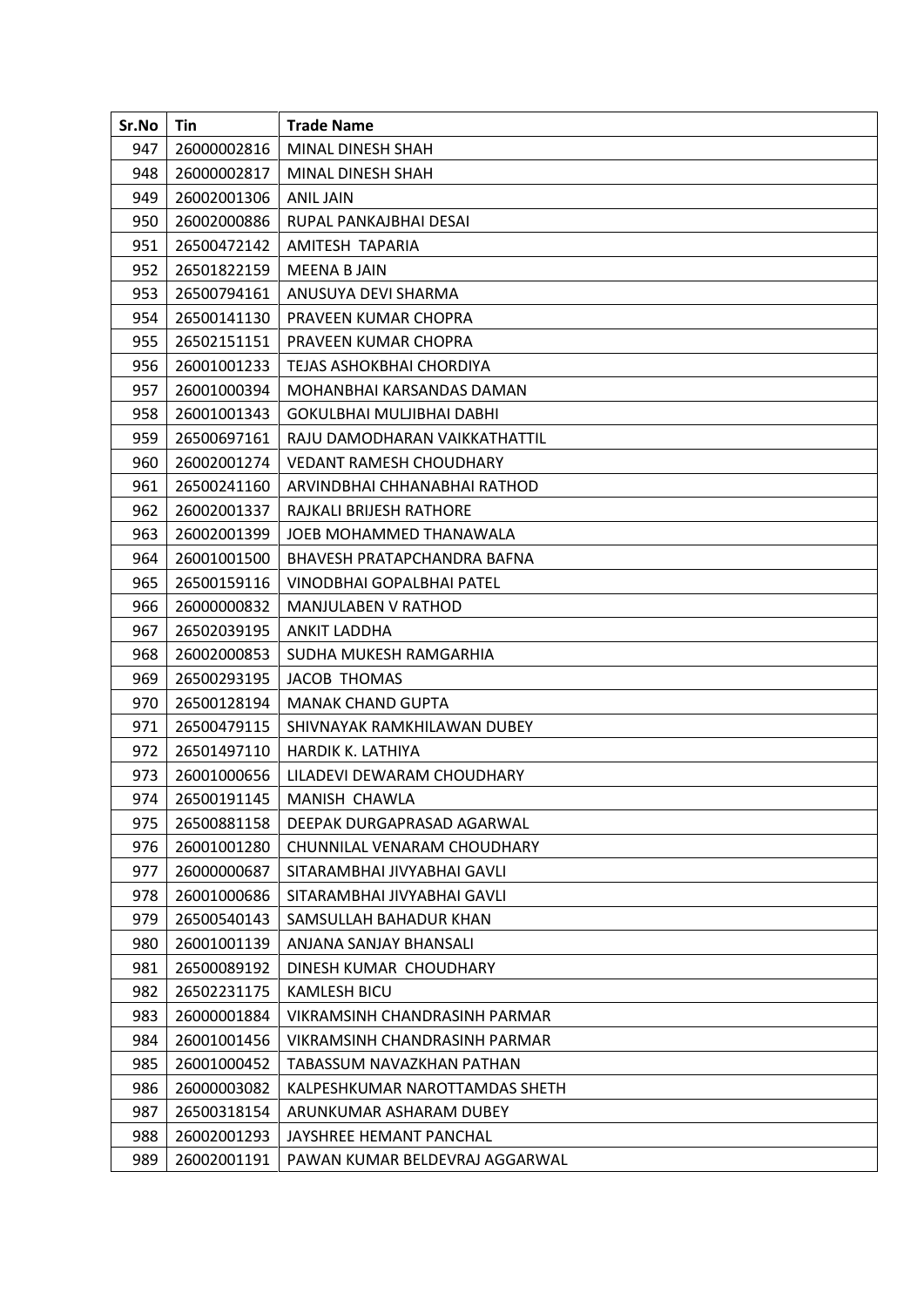| Sr.No | Tin         | <b>Trade Name</b>                  |
|-------|-------------|------------------------------------|
| 990   | 26500450116 | VIKAS GIRISH KASAT                 |
| 991   | 26001000978 | SHIVMANGALSHIH SHAMBHUSINH GAUR    |
| 992   | 26000002336 | HARESH VINODCHANDRA PARIKH         |
| 993   | 26500240150 | SHANKARBHAI N CHAUDHARY            |
| 994   | 26002001085 | DEVRAJ HARIPRASAD SHARMA           |
| 995   | 26500900154 | VIJAYRAJ CHOUDHARY                 |
| 996   | 26002001241 | DILLIP KUMAR RATH                  |
| 997   | 26500617137 | <b>HEERABAI DEEPAKSINGH GIRASE</b> |
| 998   | 26002001110 | KRISHNAGOPAL PANDE                 |
| 999   | 26501070108 | DHIREN ASHWIN ADHIKARI             |
| 1000  | 26500536103 | ANSUYABEN RAJENDRASINH GOHIL       |
| 1001  | 26001000881 | ANIL SHRINIWAS NAIK                |
| 1002  | 26001001358 | RAMESHBHAI KARSHANBHAI SOJITRA     |
| 1003  | 26001001138 | NIRAJKUMAR DHARAMDEVSINH THAKUR    |
| 1004  | 26001000607 | CHUNILAL JUJAJI CHOUDHARY          |
| 1005  | 26500555196 | JAYANTILAL BHAVANBHAI JADHAV       |
| 1006  | 26501964124 | SAPNA S MAKHIJA                    |
| 1007  | 26001001227 | NEETU PATNI                        |
| 1008  | 26500269149 | PRAGJI RANCHHOD PATEL              |
| 1009  | 26002001396 | <b>GANESH LAL JAT</b>              |
| 1010  | 26001000811 | KARDAMKUMAR RASHMIKANT JADAV       |
| 1011  | 26500498111 | RAMESH KUMAR RAJAJI MALI           |
| 1012  | 26501231166 | VASANTKUMAR BAVABHAI MOVALIA       |
| 1013  | 26002001021 | PRADEEP TULSIRAM PANPALIA          |
| 1014  | 26001000850 | ZOHER ABBAS KARACHIWALA            |
| 1015  | 26500314114 | <b>NATHUSINGH</b>                  |
| 1016  | 26500525187 | NIMISHA BIREN PATEL                |
| 1017  | 26002001073 | RAVI KUMAR KEDIA                   |
| 1018  | 26000003549 | SHARDABEN LALJI DODIA              |
| 1019  | 26001001356 | KIRTI BALCHANDRA PARULEKAR         |
| 1020  | 26501364138 | SAMIR SULTANALI LALANI             |
| 1021  | 26500454156 | NIRAJBEN PRAKASHBHAI VAISHNAV      |
| 1022  | 26500151133 | <b>GAURANG JITENDRA PAREKH</b>     |
| 1023  | 26001001171 | RAJENDRA BHAILALBHAI PANCHAL       |
| 1024  | 26501392127 | MEHULBHAI M PANDYA                 |
| 1025  | 26001000646 | HARILAL BAISAKH PANCHESWAR         |
| 1026  | 26001001217 | DHYANESH BHAGUBHAI PATEL           |
| 1027  | 26501083141 | MANJU RAKESH KOTHARI               |
| 1028  | 26000002560 | RITESH ISHWARLAL PATEL             |
| 1029  | 26002000382 | RAJAN JAIPAL GUPTA                 |
| 1030  | 26500354126 | CHIBUBHAI NATHUBHAI CHAUHAN        |
| 1031  | 26002001077 | RAJNI SANJAY JALAN                 |
| 1032  | 26500873175 | JAYESH MOOLCHAND RAMBHIYA          |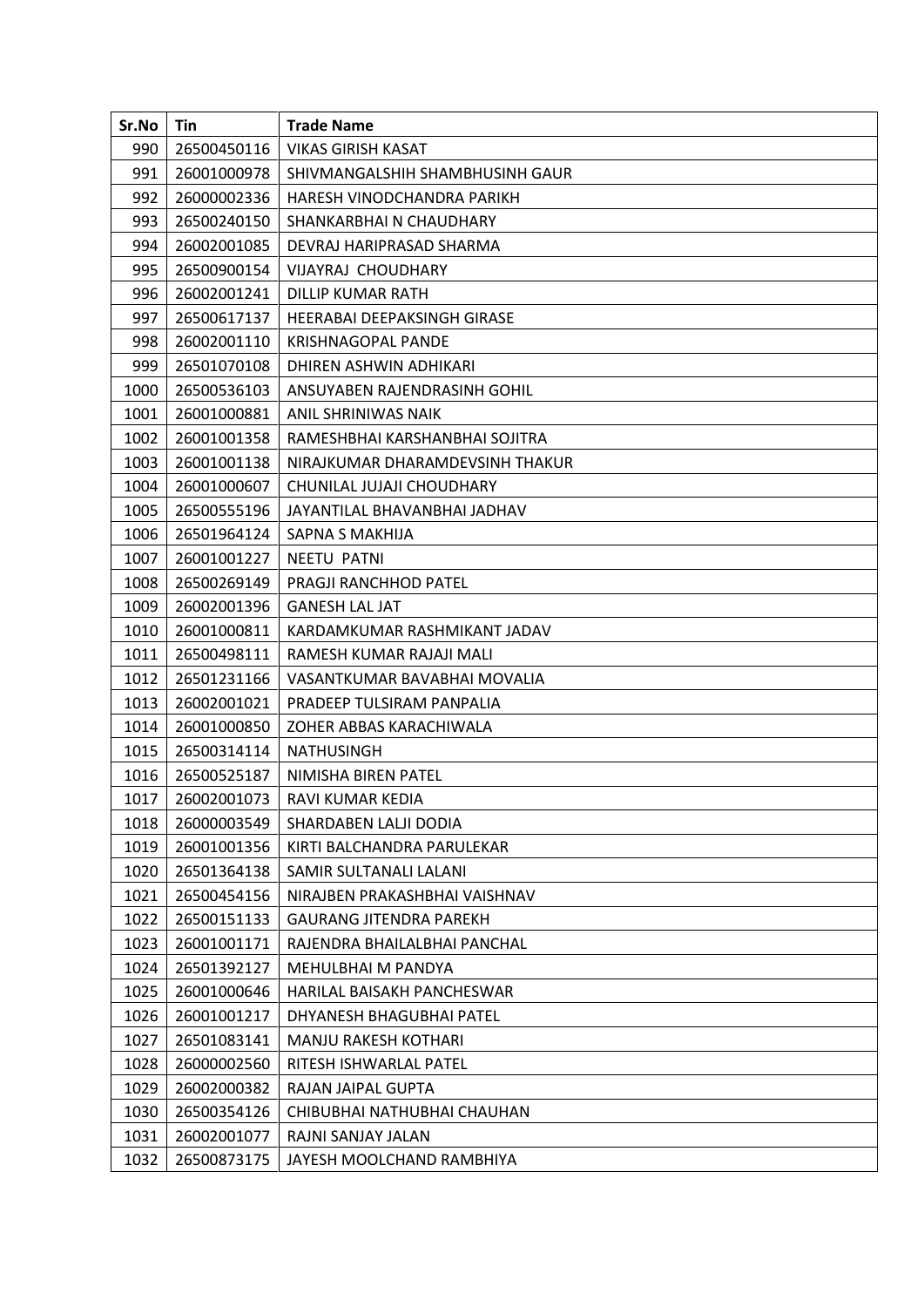| Sr.No | Tin         | <b>Trade Name</b>                 |
|-------|-------------|-----------------------------------|
| 1033  | 26500018161 | ANIL KHANDELWAL                   |
| 1034  | 26001001350 | <b>AMIT BANSAL</b>                |
| 1035  | 26002001119 | ASHOK RAMCHANDRA PENDURKAR        |
| 1036  | 26001000279 | NARPAT SHANKARBHAI RAJPUROHIT     |
| 1037  | 26500311181 | NARPAT SHANKARBHAI RAJPUROHIT     |
| 1038  | 26001000919 | PARVEEN KAILASHCHAND CHALANA      |
| 1039  | 26501249152 | HITENDRA NAVNITLAL PANCHAL        |
| 1040  | 26500152143 | <b>BHARAT NATVERLAL PANCHAL</b>   |
| 1041  | 26001001420 | KHALID FARIDUDDIN KADRI           |
| 1042  | 26001001449 | PRATAP NANJI GOHIL                |
| 1043  | 26001001424 | RAJENDRA MANSUKHLAL SHAH          |
| 1044  | 26000003140 | VANRAJ NATVARSINH SURMA           |
| 1045  | 26001001547 | ISHWARSINGH NEKIRAM PUNIA         |
| 1046  | 26002001255 | SURYA PRAKASH AGRAWAL             |
| 1047  | 26002001001 | ASHOK MEGHRAJ BAFNA               |
| 1048  | 26501225106 | CHANDRESH LIMBABHAI BHUT          |
| 1049  | 26501462148 | SACHIN KUMAR VERMA                |
| 1050  | 26500415154 | MAHESHBHAI BALUBHAI DHODI         |
| 1051  | 26001000874 | SURESHCHANDRA SATISHCHANDRA GUPTA |
| 1052  | 26501168118 | <b>JAYDEEP V RATHODE</b>          |
| 1053  | 26000002601 | SHREE SHAKTI PACKAGING            |
| 1054  | 26502299176 | Harish Ramsingh Rajpurohit        |
| 1055  | 26500019171 | ANILKUMAR MUNNADHAR DUBEY         |
| 1056  | 26501439112 | SANJEEV J BHUWALKA                |
| 1057  | 26001000814 | DEVYANI RAJENDRASINH DODIA        |
| 1058  | 26001001396 | DEVYANI RAJENDRASINH DODIA        |
| 1059  | 26002000922 | NIKHIL PAWANKUMAR AGARWAL         |
| 1060  | 26500268139 | UTKARSH AGARWAL                   |
| 1061  | 26000004063 | DAYANANDA RAMANNA SHETTY          |
| 1062  | 26501543182 | SHAILESH M CHAUHAN                |
| 1063  | 26000001314 | PUNIT SHANTILAL SHAH              |
| 1064  | 26002001111 | Sai texurisers                    |
| 1065  | 26001001015 | HEMRAJSINH KIRANSINH RATHOD       |
| 1066  | 26501396167 | HEMRAJSINH KIRANSINH RATHOD       |
| 1067  | 26500649166 | SUDARSHAN TOTRE                   |
| 1068  | 26002000693 | <b>ABHISHEK KIRANBHAI PATEL</b>   |
| 1069  | 26002001108 | VAISHALIBEN HITESH A              |
| 1070  | 26500178112 | ANILKUMAR MURARI DUBEY            |
| 1071  | 26002000956 | VIJAY PUSHPENDRA MAHESHWARJ       |
| 1072  | 26501050102 | CALARA FRANSIS COUTINHO           |
| 1073  | 26001001149 | MEHUL NANCHANDBHAI DARJEE         |
| 1074  | 26500964115 | ELSAMMA PETER                     |
| 1075  | 26002001141 | <b>DEEPAK PATNI</b>               |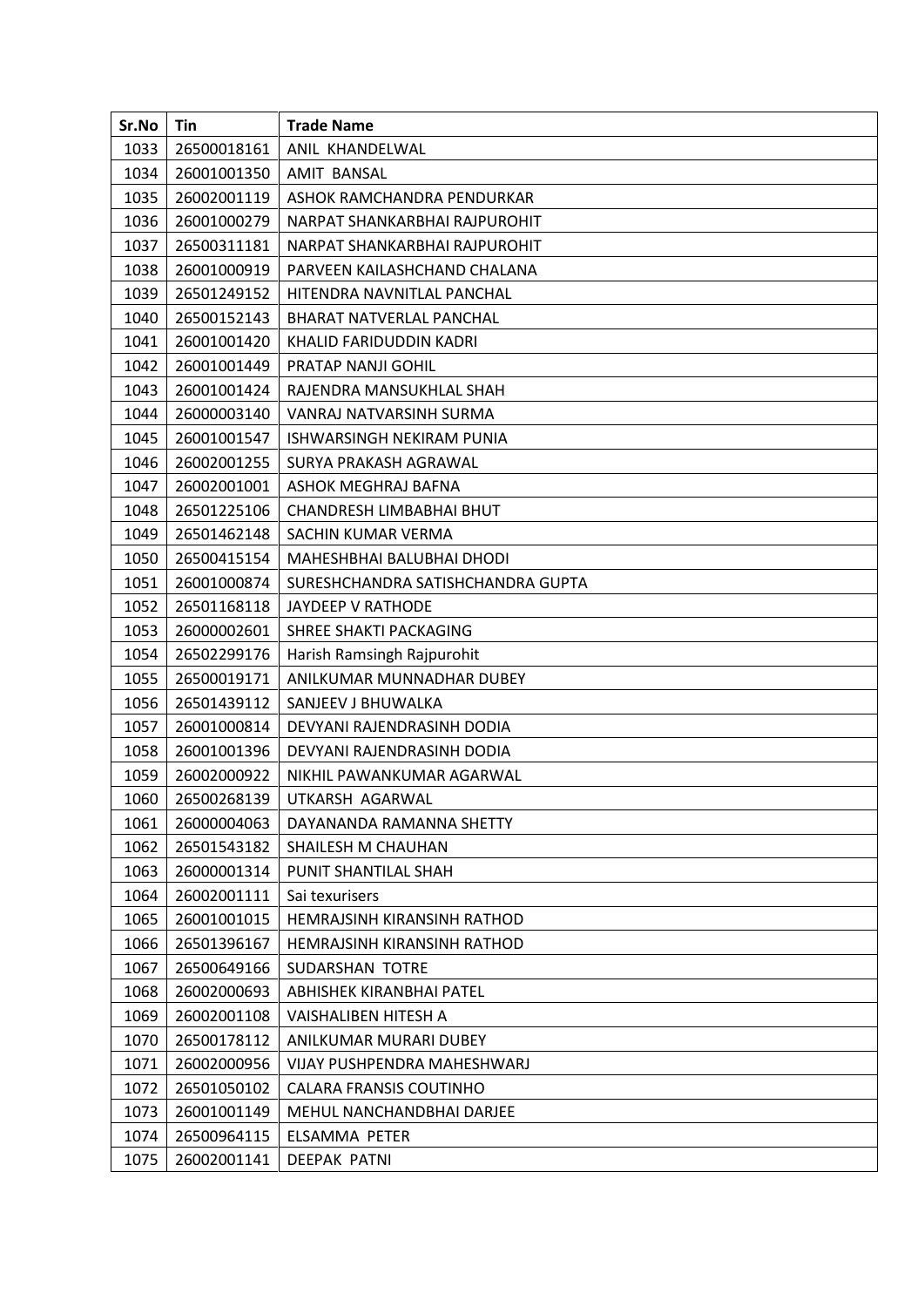| Sr.No | Tin         | <b>Trade Name</b>              |
|-------|-------------|--------------------------------|
| 1076  | 26001001349 | MASRARAM HARKAJI PUROHIT       |
| 1077  | 26002000936 | PRADEEP PRASAD                 |
| 1078  | 26500676145 | ANIL HARI VIJAY PATIL          |
| 1079  | 26001001035 | MEENABEN DHIRAJLAL PATEL       |
| 1080  | 26001001556 | MEENABEN DHIRAJLAL PATEL       |
| 1081  | 26500404141 | UMESH NAMDEO AMBRE             |
| 1082  | 26500229137 | RAJAMOULI LAXMIRAJAM GAJANGI   |
| 1083  | 26500819120 | VASANT MACHHINDRANATH KHATANE  |
| 1084  | 26002000902 | DINESH THAKARSHI KOTAK         |
| 1085  | 26500938146 | MEHBOOB MOHMEDALI MANIYAR      |
| 1086  | 26501456185 | PARIND KIRTI MEHTA             |
| 1087  | 26001001564 | JYOTI RAMESHCHAND VARMA        |
| 1088  | 26500288145 | VIPIN KUMAR BHATNAGAR          |
| 1089  | 26501276131 | <b>VIPIN KUMAR BHATNAGAR</b>   |
| 1090  | 26000003941 | VIKAS RAJKUMAR KOTHARI         |
| 1091  | 26500877118 | KAMLESH PRABHU DAYAL JANGID    |
| 1092  | 26501310180 | M MADHESHWARAN                 |
| 1093  | 26501152152 | HITESH JAWANMALJI MEHTA        |
| 1094  | 26500511144 | RAJESHKUMAR CHATURBHAI PATEL   |
| 1095  | 26001000247 | ANIL KANTILAL PANCHAL          |
| 1096  | 26500380192 | VANDNA AGARWAL                 |
| 1097  | 26001001467 | MIRAJ ALIFHUSEIN KHAN          |
| 1098  | 26000001943 | HANIFBHAI MAHMADBHAI KACHARA   |
| 1099  | 26500470122 | HANIFBHAI MAHMADBHAI KACHARA   |
| 1100  | 26001001344 | JYANTILAL AMUBHAI PATEL        |
| 1101  | 26001000822 | PRAMOD MURARILAL GOEL          |
| 1102  | 26001001125 | ANGAD JASBIRSINGH ARORA        |
| 1103  | 26500097175 | ANGAD JASBIRSINGH ARORA        |
| 1104  | 26500335130 | ANGAD JASBIRSINGH ARORA        |
| 1105  | 26002001070 | RICHA S AGRAWAL                |
| 1106  | 26001001385 | CHODVADIA MAHESH BHAVCHAND     |
| 1107  | 26001001345 | BIRENKUMAR GHANSHYAMBHAI MEHTA |
| 1108  | 26001000908 | JAYPRAKASH GHAMSHYAMBHAI MEHTA |
| 1109  | 26500495178 | JATISH THAKKER                 |
| 1110  | 26002001247 | MINESH KUMAR PATEL             |
| 1111  | 26000000690 | HEMLATABEN NANJIBHAI PATEL     |
| 1112  | 26501485184 | SACHIN N DOKANIA               |
| 1113  | 26502202176 | PRITIBAHEN ASHOK JANI          |
| 1114  | 26001000670 | <b>JITENDRA MANEK S</b>        |
| 1115  | 26500007148 | ARTI ARONDEKAR                 |
| 1116  | 26500155173 | YOGESH NAGINBHAI PATEL         |
| 1117  | 26501081121 | POONA RAM                      |
| 1118  | 26500441123 | UMESH SHANTARAM DHOTRE         |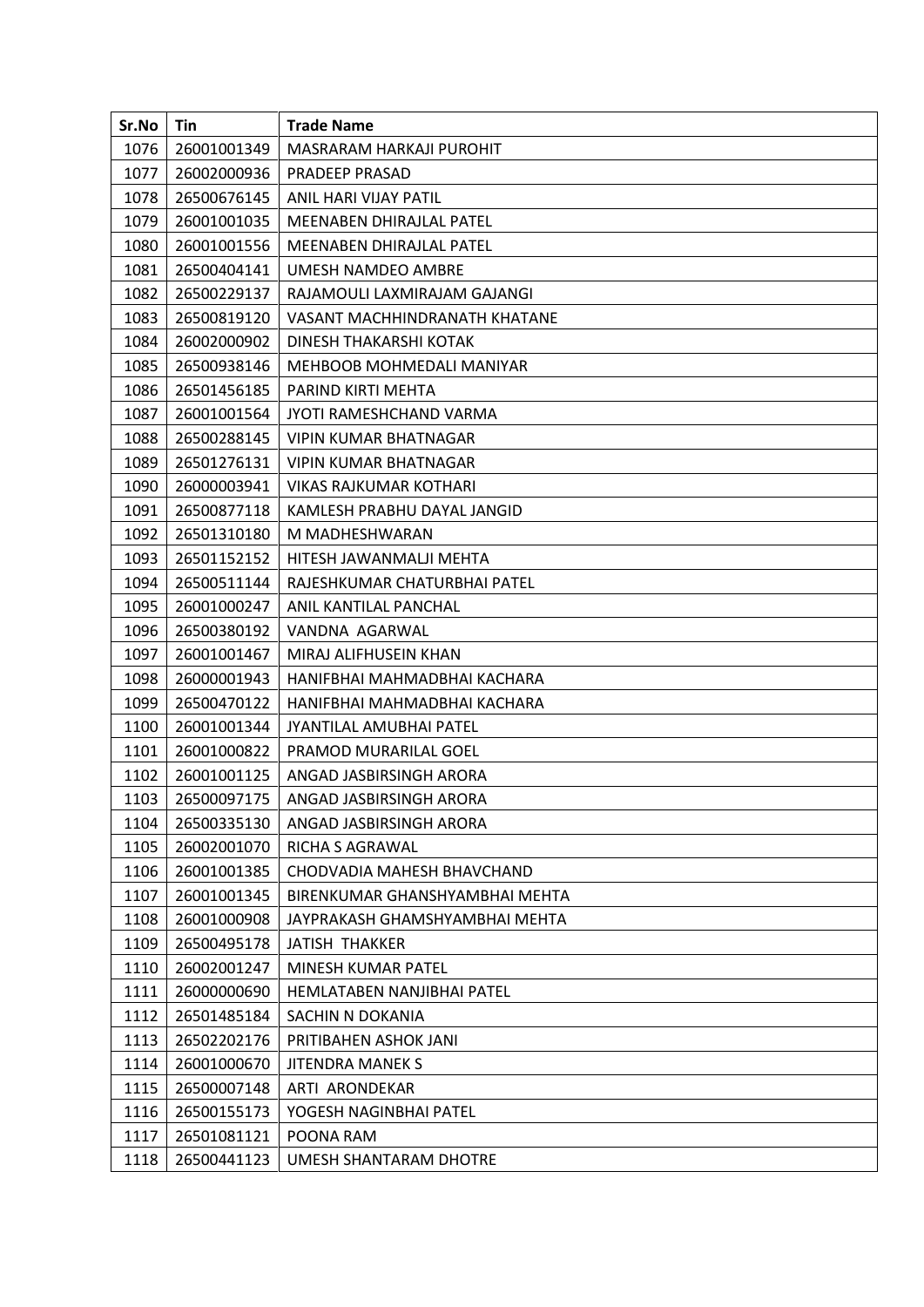| Sr.No | Tin         | <b>Trade Name</b>                  |
|-------|-------------|------------------------------------|
| 1119  | 26501585117 | RAMESH CHAMAPKLAL PALIWAL          |
| 1120  | 26000000901 | <b>SURESH PODAR</b>                |
| 1121  | 26500425157 | ANVARALI J PANJVANI                |
| 1122  | 26001001079 | VISHNU SHYAMLAL GADODIA            |
| 1123  | 26002001418 | AMBIKA NARESH GARG                 |
| 1124  | 26500251163 | AMBIKA NARESH GARG                 |
| 1125  | 26502142158 | PRAMODKUMAR BADRISINH SINGH        |
| 1126  | 26002001106 | MANOHAR CHIRANJILAL PAREEK         |
| 1127  | 26001001032 | ANIL B GUPTA                       |
| 1128  | 26001001048 | NAYNABEN KESHUBHAI PATEL           |
| 1129  | 26002001157 | USHA RAJENDRA MISHRA               |
| 1130  | 26002001286 | USHA RAJENDRA MISHRA               |
| 1131  | 26001001389 | BALVANTBHAI PARSHOTTAMBHAI DETROJA |
| 1132  | 26502084160 | <b>GANESH CHANDRAKANT KARNIK</b>   |
| 1133  | 26500781128 | NAVINBHAI JOGIBHAI PATEL           |
| 1134  | 26002000960 | <b>NEETU BIRLA</b>                 |
| 1135  | 26001000537 | NAYAN SHIRIKANT PATHAK             |
| 1136  | 26001001260 | YASMIN YUSUF PADARSHI              |
| 1137  | 26501707173 | KUNAL SUBHASHKUMAR KEDIA           |
| 1138  | 26001001333 | HEMRAJ MAHENDRA PRATAP SINGH       |
| 1139  | 26500508114 | <b>AMIT THAPA</b>                  |
| 1140  | 26002001267 | NIHAR RAJESH KUMAR JAIN            |
| 1141  | 26001000001 | SARSWATI M KATARIA                 |
| 1142  | 26500502151 | JAIPRAKASH SUKHAL PRASAD GUPTA     |
| 1143  | 26000002739 | PRAVIN MAGANLAL PATEL              |
| 1144  | 26500124154 | RAMANBHAI HARIBHAI ROHIT           |
| 1145  | 26501788110 | RAGALE RAJESH VASANT               |
| 1146  | 26502030105 | JAYESH PREMABHAI PATEL             |
| 1147  | 26500537113 | RAICHANDBHAI UTTAMBHAI PATEL       |
| 1148  | 26002001450 | CHANDRASHEKHAR SADASHIV PANDEY     |
| 1149  | 26500205188 | NALINIBEN BHARATKUMAR SHAH         |
| 1150  | 26001001504 | PRATAPRAM CHOGARAM CHAUDHARY       |
| 1151  | 26501166195 | RANJAN HEMANT MULLAJI              |
| 1152  | 26000003569 | TULSIDAS RAMJIBHAI PATEL           |
| 1153  | 26001001195 | MAHESHBHAI JENTIBHAI SUREJA        |
| 1154  | 26500986141 | VARLI ANILKUMAR GAJUBHAI           |
| 1155  | 26500557119 | JAYDIP BABULAL PATEL               |
| 1156  | 26002001046 | PRADEEP KUMAR KUMARAN              |
| 1157  | 26500675135 | C H PRAJAPATI                      |
| 1158  | 26001001577 | JAGDISH PUNARAM DHERU              |
| 1159  | 26500221154 | SANTOSH RAJENDRA JANGID            |
| 1160  | 26001000641 | ARJUN LADHAJI PUROHIT              |
| 1161  | 26001000983 | ARJUN LADHAJI PUROHIT              |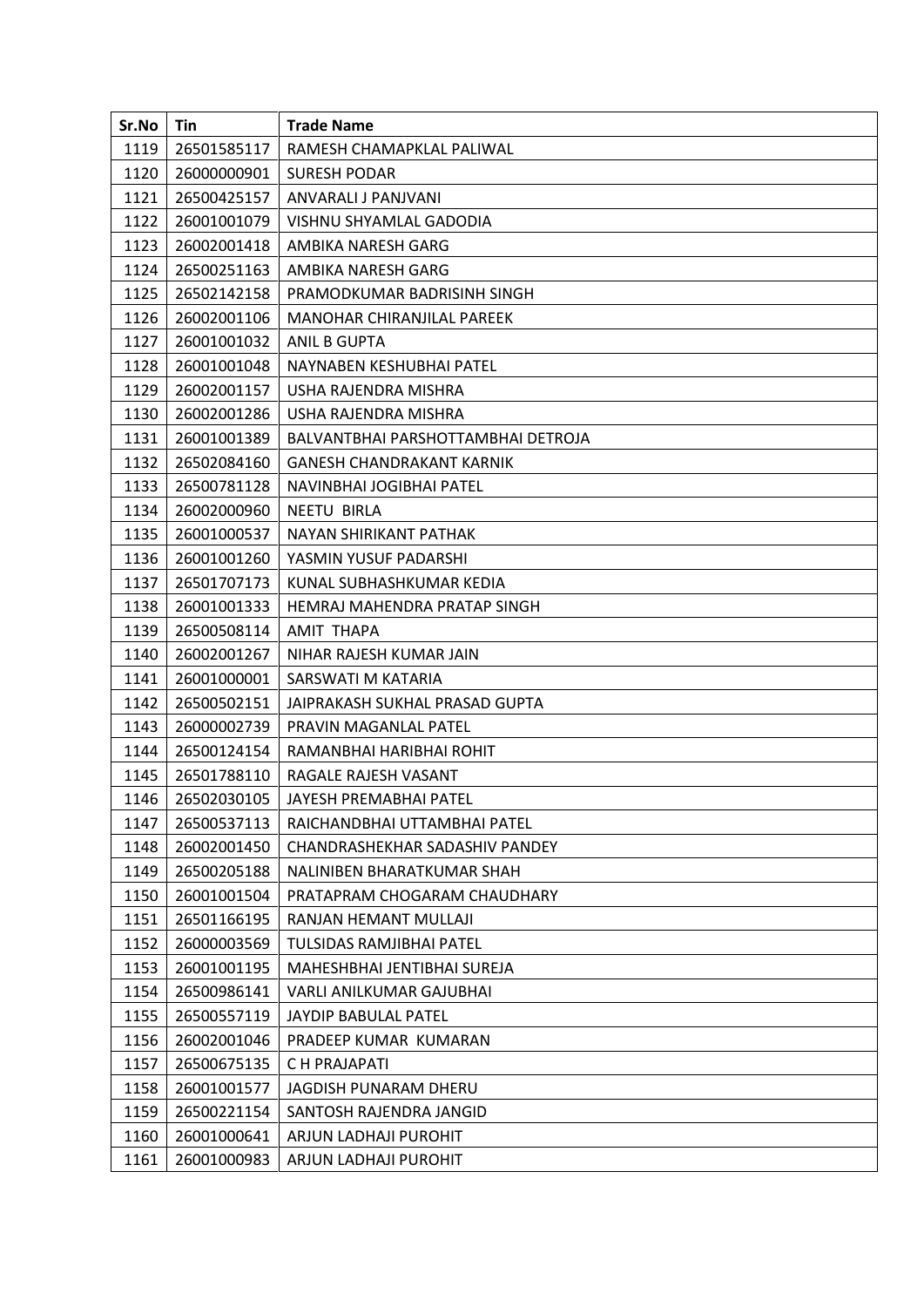| Sr.No | Tin         | <b>Trade Name</b>                  |
|-------|-------------|------------------------------------|
| 1162  | 26001000704 | KURIAN SHIBU PALLATH               |
| 1163  | 26501108100 | JAYENDRAKUMAR GUNVANTLAL PRAJAPATI |
| 1164  | 26001001173 | RUSHI HIMANSHU BHATT               |
| 1165  | 26500600161 | <b>BHAVIN RANJITSINGH GOHEL</b>    |
| 1166  | 26500601171 | <b>BHAVIN RANJITSINGH GOHEL</b>    |
| 1167  | 26001001539 | KHATUNBEGAM MDHANIF MALIK          |
| 1168  | 26002001382 | VIMAL KUMAR KEWALRAM SHARMA        |
| 1169  | 26002001336 | KETAN AMRATLAL PANCHAL             |
| 1170  | 26500742126 | SURENDRA BACHAI SINGH              |
| 1171  | 26501815186 | PILLAI PRAMODKUMAR B               |
| 1172  | 26501237129 | MANJULA BISHNUSHANKAR TIWARI       |
| 1173  | 26001001384 | <b>OMPRATAP AGNIHOTRI</b>          |
| 1174  | 26500436170 | JAYESHKUMAR MANHARLAL BHAVSAR      |
| 1175  | 26501399100 | NARENDRAKUMAR JAGPAL JANGID        |
| 1176  | 26001001135 | PETHANI ASHOKBHAI A                |
| 1177  | 26002000925 | HANUMANPRASAD SATYANARAYAN SHARMA  |
| 1178  | 26001001192 | JHINDURAM DULARAM BABARIYA         |
| 1179  | 26500921170 | JHINDURAM DULARAM BABARIYA         |
| 1180  | 26002001059 | SANDEEP AMBALAL SHAH               |
| 1181  | 26501129116 | SUNILKUMAR RAMGOPAL SHARMA         |
| 1182  | 26002000799 | ABHAY JITENDRAKUMAR SHAH           |
| 1183  | 26000000073 | DILSHADBANU NASROODIN KHUTLIWALA   |
| 1184  | 26501169128 | SENTHIL BATHRACHALAM KUMAR         |
| 1185  | 26501287144 | MUSTAFA SABIR CHAUDHARY            |
| 1186  | 26001001230 | MOHD KHALIQUE V KHAN               |
| 1187  | 26001001576 | SATENDRAKUMAR RAMDRASH KUSHWAHA    |
| 1188  | 26001001245 | ANCHHUL KIRITBHAI SHAH             |
| 1189  | 26001000905 | ASHOKBHAI SHIVABHAI SHEJWADKAR     |
| 1190  | 26500027154 | JIGNESH NAGINBHAI BHANDARI         |
| 1191  | 26500078179 | JIGNESH NAGINBHAI BHANDARI         |
| 1192  | 26002001490 | PATIL SANTOSH M                    |
| 1193  | 26500040187 | PARESH GANESHBHAI PATEL            |
| 1194  | 26500933193 | <b>VIPUL ARVINDBHAI PATEL</b>      |
| 1195  | 26501230156 | <b>BHIKUBHAI PRAJAPATI</b>         |
| 1196  | 26500169119 | MUKESH DEVICHAND JAIN              |
| 1197  | 26501400110 | <b>JAGDISH PANDEY</b>              |
| 1198  | 26001001033 | KESHWANI YUSUFALI NASIM            |
| 1199  | 26501732132 | SARVAIYA GULABSINH LAKHUBHAI       |
| 1200  | 26500972195 | MOHAMMAD PASIHUDDIN KHAN           |
| 1201  | 26001001114 | SACHIN LALIT SINDHAVAD             |
| 1202  | 26002001239 | JIGNESHCHANDRA R MAURYAVANSHI      |
| 1203  | 26500220144 | <b>SUSHILABEN K PATEL</b>          |
| 1204  | 26001001530 | <b>GAUTAM VINOD SETH</b>           |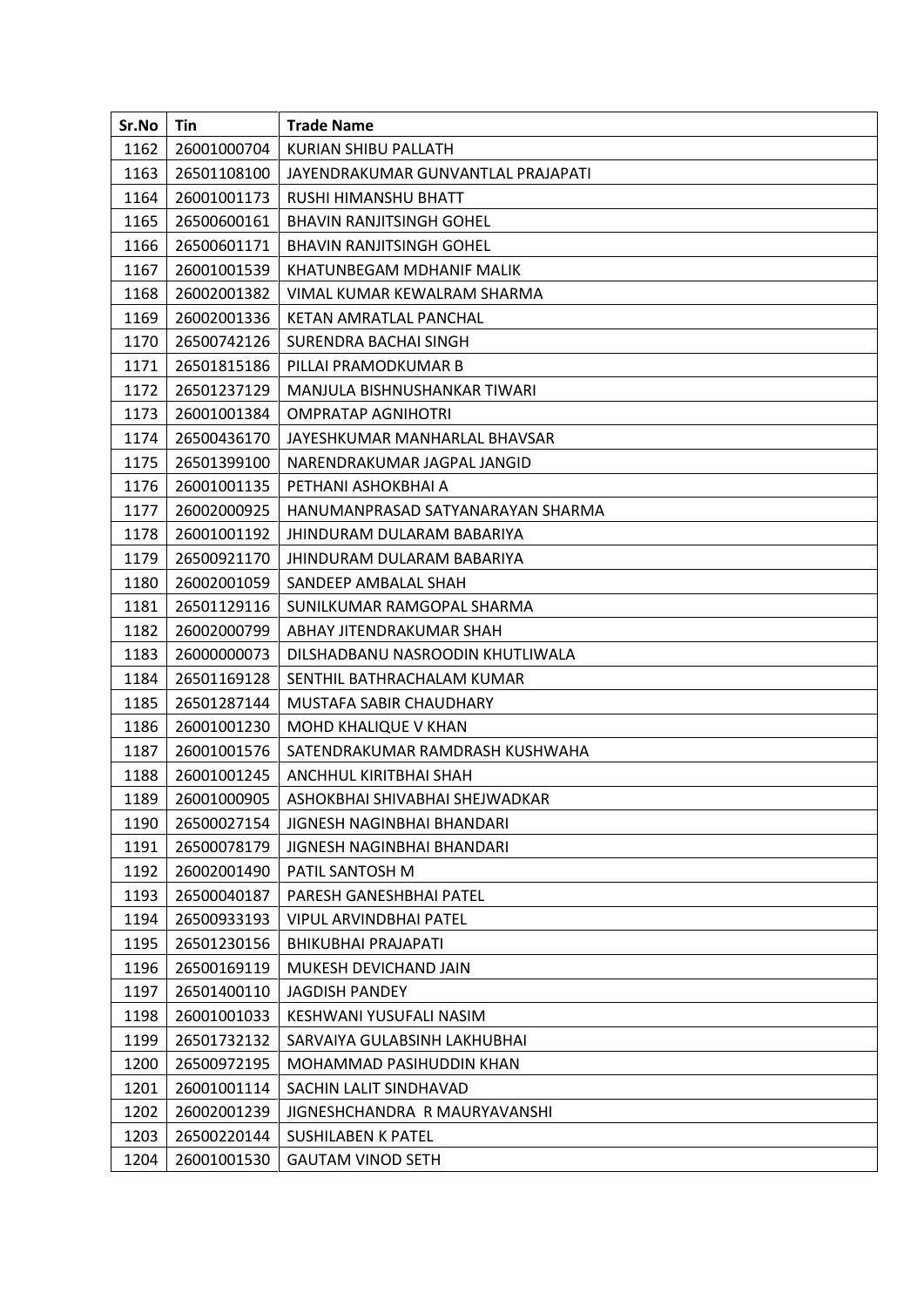| Sr.No | Tin         | <b>Trade Name</b>                    |
|-------|-------------|--------------------------------------|
| 1205  | 26500654119 | <b>GAYATRIDEVI RAJKISHOR GUPTA</b>   |
| 1206  | 26500282182 | <b>ANJALI PRAKASH PARTE</b>          |
| 1207  | 26500016141 | ABHINAV DIPAKBHAI PATEL              |
| 1208  | 26001001434 | KAWALJIT BALVANTSINH CHAUHAN         |
| 1209  | 26501210150 | <b>POONAM</b>                        |
| 1210  | 26501690100 | YASH SUBHASHKUMAR KEDIA              |
| 1211  | 26002001238 | <b>MARY NARESH MENON</b>             |
| 1212  | 26001001073 | ANIL ABHIMAN BIRARI                  |
| 1213  | 26001000741 | YOGITA PRAVIN PATIL                  |
| 1214  | 26501235109 | UMA SHANKAR TIWARI                   |
| 1215  | 26501314123 | DINESHKUMAR L BHANUSHALI             |
| 1216  | 26501289164 | NIRMAL P CONTRACTOR                  |
| 1217  | 26001001332 | MAHENDRA SINGH MODA SINGH RAJPUROHIT |
| 1218  | 26002001159 | PARIMAL HIRABHAI PATEL               |
| 1219  | 26500031194 | OMPRAKASH SURYANATH PANDE            |
| 1220  | 26501125173 | VINODKUMAR FALJIBHAI PATEL           |
| 1221  | 26001000934 | NITINBHAI S MAKAMPARA                |
| 1222  | 26001001498 | NITINBHAI S MAKAMPARA                |
| 1223  | 26502158124 | MITESH U PANDORIYA                   |
| 1224  | 26502094163 | JAWANMAL SOGAJI SOLANKI              |
| 1225  | 26501203177 | ANITA MAHENDRA TIWARI                |
| 1226  | 26501873184 | MUKESHKUMAR PRAKASH RANE             |
| 1227  | 26500939156 | <b>KARUNESH KUMAR</b>                |
| 1228  | 26500538123 | S SARAVANAN MUDALIYAR                |
| 1229  | 26500420107 | <b>GUNJAN SHYAMSUNDER BHUTRA</b>     |
| 1230  | 26001001568 | PAL RADHESHYAM RAMU                  |
| 1231  | 26502293116 | Chaudhari Madan Nainaji              |
| 1232  | 26001001462 | MITESH BAKULCHANDRA KHAKHKHAR        |
| 1233  | 26500842156 | RAMU RAM                             |
| 1234  | 26500838116 | RAHUL JAIN                           |
| 1235  | 26002001251 | DILAWAR JABBAR KHAT                  |
| 1236  | 26501441132 | PATEL ANILKUMAR R                    |
| 1237  | 26001001560 | DHANSUKHBHAI BALVANTRAI PATEL        |
| 1238  | 26002001080 | DEEPAK SEVANTILAL SHAH               |
| 1239  | 26002001491 | SANJAY RAJPAL GAUR                   |
| 1240  | 26501679184 | SANJAY RAJPAL GAUR                   |
| 1241  | 26002001047 | VIRAL ASHOKBHAI SHAH                 |
| 1242  | 26500605114 | PIYUSH MAGANBHAI DOMADIA             |
| 1243  | 26002001376 | ROHIT RAMANIKBHAI PADODRA            |
| 1244  | 26500064136 | <b>BIKASH SARAF</b>                  |
| 1245  | 26501045149 | NITIN MUNJIA SARA                    |
| 1246  | 26501258145 | PARMAR NAYANKUMAR K                  |
| 1247  | 26500101118 | CHANDAN RAKESH JAIN                  |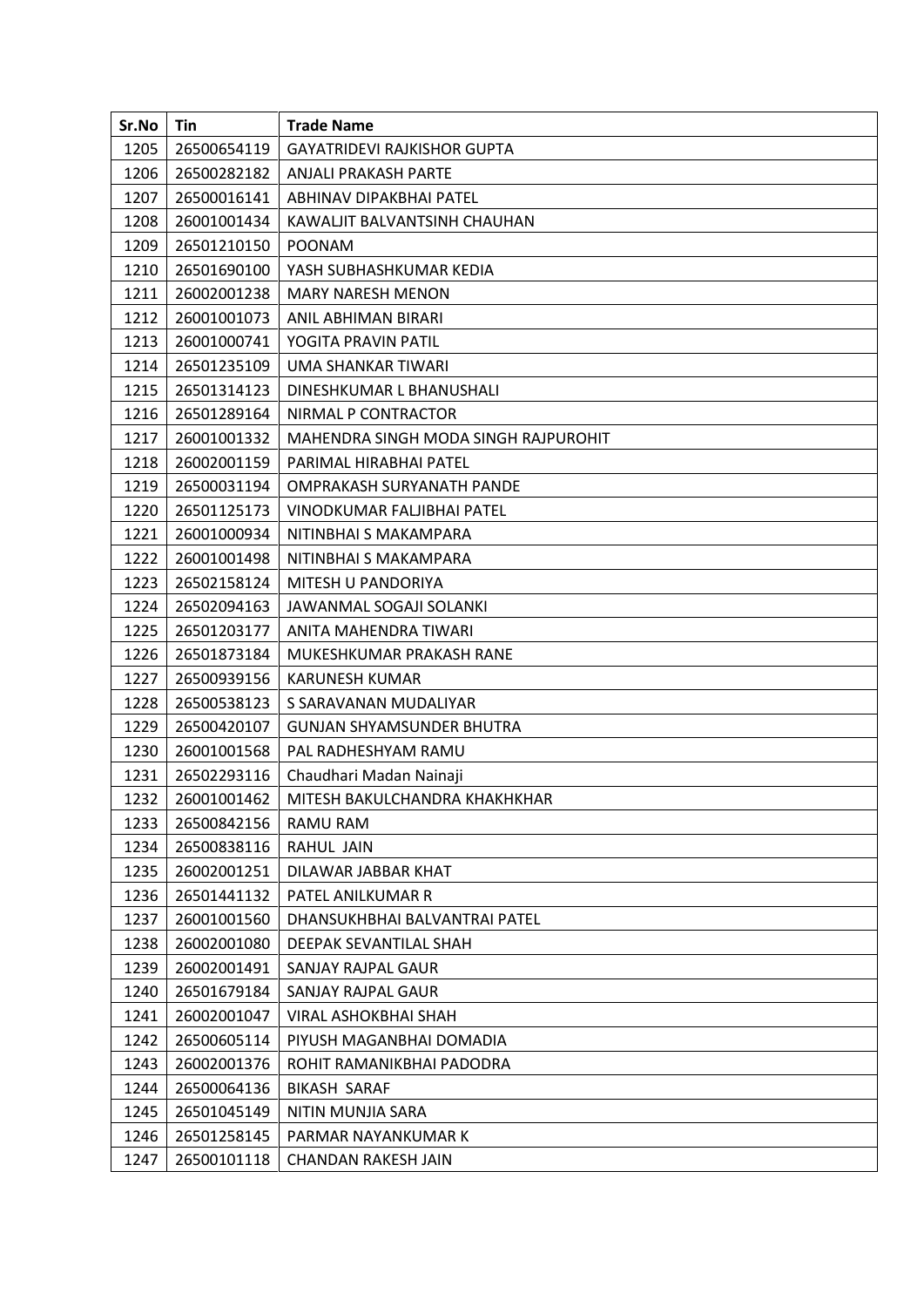| Sr.No | Tin         | <b>Trade Name</b>                 |
|-------|-------------|-----------------------------------|
| 1248  | 26500055143 | PRAKASH SHARMA                    |
| 1249  | 26500337150 | JEETENDRAKUMAR DURLABHBHAI PATEL  |
| 1250  | 26500108188 | <b>VINOD GOPAL</b>                |
| 1251  | 26500787188 | RITA KALPESH CHAUHAN              |
| 1252  | 26002001197 | KAUSHIL GHEVARCHAND SHAH          |
| 1253  | 26002001232 | KAUSHIL GHEVARCHAND SHAH          |
| 1254  | 26501842165 | NAKUM RAJESH LALJI                |
| 1255  | 26500329167 | RAMJIBHAI MANUBHAI PATEL          |
| 1256  | 26002001055 | SUJITKUMAR AMBALAL SHAH           |
| 1257  | 26001001131 | <b>BHAGVAT KALIDAS SONI</b>       |
| 1258  | 26500789111 | SHANKARBHAI MANGALBHAI DHODI      |
| 1259  | 26001001569 | <b>VISHAL MODI</b>                |
| 1260  | 26500864182 | VASHISHTHANARAYAN PANDEY          |
| 1261  | 26502036165 | MIHIR JAYANTIBHAI PARMAR          |
| 1262  | 26001001549 | DEVEN MUKESHBHAI PATEL            |
| 1263  | 26502040108 | HIREN HARDASBHAI KARAMTA          |
| 1264  | 26500609154 | VANITA MANOJ BHASKAR              |
| 1265  | 26001001583 | <b>BHIKKU PATEL</b>               |
| 1266  | 26501014130 | RIMOY MATHEW                      |
| 1267  | 26501757188 | <b>GALIB FAROOQ SIDDIQ SHAIKH</b> |
| 1268  | 26501506103 | <b>BHARTI ISHWAR RATHOD</b>       |
| 1269  | 26501106177 | RASHMI P PANERI                   |
| 1270  | 26502198136 | ROHIT AGARWAL                     |
| 1271  | 26001001057 | AVNI JAYESHBHAI PATEL             |
| 1272  | 26001000390 | VIRAL NARESH SHAH                 |
| 1273  | 26500017151 | PARMESHWAR SITARAM PRASAD         |
| 1274  | 26001001507 | SILKA JIGAR SHAH                  |
| 1275  | 26001000649 | KULWANT BACHANSINGH SINGH         |
| 1276  | 26002001476 | <b>SUNIL KUMAR SHARMA</b>         |
| 1277  | 26500849129 | RAMAKANT BADHNATH SINGH           |
| 1278  | 26502287153 | KHAN MUNAWWAR NABI JAAN           |
| 1279  | 26501126183 | MANGALARAM MONAJI PUROHIT         |
| 1280  | 26001001525 | DEXABEN DILIPBHAI PATEL           |
| 1281  | 26500381105 | HAFIJULLA MAHEMUDKHAN PATHAN      |
| 1282  | 26500212161 | VIRAL JAGDISH SHAH                |
| 1283  | 26502297156 | MUNIRALI A SHEIKH                 |
| 1284  | 26500699181 | NARENDRA LAXMANBHAI SOLANKI       |
| 1285  | 26001001509 | PRAGNESH KUMAR B SOLANKI          |
| 1286  | 26501269158 | EKNATH VITTHALRAO MORE            |
| 1287  | 26500284105 | DILIPKUMAR PARSHOTAMBHAI MARADIA  |
| 1288  | 26501586127 | DARSHANA PINKESH GALA             |
| 1289  | 26500113141 | NEEKHIL MEHTA                     |
| 1290  | 26500749196 | SHIVA BHIVA KURHADA               |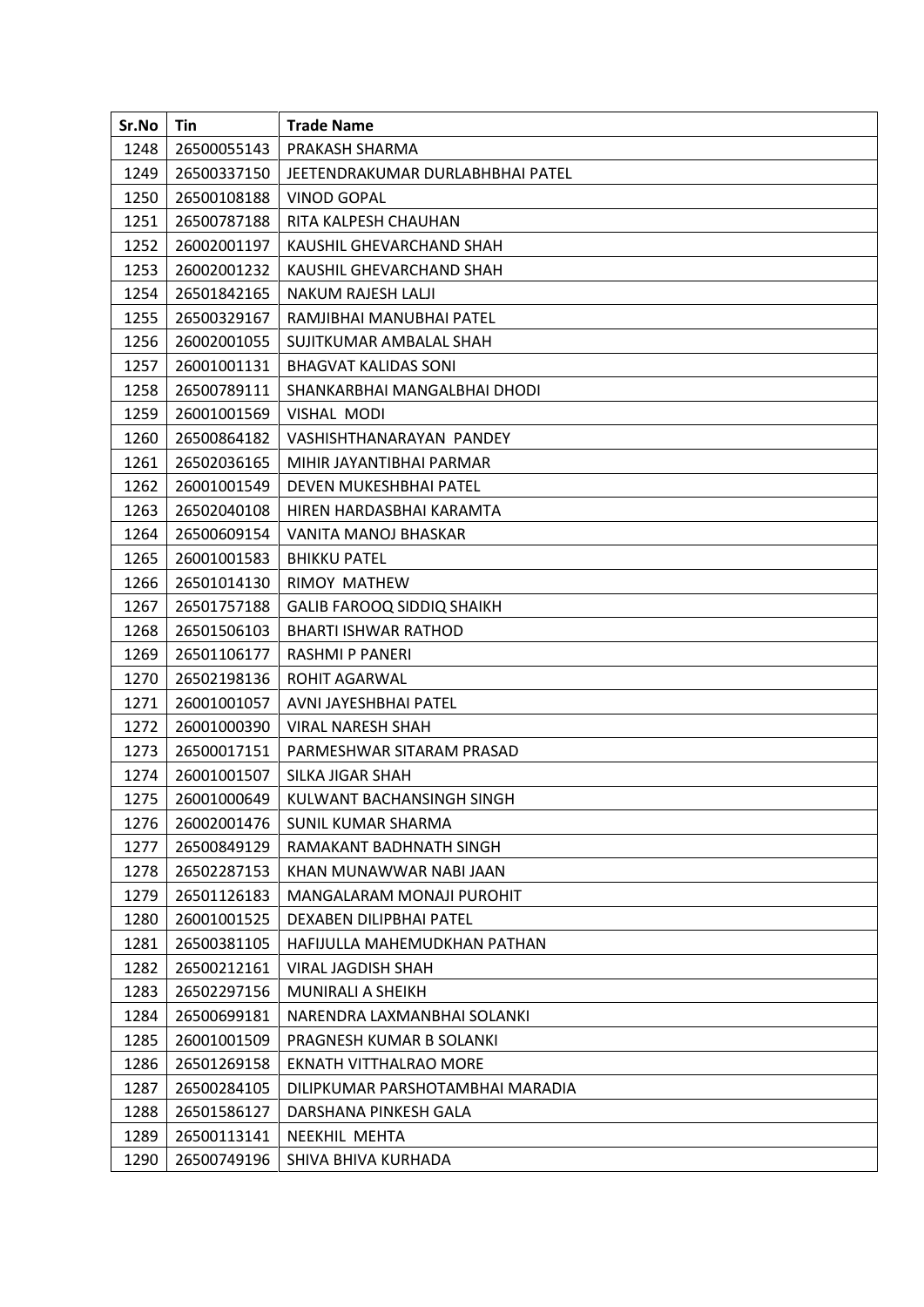| Sr.No | Tin         | <b>Trade Name</b>                |
|-------|-------------|----------------------------------|
| 1291  | 26001001416 | <b>BINA SANJEEV SINGHANIA</b>    |
| 1292  | 26001001582 | PALIBEN L PATEL                  |
| 1293  | 26500370189 | <b>GANPATRAM PUROHIT</b>         |
| 1294  | 26001000801 | SHANDEEP KUMAR SHARMA            |
| 1295  | 26501766181 | GANESHKUMAR VISHAMBHAR DAYAL     |
| 1296  | 26501061115 | ANILBHAI JENTILAL DEVMURARI      |
| 1297  | 26500983111 | MUNISSAMY R                      |
| 1298  | 26001001168 | NITHYA MENON                     |
| 1299  | 26500184172 | HEMRAJSINH NARVIRSINH PARMAR     |
| 1300  | 26001000613 | TARANNUM ARSHAD SYED             |
| 1301  | 26500208121 | SANGITABEN JAYESHBHAI PRAJAPATI  |
| 1302  | 26001001458 | AJAYKUMAR DHARMAJI PUROHIT       |
| 1303  | 26500140120 | <b>GANESH GAMAN PATEL</b>        |
| 1304  | 26001001392 | <b>JHABARMAL SWAMI</b>           |
| 1305  | 26002001057 | CHANDRASHEKHAR RANGRAO SHISODE   |
| 1306  | 26500963105 | ALISHA NAVAJISH CHAUDAWALA       |
| 1307  | 26501041109 | <b>RAKESH SINGH</b>              |
| 1308  | 26002001217 | <b>PRAVIN CHANDRAKANT SURVE</b>  |
| 1309  | 26502313122 | DHEER SHANTILAL GALA             |
| 1310  | 26002001364 | <b>HARSHIDA DIPESH PATEL</b>     |
| 1311  | 26500327147 | SATYANARAYAN GANPAT SHINDE       |
| 1312  | 26002000813 | SOLANKI BHUPENDRASINH            |
| 1313  | 26500374132 | <b>MAHESH HARKARAM PUROHIT</b>   |
| 1314  | 26501744155 | PANCHANAND CHANDRAMA PRASAD      |
| 1315  | 26001001331 | MUKESHKUMAR MANSUKHLAL SHAH      |
| 1316  | 26501044139 | MUKESHKUMAR MANSUKHLAL SHAH      |
| 1317  | 26501922189 | HIMANSHU JAYAPRAKASH SHAH        |
| 1318  | 26500117181 | NIRMALADEVI HANUMANPRASAD SHARMA |
| 1319  | 26500731113 | <b>VIKAS AGARWAL</b>             |
| 1320  | 26502300186 | Devaram Chaudhary                |
| 1321  | 26002000953 | <b>JYOTI RAHUL SHAH</b>          |
| 1322  | 26500569142 | KAGATHARA ROHIT BHARAT           |
| 1323  | 26501389194 | <b>HAFIZ H RASIYANI</b>          |
| 1324  | 26500083132 | JETHMAL LAXMINARAYAN BHATTER     |
| 1325  | 26001001336 | DINESH BHAI B PATEL              |
| 1326  | 26001001554 | <b>BIJU MELAVEECCIL SAM</b>      |
| 1327  | 26000002159 | <b>MANAS MANOJ KOTHARI</b>       |
| 1328  | 26002000759 | <b>MANAS MANOJ KOTHARI</b>       |
| 1329  | 26001001563 | SURYKANT NICHHA PATEL            |
| 1330  | 26001001465 | AMBIKA PRASAD KESHRI             |
| 1331  | 26500363119 | AMBIKA PRASAD KESHRI             |
| 1332  | 26001001000 | RAHIMBHAI MUSABHAI SARAVAIYA     |
| 1333  | 26500737173 | SAIDULU GUNTANALA                |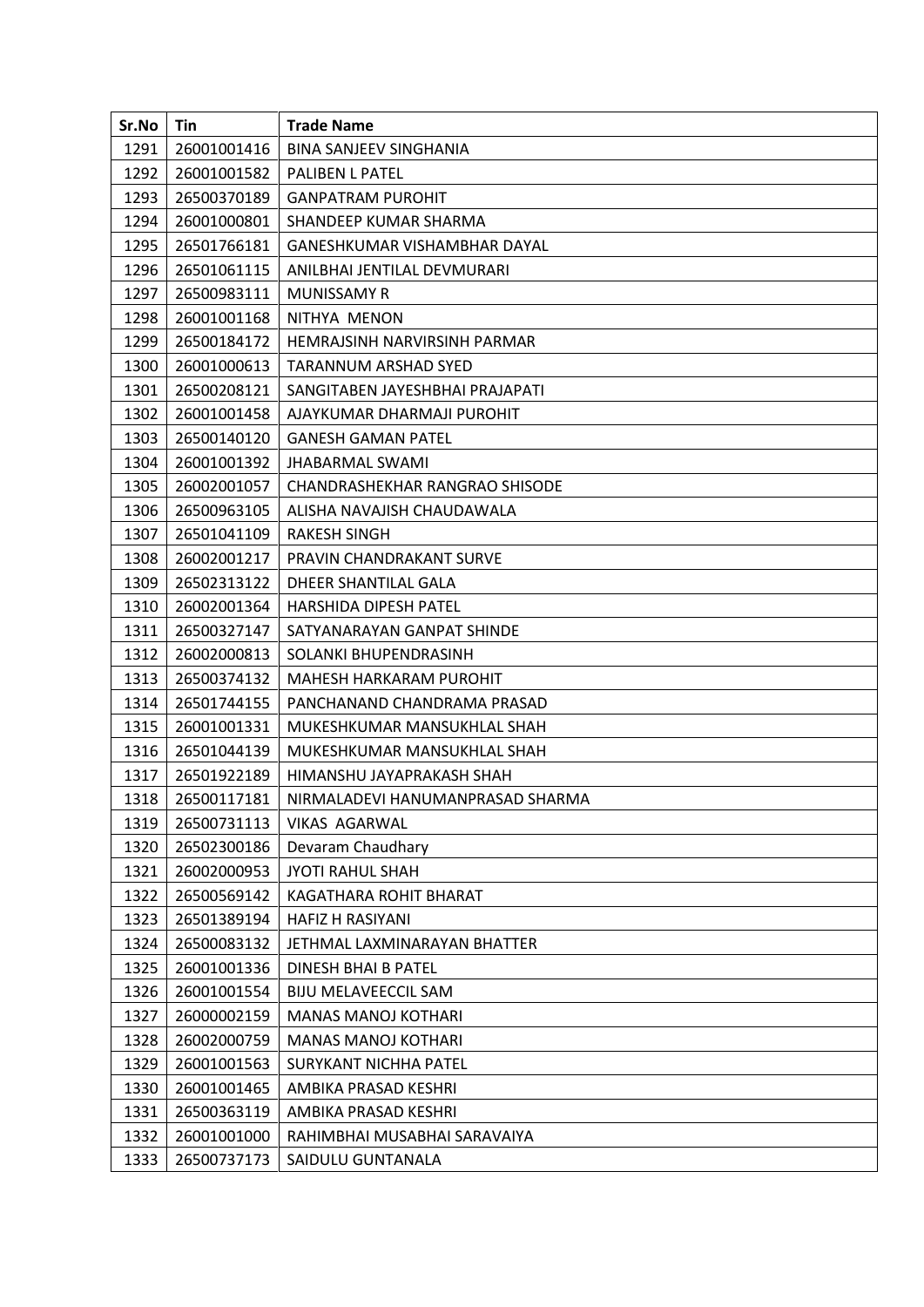| Sr.No | Tin         | <b>Trade Name</b>                      |
|-------|-------------|----------------------------------------|
| 1334  | 26001000834 | PARAG HASMUKH SHAH                     |
| 1335  | 26500383125 | AMIT RAJKUMAR MULCHANDANI              |
| 1336  | 26500827103 | VIVEKANAD RADHESHYAM SINGH             |
| 1337  | 26500168109 | <b>VAGATRAM TARAJI PUROHIT</b>         |
| 1338  | 26500355136 | DHARMENDRA MADARAM MALI                |
| 1339  | 26500882168 | <b>MAYANK KAUSHIK</b>                  |
| 1340  | 26002001463 | VAISHALIBEN PRAGNESHKUMAR PATEL        |
| 1341  | 26500595111 | <b>GOEL MAHESH</b>                     |
| 1342  | 26000003752 | <b>SUBHASH R SHRMA</b>                 |
| 1343  | 26501207120 | SUBHASH R SHRMA                        |
| 1344  | 26500527110 | MEENAKSHI RAJAN SHARMA                 |
| 1345  | 26001001444 | <b>CHANDGIRAM B SAINI</b>              |
| 1346  | 26500049180 | MUBARAKBHAI ISMAILBHAI SHEKH           |
| 1347  | 26502286143 | DHARMENDRA KUMAR LAL CHAND GUPTA       |
| 1348  | 26501143159 | LINA HAJARI BEHERA                     |
| 1349  | 26500665132 | KANAIYALAL TRAMBAKLAL PARMAR           |
| 1350  | 26500447183 | <b>BARIYA SANABHAI B</b>               |
| 1351  | 26500581165 | <b>JUNAID DAWOOD DALWAI</b>            |
| 1352  | 26500685138 | VIRENDRA VIKRAM SHAMSHER BAHADUR SINGH |
| 1353  | 26500181142 | MAHENDRA ZIPARU PATIL                  |
| 1354  | 26500315124 | SADIK JAINUDDIN SHAIKH                 |
| 1355  | 26500070196 | <b>OJAS SHIRISH PATEL</b>              |
| 1356  | 26500610164 | UMESH VITHTHALDAS SHUKLA               |
| 1357  | 26001001390 | SANJAY KUMAR                           |
| 1358  | 26502091133 | SATISHBHAI C PATEL                     |
| 1359  | 26500672105 | RAJESHREEBEN ARVINDSINH SOLANKI        |
| 1360  | 26500062116 | RAVI KUMAR                             |
| 1361  | 26500602181 | KRISHNA KUMAR KHANDELWAL               |
| 1362  | 26501398187 | Dhaval Suresh Parmar                   |
| 1363  | 26500803154 | RAJESH VANRAJBHAI KALAL                |
| 1364  | 26500982101 | CHANDA DEVI                            |
| 1365  | 26502068194 | Poonam Mishra                          |
| 1366  | 26001001427 | SUDHA SANJEEV SINGH                    |
| 1367  | 26001001543 | VIRENKUMAR ASHOKSINH SOLANKI           |
| 1368  | 26500724140 | UTTAM SINGH                            |
| 1369  | 26501179131 | DASHRATH BALU SALUNKHE                 |
| 1370  | 26500223174 | AFZAL NISAR KALIA                      |
| 1371  | 26500870145 | <b>BABULAL PUROHIT</b>                 |
| 1372  | 26002001221 | DEENDAYAL BANWARILAL SAHAL             |
| 1373  | 26500743136 | DEENDAYAL BANWARILAL SAHAL             |
| 1374  | 26500496188 | VISHANUBHAI PRAHALADBHAI PATEL         |
| 1375  | 26501635132 | SHANTIDEVI KHIMRAJ MALVIYA             |
| 1376  | 26002001474 | FARZANA YUSUF SHAIKH                   |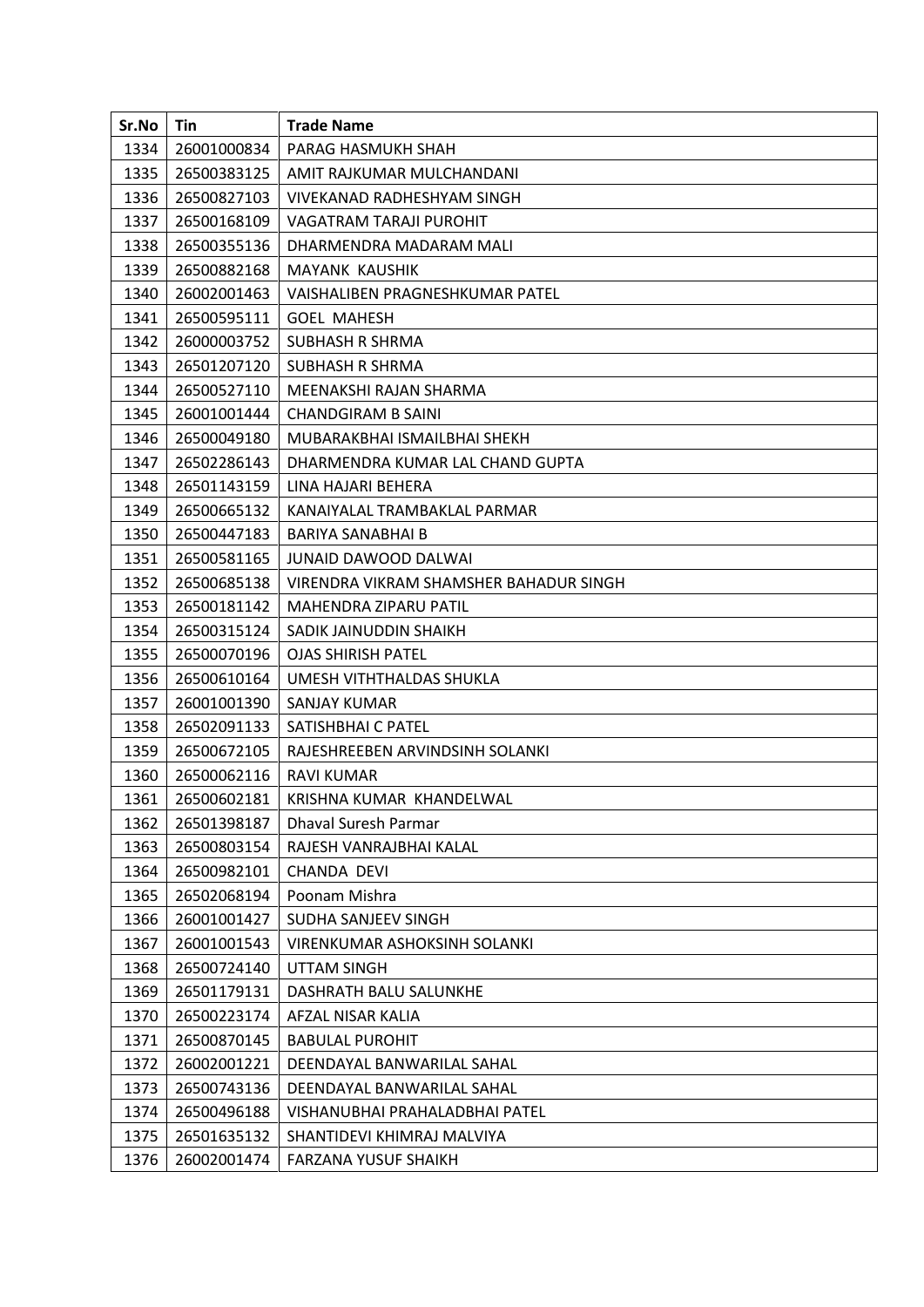| Sr.No | Tin         | <b>Trade Name</b>                           |
|-------|-------------|---------------------------------------------|
| 1377  | 26500878128 | RAJENDRA KUMAR BODU SWAMI                   |
| 1378  | 26001001101 | DEVESH SHYADHARI SINGH                      |
| 1379  | 26502103156 | RASHIDAHMED YUSUFBHAI SHAIKH                |
| 1380  | 26001000914 | <b>HETAL ASHOK SHAH</b>                     |
| 1381  | 26502020102 | SHILPRAJ JITENDRA PATEL                     |
| 1382  | 26500132137 | ABDUL QADIR MOHMAD SIDIQ SHAIKH             |
| 1383  | 26502188133 | DEBABRATA SAMANTA                           |
| 1384  | 26502255124 | LALIT R PATEL                               |
| 1385  | 26500338160 | RAHUL LAXMANBHAI KHATRI                     |
| 1386  | 26500907127 | RAHUL LAXMANBHAI KHATRI                     |
| 1387  | 26501023123 | MOHAMMAD DIYANAT KHAN                       |
| 1388  | 26500475172 | NUTAN HETAL SHAH                            |
| 1389  | 26001001235 | <b>BALBIR SINGH</b>                         |
| 1390  | 26502277150 | LINABEN SUMANBHAI PATEL                     |
| 1391  | 26501341102 | <b>JYOTI MINTU SHARMA</b>                   |
| 1392  | 26500512154 | RAMVILAS BHAGAUTI SAHU                      |
| 1393  | 26501000184 | SAPNA PRABHAT SINGHANIA                     |
| 1394  | 26501829132 | KAMBLE SURESHBHAI PREMJIBHAI                |
| 1395  | 26500435160 | <b>HARUN SHAIKH</b>                         |
| 1396  | 26501689187 | CHITRA KUNAL KEDIA                          |
| 1397  | 26502130135 | ZUBAIR NASEER KHAN                          |
| 1398  | 26501605123 | RIYAZ YUNUS SAYED                           |
| 1399  | 26500574192 | VIJESH JAGDISH SHEKHAWAT                    |
| 1400  | 26500951179 | SOURABH KAILASH SOMANI                      |
| 1401  | 26501483164 | SUNITA UDAYPRATAP SINGH                     |
| 1402  | 26501031106 | SOLANKI RAYJIBHAI K                         |
| 1403  | 26502018179 | POONAM RAMKISHOR GUPTA                      |
| 1404  | 26000010082 | VIKRAM INFRASTRUCTURE CO                    |
| 1405  | 26002000406 | <b>VALLEY POLYMERS</b>                      |
| 1406  | 26000001697 | <b>INDO SWISS EMBROIDERY INDUSTRIES LLP</b> |
| 1407  | 26002001090 | <b>GURGA PLASTICS</b>                       |
| 1408  | 26500137187 | <b>TULSI TRADING</b>                        |
| 1409  | 26001000945 | <b>SUNSHINE PRODUCTS</b>                    |
| 1410  | 26001001410 | SIGMA CHEMTRADE PRIVATE LIMITED             |
| 1411  | 26001000476 | <b>GEETANJALI</b>                           |
| 1412  | 26001000518 | RAMAKANT B SINGH (HUF)                      |
| 1413  | 26000000237 | CLAUDETTE DARA VAID                         |
| 1414  | 26001001104 | SAMINA NURUL SAIYED                         |
| 1415  | 26501969174 | PREMIA SOLUTIONZ PRIVATE LIMITED            |
| 1416  | 26501963114 | ROHIT LAMBA                                 |
| 1417  | 26502190153 | <b>HOTEL THANKS INN</b>                     |
| 1418  | 26502276140 | SHELENDRA BAHETI (HUF)                      |
| 1419  | 26501272188 | S. MART                                     |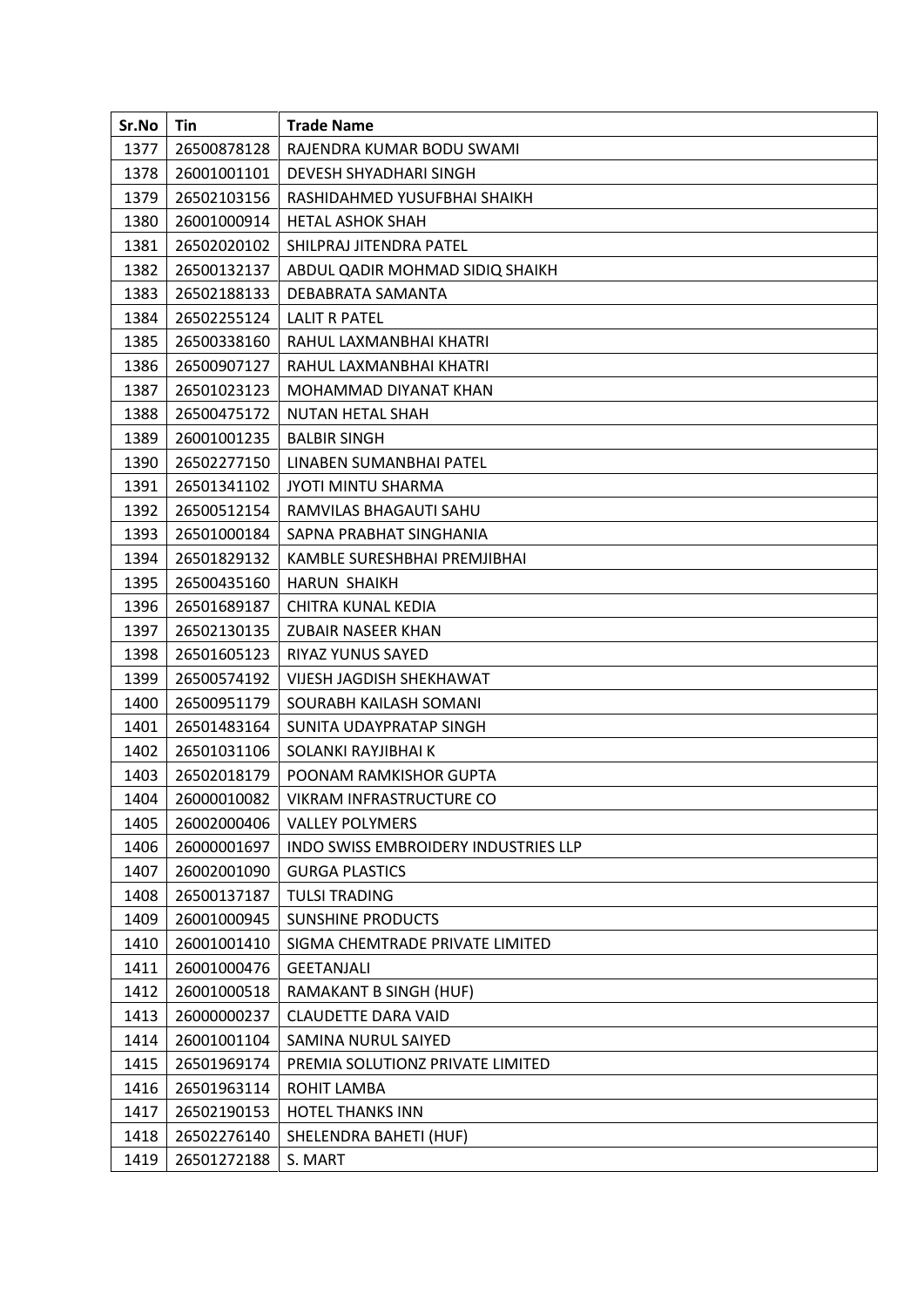| Sr.No | Tin         | <b>Trade Name</b>                   |
|-------|-------------|-------------------------------------|
| 1420  | 26502099116 | <b>SHUBHAM YARN</b>                 |
| 1421  | 26002000842 | <b>VIJAY VASANTRAI GOHIL</b>        |
| 1422  | 26501468111 | SAMBHULAL LAXMILAL RABARI           |
| 1423  | 26502296146 | KAUSHIK PANDYA                      |
| 1424  | 26502191163 | ANIL RAMCHANDRA GUPTA               |
| 1425  | 26002001078 | DIPESHKUMAR G PATEL                 |
| 1426  | 26502124172 | PATEL MIRAGEKUMAR HARSHADRAI        |
| 1427  | 26501681107 | SHAKUNTLA OMPRAKASH PATHAK          |
| 1428  | 26501786187 | KRISHNABEN MEHULSINH PARMAR         |
| 1429  | 26501684137 | ADITYA BIRLA NUVO LIMITED           |
| 1430  | 26502092143 | <b>SURENDRA ENGINEERS</b>           |
| 1431  | 26502288163 | MAAGAYATRI MEDITECH PRIVATE LIMITED |
| 1432  | 26502220162 | jdr poly films                      |
| 1433  | 26501666151 | ASHOK RAMCHANDRA PENDURKAR (HUF)    |
| 1434  | 26501654128 | SAIBABA ELECTRONICS                 |
| 1435  | 26502210159 | RAJESH KHANDELWAL                   |
| 1436  | 26501601180 | BHAWAR ACHALDAS MALVIYA             |
| 1437  | 26001000821 | BHARATKUMAR VASTIMAL PUNAMIYA       |
| 1438  | 26001001203 | <b>REVATHIR</b>                     |
| 1439  | 26501791140 | ROFIK M MONDAL                      |
| 1440  | 26001000823 | ASHVIN HOLIYABHAI PATEL             |
| 1441  | 26502240168 | KALPESHSINH D SOLANKI               |
| 1442  | 26000000518 | SUPER TEX INDUSTRIES LIMITED        |
| 1443  | 26501700103 | <b>BHOUMIK VORA</b>                 |
| 1444  | 26000002419 | LOVENDRA JAGDISHPRASAD AGARWAL      |
| 1445  | 26000002911 | JITENDRA JAGMOHANDAS VORA           |
| 1446  | 26502133165 | NAGASE INDIA PRIVATE LIMITED        |
| 1447  | 26000003457 | ADITYA POLYNET PVT LTD              |
| 1448  | 26001000967 | <b>HOTEL KORNIQ</b>                 |
| 1449  | 26501633112 | LITE CONTROL ELECTRICALS            |
| 1450  | 26501751128 | JAYSHREE RAJESH MEHTA               |
| 1451  | 26501186104 | HARENDRA RANJITSINH THAKOR          |
| 1452  | 26501149122 | SUNLIGHT BARTER PRIVATE LIMITED     |
| 1453  | 26501412133 | UTPAL KHUDIRAM MAITI                |
| 1454  | 26501496100 | <b>ANIL AHUJA</b>                   |
| 1455  | 26500025134 | ANANDPRAKASH SHIVPRASAD UPADHYAY    |
| 1456  | 26500257126 | SHANKAR HAJARILALJI CHOUDHARY       |
| 1457  | 26501510143 | DATTATRAYA MALLAYA LOKAM            |
| 1458  | 26001000479 | <b>VIJAYSINH RAMSINH RATHOD</b>     |
| 1459  | 26000002971 | KANNAN BALARAMAN NAIDU              |
| 1460  | 26501484174 | HARSHAD LALAJI NAYAK                |
| 1461  | 26001001398 | RAMBHAI DEVSHEEBHAI NAGHERA         |
| 1462  | 26001000602 | MITESHSINH ISHWARSINH PARMAR        |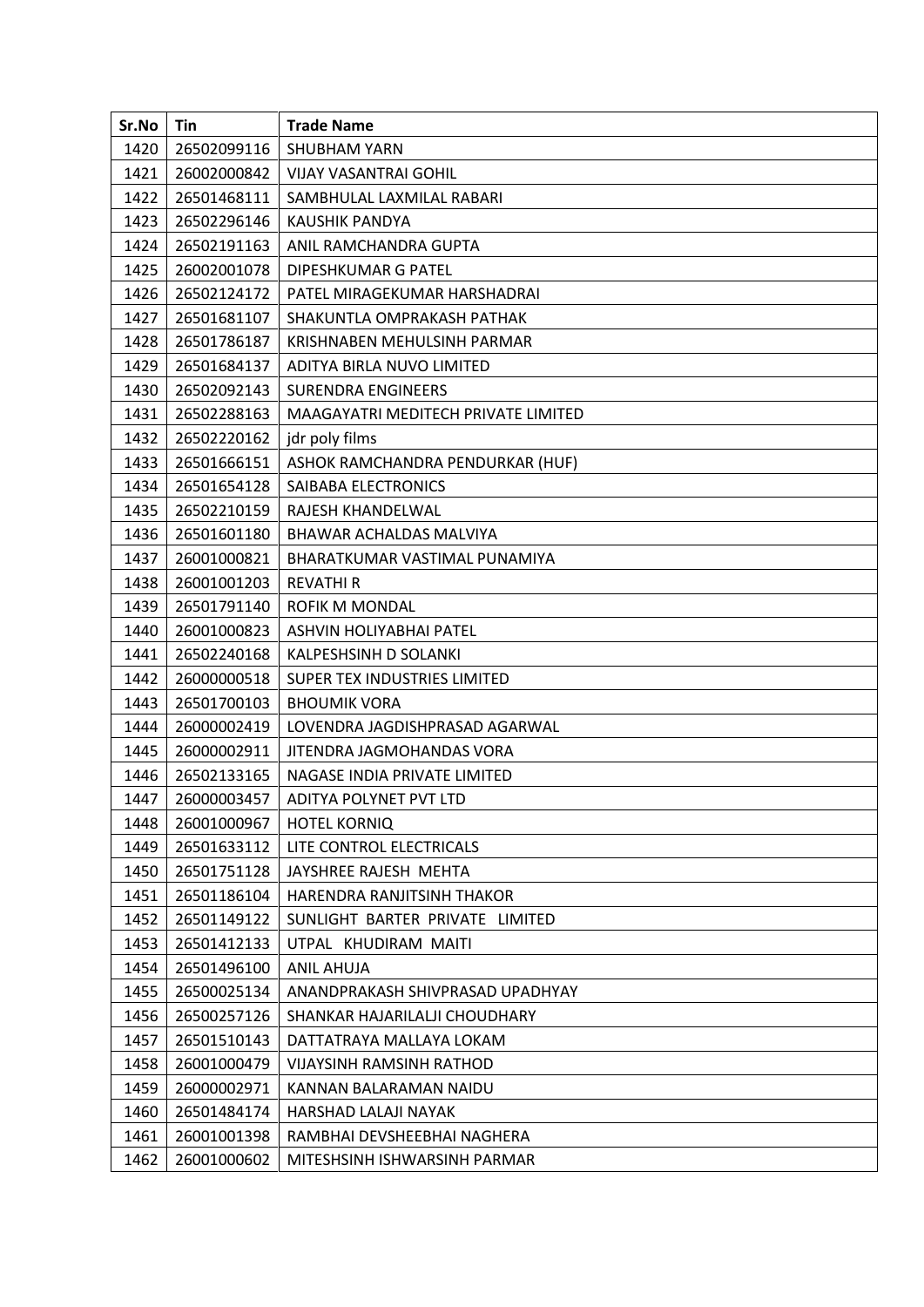| Sr.No | Tin         | <b>Trade Name</b>                 |
|-------|-------------|-----------------------------------|
| 1463  | 26501467101 | SHIV SHAKTI HYDROFLEX             |
| 1464  | 26001000802 | NILESHKUMAR BHARATSINH PARMAR     |
| 1465  | 26501636142 | NARESH DEVIRAM GARG               |
| 1466  | 26001000502 | DINESH BHAVARLAL KATARIYA         |
| 1467  | 26502151151 | PRAVEEN KUMAR CHOPRA              |
| 1468  | 26000000832 | MANJULABEN V RATHOD               |
| 1469  | 26502039195 | <b>ANKIT LADDHA</b>               |
| 1470  | 26501497110 | <b>HARDIK K. LATHIYA</b>          |
| 1471  | 26501964124 | SAPNA S MAKHIJA                   |
| 1472  | 26500311181 | NARPAT SHANKARBHAI RAJPUROHIT     |
| 1473  | 26501168118 | JAYDEEP V RATHODE                 |
| 1474  | 26002001111 | Sai texurisers                    |
| 1475  | 26002000956 | VIJAY PUSHPENDRA MAHESHWARJ       |
| 1476  | 26001001035 | MEENABEN DHIRAJLAL PATEL          |
| 1477  | 26001001556 | MEENABEN DHIRAJLAL PATEL          |
| 1478  | 26500288145 | <b>VIPIN KUMAR BHATNAGAR</b>      |
| 1479  | 26500097175 | ANGAD JASBIRSINGH ARORA           |
| 1480  | 26500335130 | ANGAD JASBIRSINGH ARORA           |
| 1481  | 26501585117 | RAMESH CHAMAPKLAL PALIWAL         |
| 1482  | 26500251163 | AMBIKA NARESH GARG                |
| 1483  | 26502142158 | PRAMODKUMAR BADRISINH SINGH       |
| 1484  | 26000001161 | NAYNABEN KESHUBHAI PATEL          |
| 1485  | 26502084160 | <b>GANESH CHANDRAKANT KARNIK</b>  |
| 1486  | 26501511153 | NIMISH A BHARTIA                  |
| 1487  | 26501237129 | MANJULA BISHNUSHANKAR TIWARI      |
| 1488  | 26002001370 | SENTHIL BATHRACHALAM KUMAR        |
| 1489  | 26501230156 | <b>BHIKUBHAI PRAJAPATI</b>        |
| 1490  | 26501732132 | SARVAIYA GULABSINH LAKHUBHAI      |
| 1491  | 26501235109 | UMA SHANKAR TIWARI                |
| 1492  | 26501314123 | DINESHKUMAR L BHANUSHALI          |
| 1493  | 26502094163 | JAWANMAL SOGAJI SOLANKI           |
| 1494  | 26501258145 | PARMAR NAYANKUMAR K               |
| 1495  | 26502036165 | MIHIR JAYANTIBHAI PARMAR          |
| 1496  | 26502040108 | HIREN HARDASBHAI KARAMTA          |
| 1497  | 26501757188 | <b>GALIB FAROOQ SIDDIQ SHAIKH</b> |
| 1498  | 26501106177 | RASHMI P PANERI                   |
| 1499  | 26001000801 | SHANDEEP KUMAR SHARMA             |
| 1500  | 26500962192 | ALISHA NAVAJISH CHAUDAWALA        |
| 1501  | 26501041109 | RAKESH SINGH                      |
| 1502  | 26002000813 | SOLANKI BHUPENDRASINH             |
| 1503  | 26500827103 | <b>VIVEKANAD RADHESHYAM SINGH</b> |
| 1504  | 26502273110 | VIKRAM SINGH CHENSINGH            |
| 1505  | 26500743136 | DEENDAYAL BANWARILAL SAHAL        |